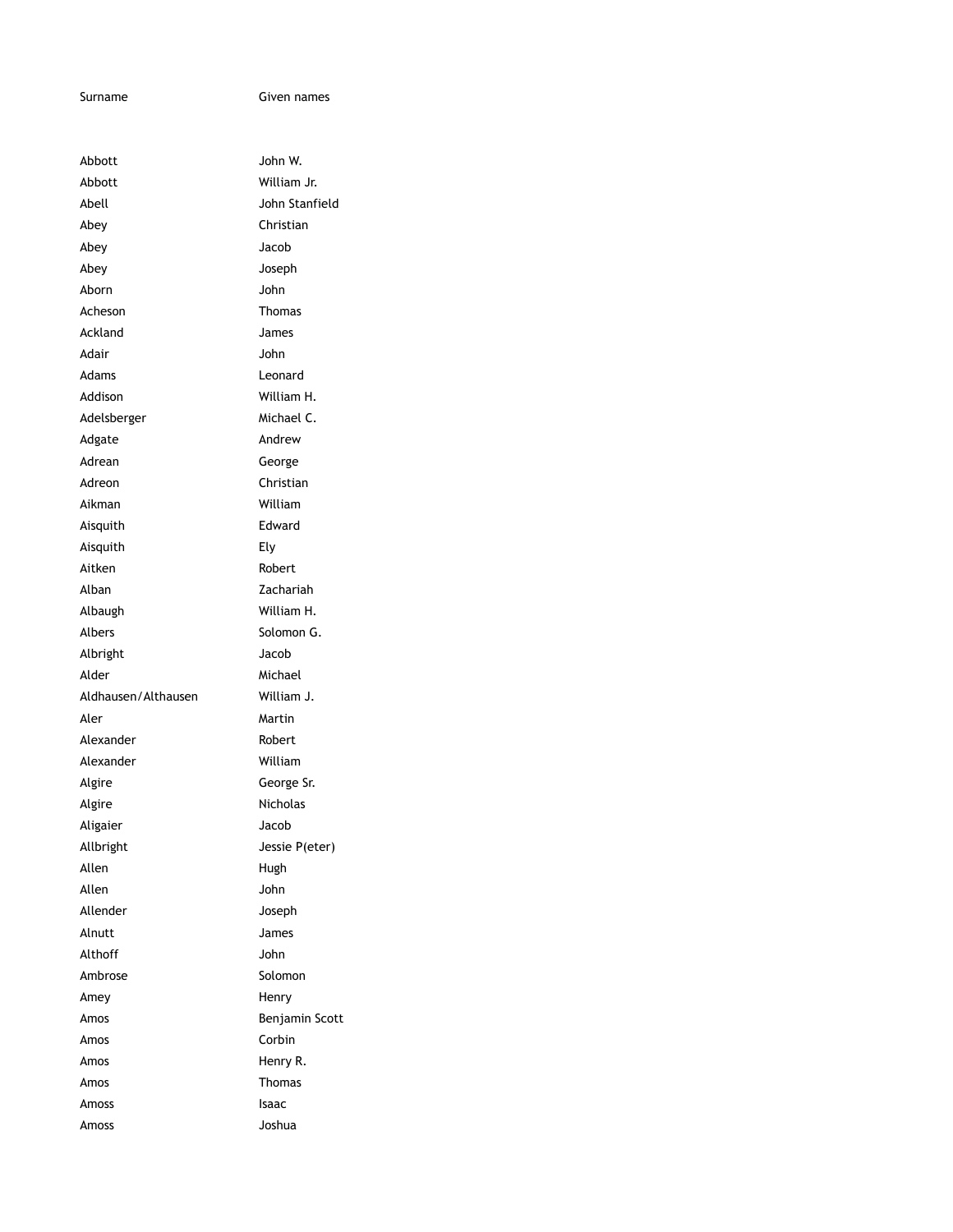Anderson Ira G. Anderson John Andre Gregorius Andrew Moses Andrews Christian Anthony Daniel Appleby John Appleton Charles H. Appold George Arbaugh/Albaugh William H. Archer John Archer Robert H(arris) Archer Stevenson Arford **Frederick** Armacost Richard D. Armistead George Armitage Jonas Osburn Armons James Armor James Armor John Armor William Armour David Armour Samuel Armstrong Andrew Armstrong John Armstrong Joshua Armstrong Peter Armstrong Robert C. Armstrong Solomon Armstrong Thomas Arnold John Arthur John Artz Davd Ashton Henry Atkinson John Atkinson Joshua Ayers (James) Ayers James Babcock Samuel Bader **Dominick** Baer Jacob Shellman Baer John Baer Michael S. Baer W.S. (sic) Bailey **Esma** Bailey **John** Bailey **Shadrach** Bain Hope Bainer William Henry Jr.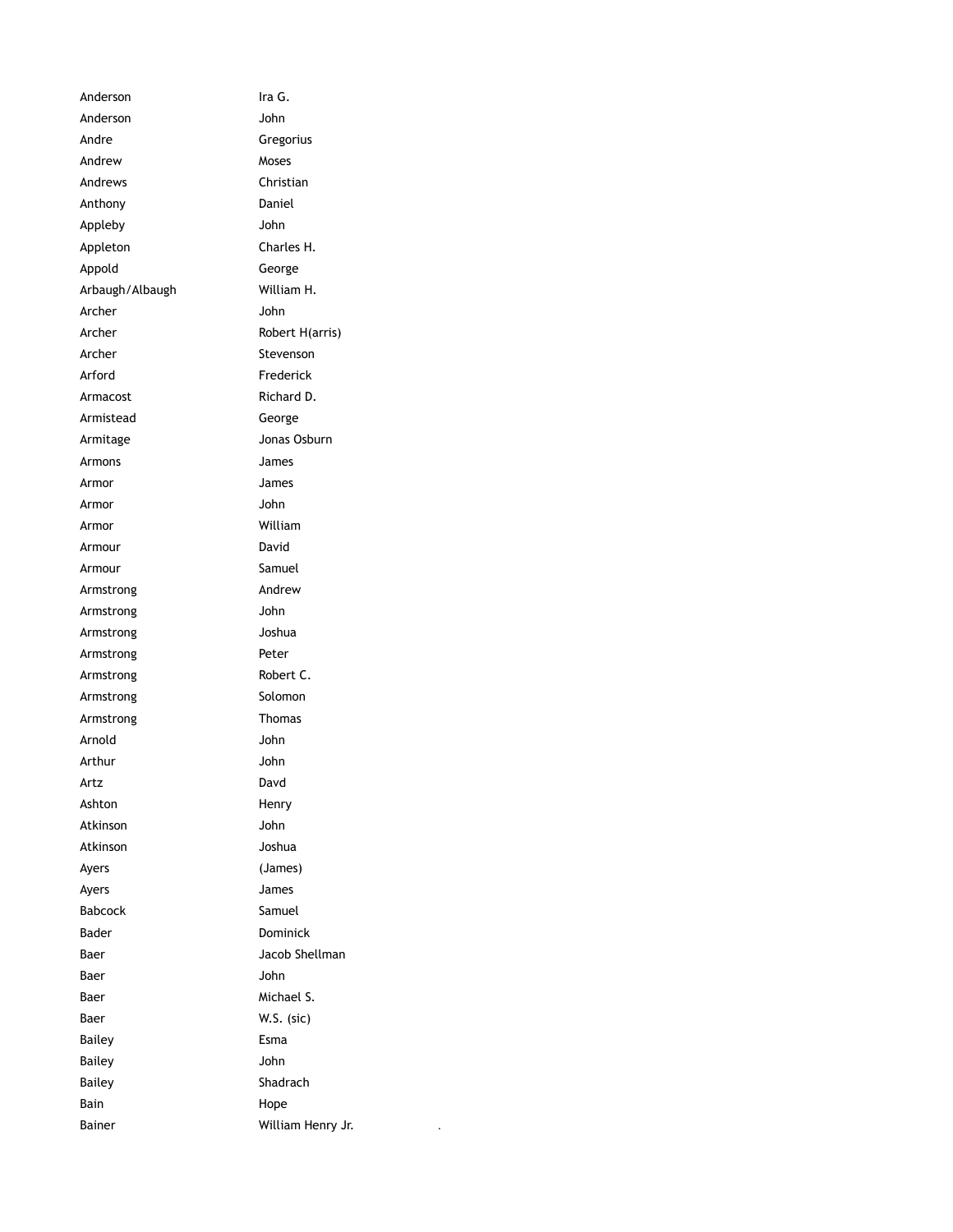Baird Daniel Baker **Baker** Benjamin Baker Charles Baker Frederick Baker Gideon Baker James Balderston Isaiah Baldwin William H(enry) Ball James Ball William Ballard **Bernard** Ballard William Baltzell John Frederick Baltzell Thomas Baltzell William Bandel Frederick Bandel **Michael** Bandel William Bangs John Sr. Bankard Jacob Bankert John Bankhead James Banks Daniel B. Barcroft Ralph Lee Bare Samuel Bargar George Barger **Deeter** Barkdoll Joseph Barling **Barling** Joseph Barnard James Barnes Samuel Barnett W.C. Barney John Barney Joshua Barney William Bedford Barnhart Henry Barnitz Charles Barnitz Jacob Barr David Barranger John Francis Barrett Henry Barroll James Edmondson Barry John Lavallin Barry **Standish** Bartgis Mathias Echternach Bartholow **Elias** Bartlett William Bartol George Barton **Amplias**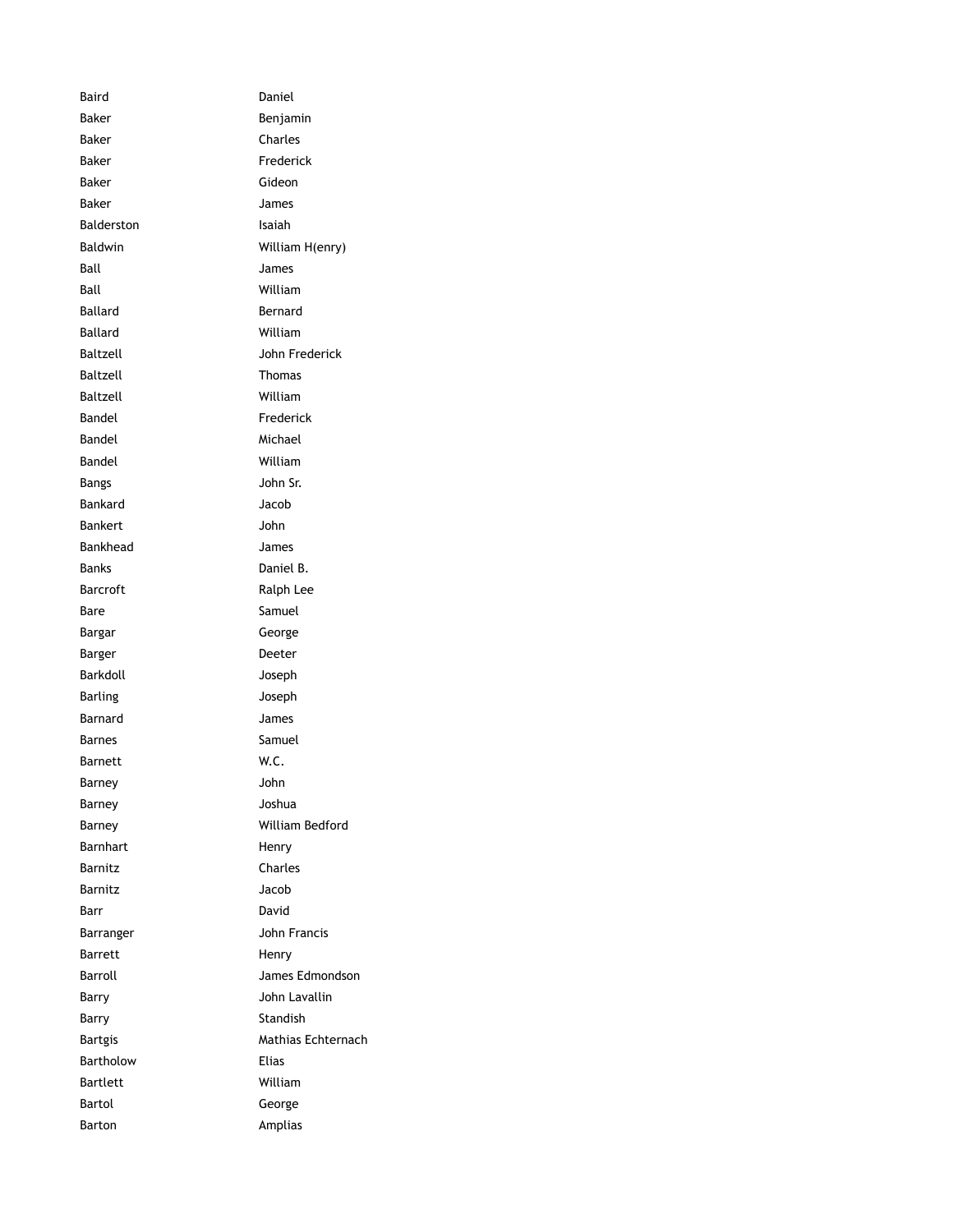| Barton           | Joshua               |
|------------------|----------------------|
| Barton           | William              |
| Bartruff         | John A.              |
| <b>Batchelor</b> | William              |
| Bauer            | David                |
| Baughman         | Frederick            |
| Baumgardner      | Daniel               |
| Bausman          | Lawrence H.          |
| Baxley           | George               |
| Baxley           | James                |
| Bay              | Daniel               |
| Bay              | Hugh                 |
| Bay              | <b>Thomas</b>        |
| Baynard          | John                 |
| Bayne            | John W.              |
| Beacham          | <b>Thomas</b>        |
| Beagle           | Henry                |
| Beall            | Alpheus Benjamin     |
| Beall            | Elema                |
| Beall            | Otho Williams        |
| Beam             | Jacob                |
| Beam             | James                |
| Bean             | Jacob                |
| Bear             | John                 |
| Beard            | George               |
| Beason/Beeson    | Thomas V.            |
| Beatty           | George               |
| Beaut            | George Esq.          |
| Beaver           | John                 |
| Beck             | <b>Tobias</b>        |
| Beck             | (Tobias)             |
| Beckenbaugh      | John                 |
| Beckley          | Philip               |
| <b>Beecraft</b>  | Peter                |
| Beers            | Isaac                |
| Beeson           | Thomas V.            |
| Bell             | Cecilius             |
| Bell             | Ephraim              |
| Bell             | Hugh                 |
| Bell             | <b>Thomas</b>        |
| Bell             | William              |
| Bell             | William Duffield     |
| Bell             | William E.           |
| Belt             | Thomas H. (anson)    |
| Belt             | <b>Thomas Hanson</b> |
| Belt             | Thomas W.            |
| Bend             | William B.           |
| Bennett          | James                |
| Bennett          | John                 |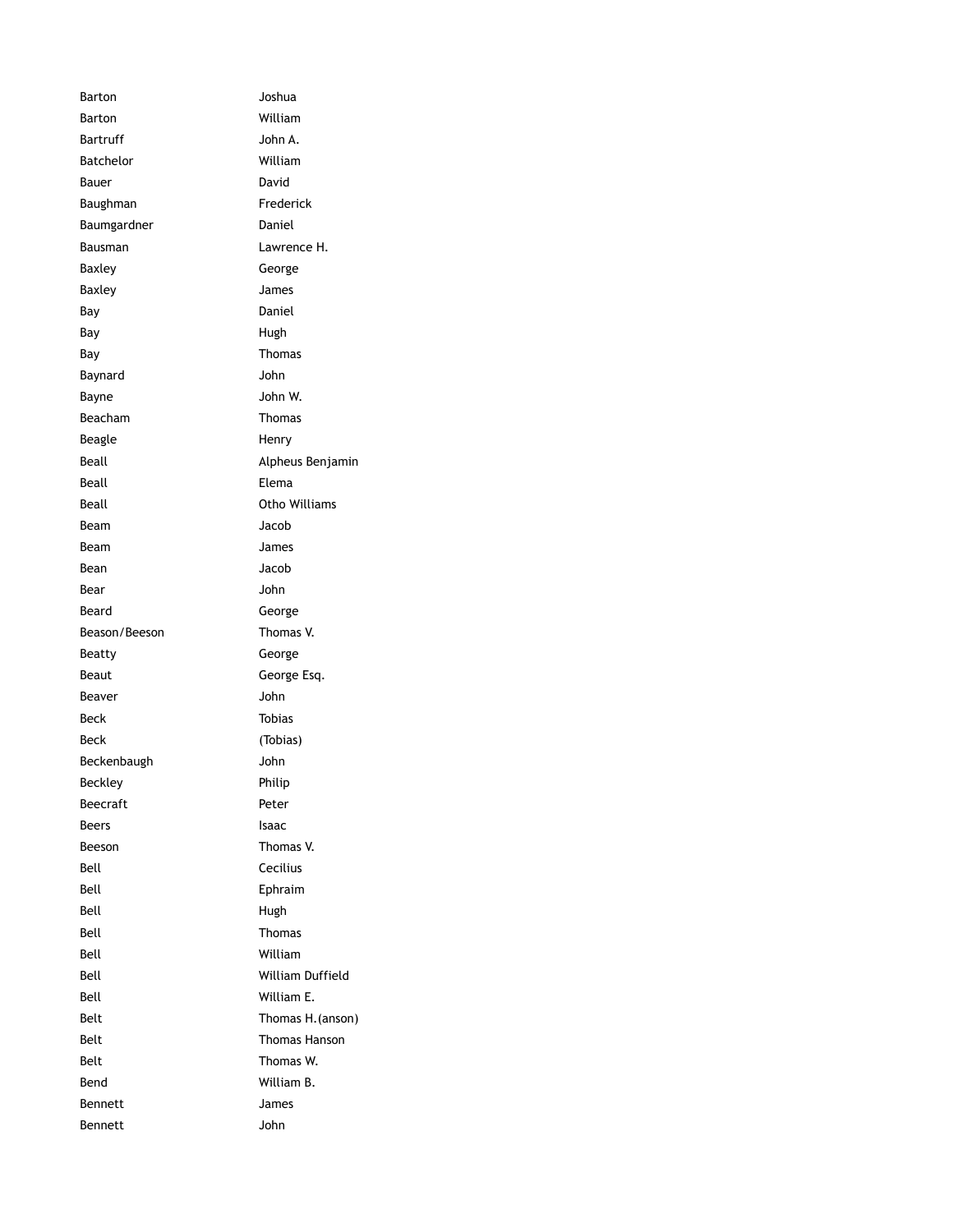Bennett Thomas B. Bent T. Hanson Berger John Berry John Besse John Best John Betson Joseph Beuhring Frederick G(eorge) (Louis) Beusel Frederick Bevan Thomas H(oratio) Bevan James Bevan(s) James Biays James Biays Joseph Jr. Biays **Philip G(rable)** Biddison Zachariah Bientlinger Frederick Biershing, Sr. William Bineker Frederick Sr. Binyon **Thomas** Birckhead Hugh Birckhead Hugh Birckhead Lenox Bird/Byrd John Carter Birely Valentine Bishop John Bishop Richard R. Bittinger Frederick Bixler David Blackford Thomas Thornburg Blackmore **Owen W.** Blair Thomas Blake James Blake Walter M. Bleany John Bobart Charles Bobart Charles C. Bodensick Henry Boehme Charles L. Boggs Boggs Alexander L(owery) Boggus Robert S. Bollman **Thomas** Bond Benjamin Bond Elijah Bond Henry Bond James T. Bond Thomas Bond **Thomas Talbott** Bond William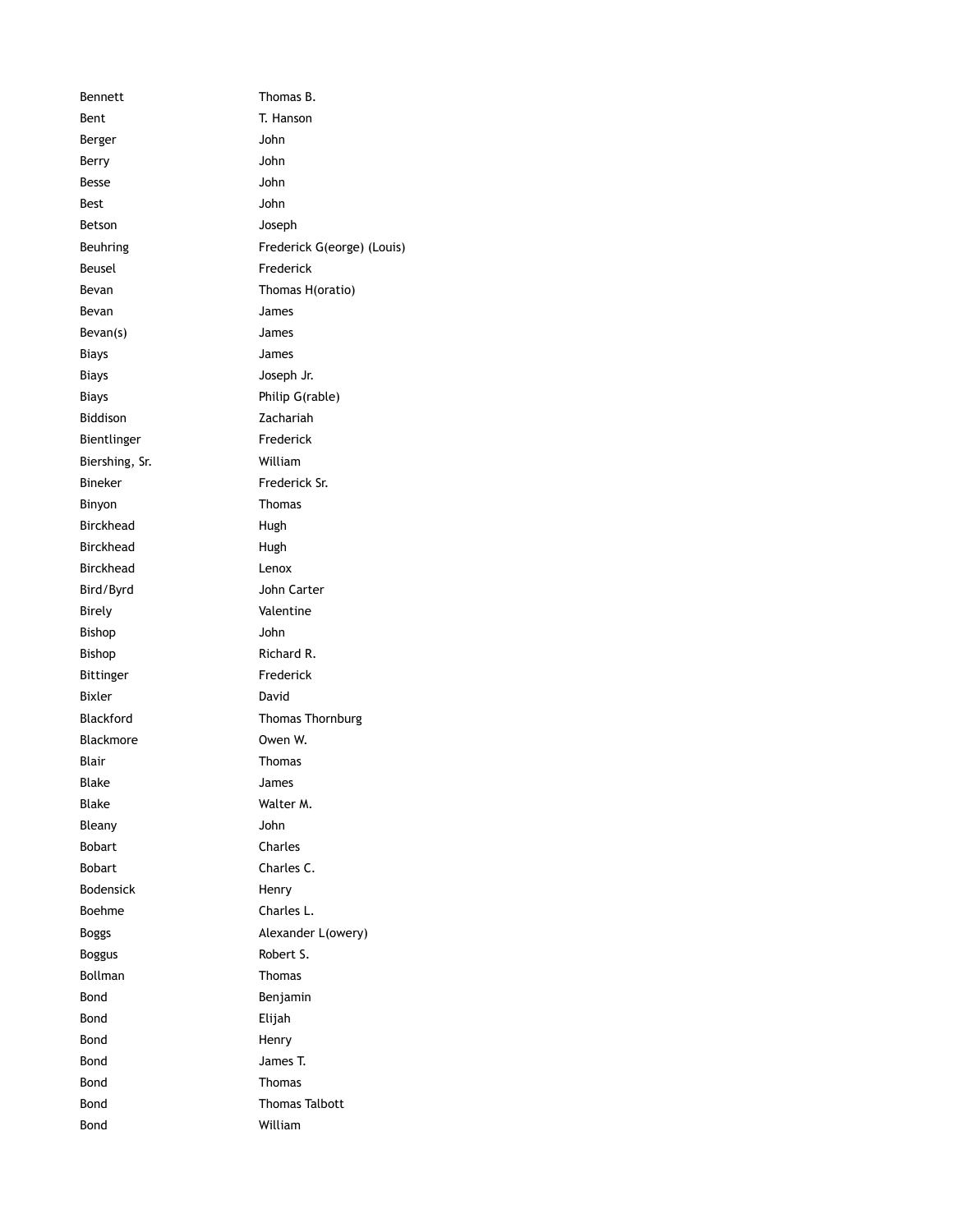| Bookman           | Joseph (John)         |
|-------------------|-----------------------|
| Bookman           | John                  |
| Boon              | James                 |
| Booth             | Joseph                |
| Bose              | William               |
| Bosley            | Amon                  |
| Bosley            | Nicholas M. (erryman) |
| <b>Boss</b>       | George                |
| Bostion/Bostian   | Philip                |
| <b>Boston</b>     | Charles               |
| Boteler           | Edward S.             |
| <b>Bouldin</b>    | Jehu                  |
| Boward            | Jacob                 |
| Bowen             | Richard               |
| Boyce             | Theodore R.S.         |
| Boyd              | Alexander C.          |
| Boyd              | David Esq             |
| Boyd              | Joseph                |
| Boyd              | Samuel Sr.            |
| Boyer             | Jacob                 |
| Boyle             | George S.             |
| <b>Bradford</b>   | John                  |
| Bradley           | Alexander             |
| Brannan           | John                  |
| Brannan           | Randall B.            |
| <b>Branson</b>    | Joseph                |
| Brenan            | John Francis          |
| Brewer            | Daniel                |
| Brewer            | <b>Nicholas</b>       |
| Brian             | Joseph                |
| Brice             | Henry                 |
| Brice             | John Esquire          |
| Brice             | Nicholas              |
| Brice             | Robert                |
| <b>Brick</b>      | John                  |
| <b>Briner</b>     | Samuel                |
| <b>Brisk</b>      | John                  |
| Britt             | George Sr.            |
| Britt             | Severn                |
| <b>Broadwater</b> | Mr.                   |
| <b>Broadwater</b> | Charles C.            |
| <b>Broadwater</b> | <b>Charles Guy</b>    |
| <b>Bromley</b>    | Lewis                 |
| <b>Bromwell</b>   | Jacob                 |
| <b>Brooks</b>     | Joseph R.             |
| Broughton         | Edward                |
| Broughton         | Isaac W.              |
| Brown             | Edmond/Edmund Sr.     |
| <b>Brown</b>      | George                |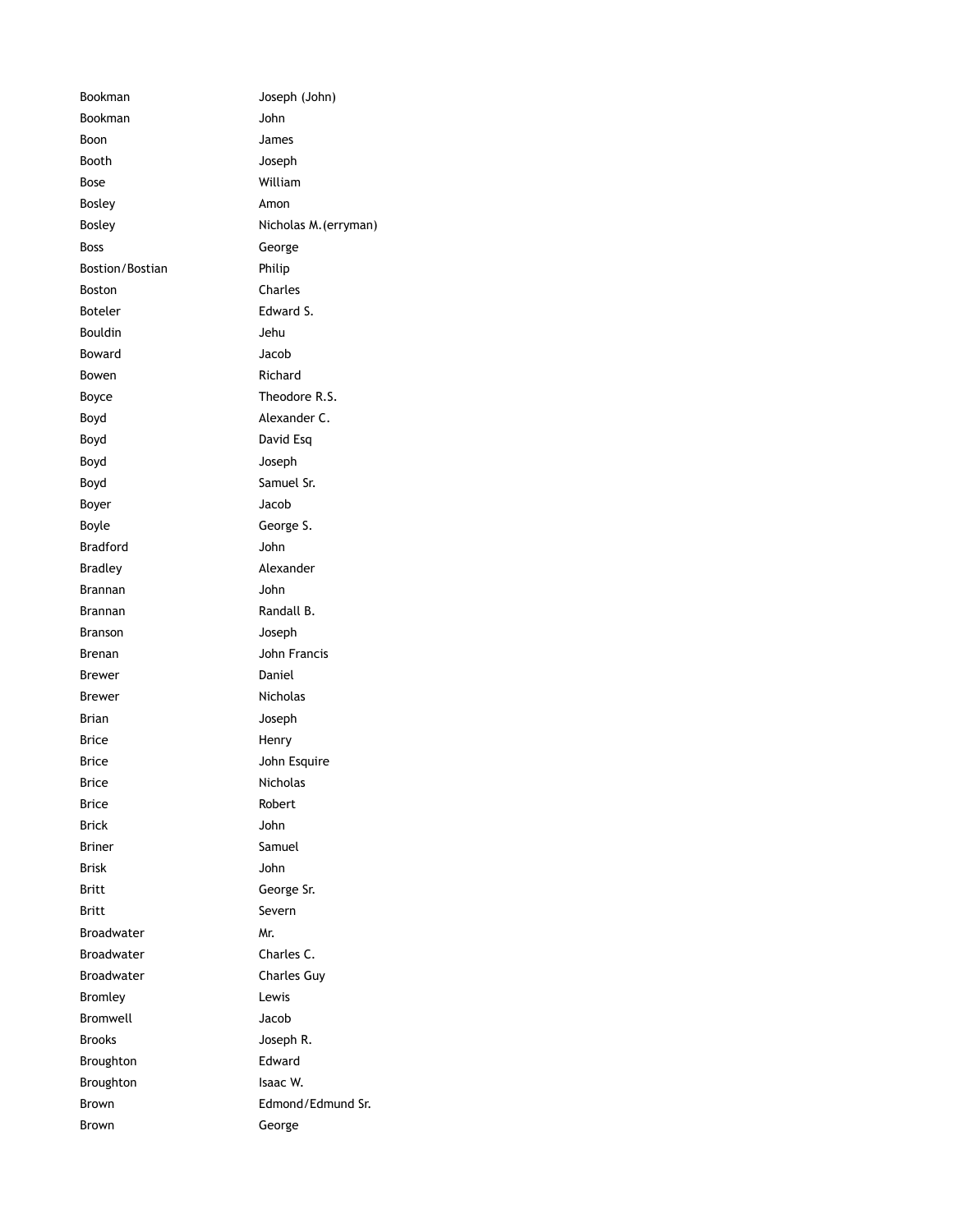Brown James Brown Jehu Brown John Brown John N. Brown Moses Brown Thomas Brown Vachel Sr. Brown William Henry Bruhm Henry Brundige Henry Bryan **Nathaniel** Bryan Stephen Bucey **Charles** Buchanan William Boyd Buck **Buck** Benjamin Buckingham Levi Buckler **John** Budd George Bull **Ambrose** Tego Bull **Bull** Isaac Bunbury Matthew (S.) Bunting B(ernard) U(lysess) Bunting William J. Burgan **Philip** Burk John Burke Ezekiel Burke Jacob Burke Nicholas Burke William B. Burneston Isaac Burneston Joseph Burnham Edward Sr. Burns **Anthony** Burns **Burns** Thomas Sr. Burns William B. Burrier John Burriss Nicholas Burton Samuel Sr. Bush/Busch John F. Busk John Butler **Clement** Butler James Butler **Butler** John B. Butler William Butts William Byard **Peter** Byer John Byers Michael Byrd J.C.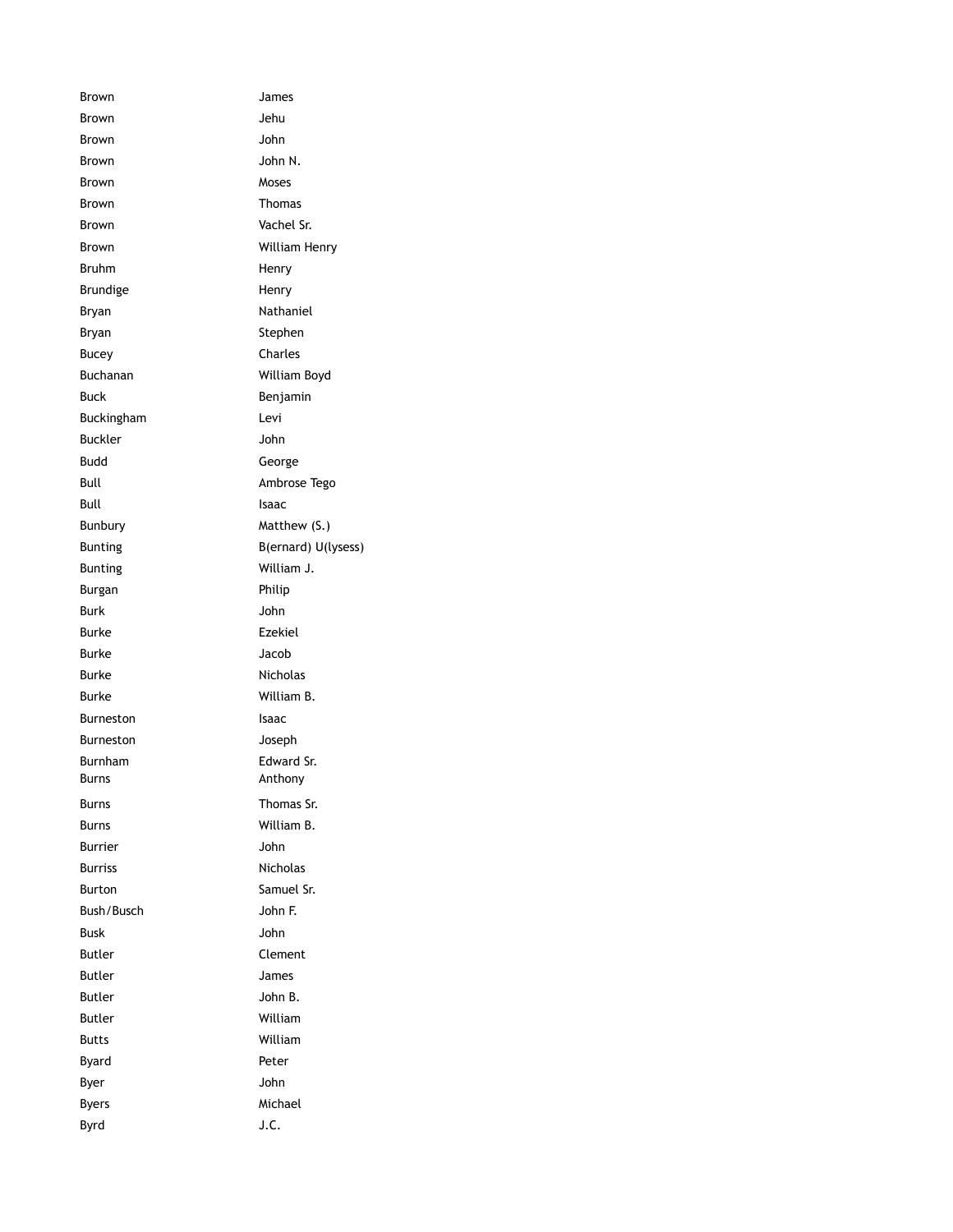Byrd John C. Cairns Samuel Caldwell John Calhoun James Calvert Thomas (M.) Campbell **Anthony** Campbell Bernard U(lysess) Campbell John Canby **Benjamin** Caney John Cannon Thomas Canoles William Stansbury Capprise Joseph Carbery Thomas Carlisle **Amos** Carman **Thomas** Carmichael John Carnes William E. Carr John Carroll John Bond Carroll Nicholas C. Carroll Thomas Carson Charles Carson David Carson John Carson William Carter Clement Carter John Carver **Aaron** Caspari Jacob Cassard Gilbert Sr. Castine **Francis** Castle Eli Cathcart John Cathcart Robert Caughy **Patrick** Causten James H(yman Sr.) Cavalier **John** Chaisty Edward Chalk Ignatius Chalmers James Sr. Chalmers John Chalmers William Chaney Cornelius Chapman George Chappell John G. Chenowith John B. Cherry Edward L. Sr. Chesney **Benjamin**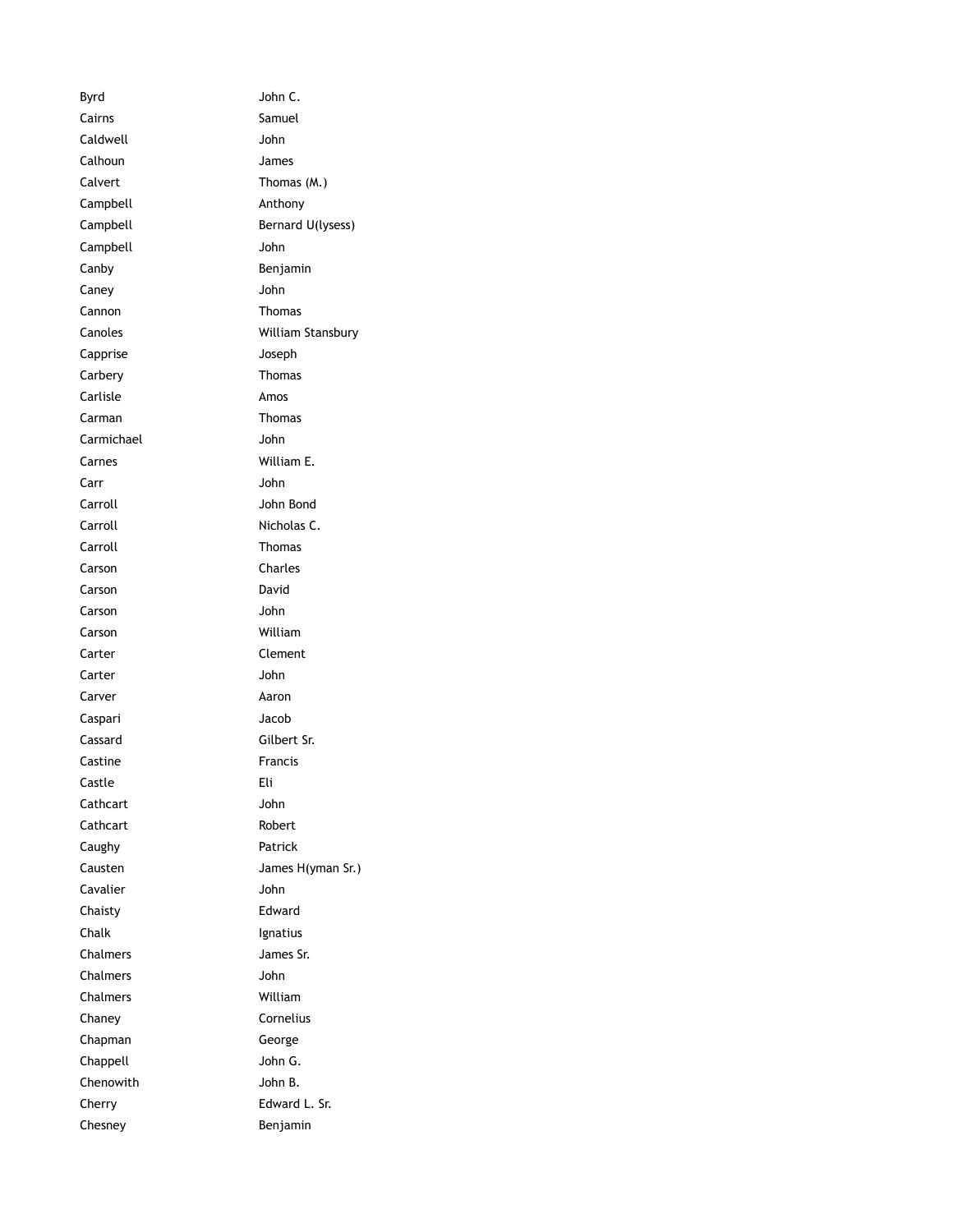Cheston James H. Chilcoat George Child(s) Samuel Child William Childs Nathaniel Childs Thomas Choate Solomon Christ William Christhilf Henry/Harry Christopher Benjamin Christopher Charles Christopher Michael Clackner Joseph Clagett Elie Claggett Claggett Levi Clark Nathan Clark Thomas B. Clark William Clarke Larkin Clayton John W. Clayton Phillip Clayton Samuel Clements John Clemm Dennis Clemm Clemm John Clendenin James M. Clendinen Alexander Cleveland George W. Cline Caspar Clopper Andrew Cloward Jacob Cobb Josiah Cochran William Cockey Edward A. Cockey John Sr. Cockey Joseph Cockey Joshua Frederick Cockey Thomas B. Coe Joshua Cohen Jacob Cohen Joshua I. Cohen Mendez I. Cohen Philip Cole Abraham Cole **Frederick** Cole George Cole Lewis R.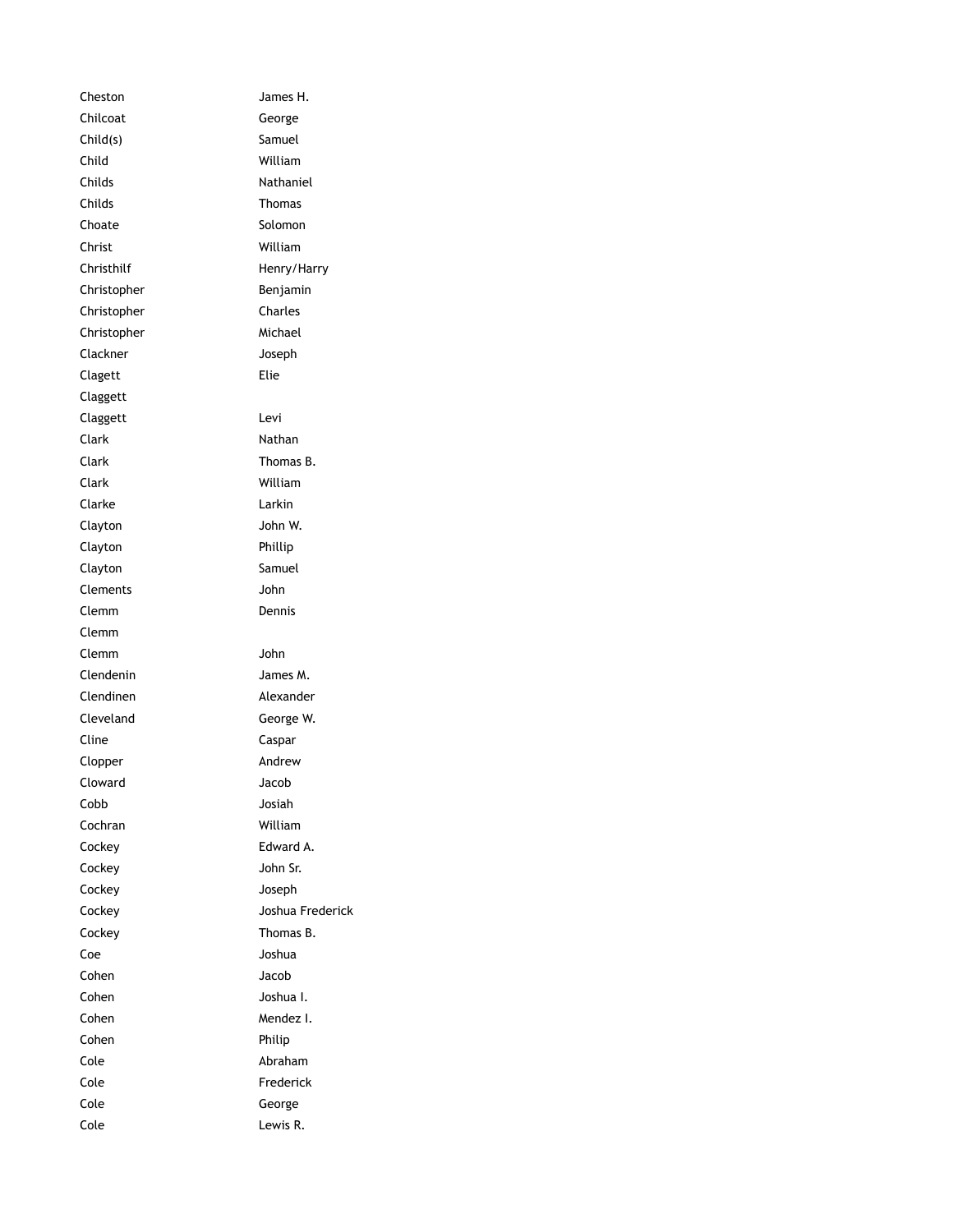| Cole                     | William          |
|--------------------------|------------------|
| Colein                   | John             |
| Coleman                  | Richard          |
| Collings                 | William          |
| Collins                  | Andrew           |
| Collins                  | Isaac            |
| Collins                  | John             |
| Collmus                  | Levi             |
| Colvin                   | Robert           |
| Combs                    | Thomas           |
| Comegys                  | John G.          |
| Comegys                  | Lemuel           |
| Conclin/Conklin/Conkling | Mr.              |
| Conclin/Conklin/Conkling | (William) Oliver |
| Connellee                | James            |
| Connor                   | Thomas           |
| Conrad                   | David            |
| Contee                   | John             |
| Conway                   | Jesse B.         |
| Conway                   | John             |
| Conway                   | Robert           |
| Cook                     | Andrew           |
| Cook                     | Archibald        |
| Cook                     | Christian        |
| Cook                     | Ephraim          |
| Cook                     | George A.        |
| Cook                     | Isaac            |
| Cook                     | John F.          |
| Cook                     | Joseph           |
| Cook                     | William G.       |
| Cooksey                  | Richard K.       |
| Cooper                   | Elisha           |
| Cooper                   | John Sr.         |
| Cooper                   | Joseph Sr.       |
| Cooper                   | Matthew H.       |
| Cooper                   | Tego             |
| Copeland                 | Andrew           |
| Coppuck                  | William          |
| Cornelius                | John             |
| Corner                   | James            |
| Costello                 | James J.         |
| Costin                   | James W.         |
| Cottrell                 | Henry W.         |
| Coulter                  | John Parke       |
| Counselman               | Jacob            |
| Counselman               | Samuel           |
| Coursey                  | Edward H.        |
| Courtland                | Thomas           |
| Cowan                    | Willliam         |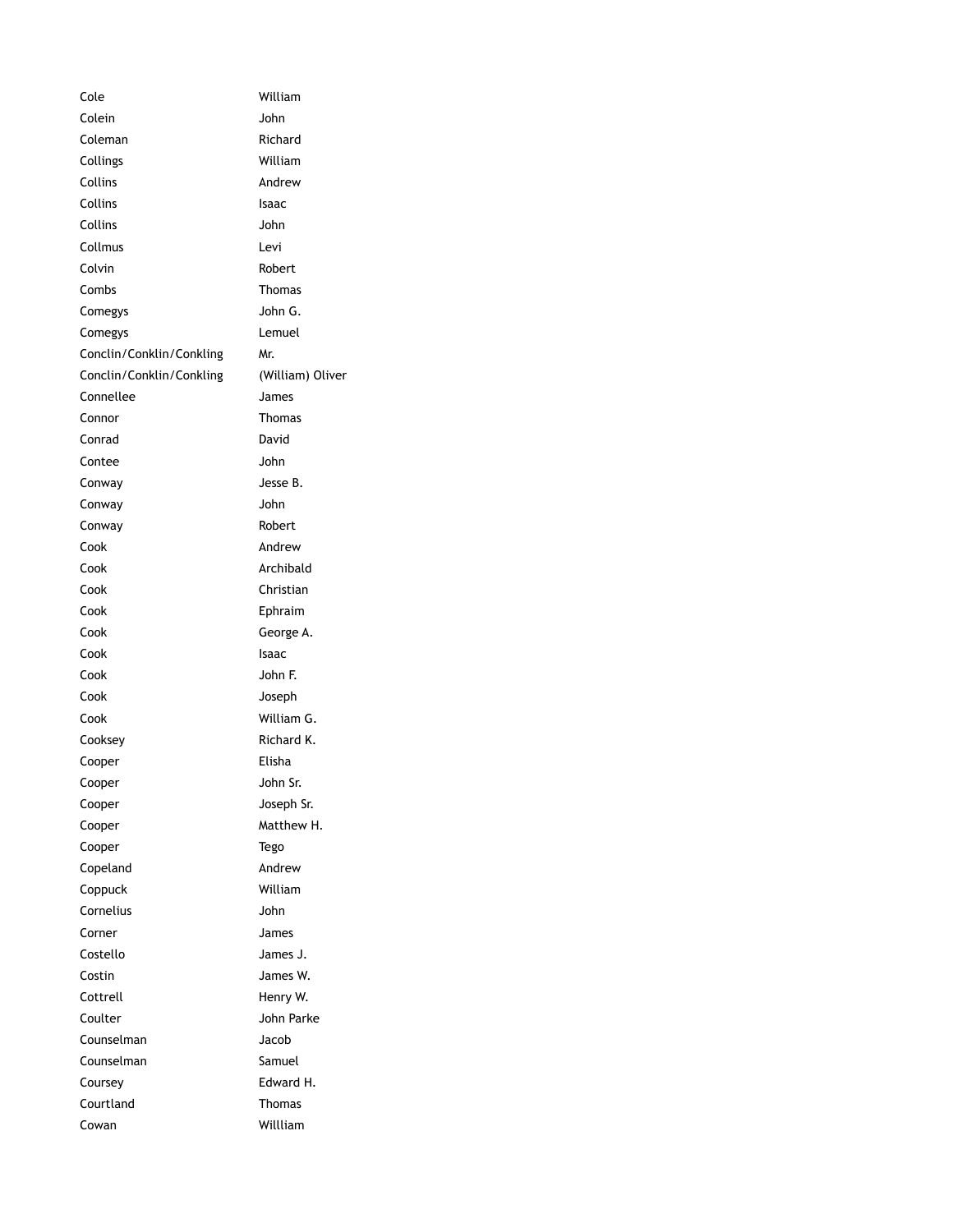| Cowgill    | Arnold                  |
|------------|-------------------------|
| Сох        | Clemson                 |
| Cox        | John K.                 |
| Cox        | <b>Richard Gresham</b>  |
| Craggs     | Robert                  |
| Craig      | James                   |
| Cramer     | Helper                  |
| Cramer     | John                    |
| Cramer     | John                    |
| Cramerson  | John                    |
| Crea       | Hugh                    |
| Creamer    | John                    |
| Cren       | Edward                  |
| Cretzer    | John                    |
| Crey       | Frederick               |
| Crist      | William                 |
| Crocken    | James J.                |
| Cromwell   | Oliver                  |
| Cronzet    | Charles                 |
| Crook      | Charles                 |
| Crook      | Joseph                  |
| Crooks     | William                 |
| Cross      | John                    |
| Cross      | Trueman                 |
| Cross      | William S.              |
| Crouse     | Daniel                  |
| Crouse     | William                 |
| Croxall    | Richard                 |
| Crump      | Alfred                  |
| Cuddy      | Lawson                  |
| Culley     | Robert H.               |
| Cullings   | William                 |
| Cullison   | Noah                    |
| Cullum     | John H.W.               |
| Culverwell | Stephen                 |
| Cummins    | Robert                  |
| Cunningham | Daniel M.               |
| Cunningham | John                    |
| Cunningham | John                    |
| Curl       | Jarrett                 |
| Curry      | William                 |
| Cushing    | Joseph                  |
| Cushwa     | David                   |
| Custis     | George Washington Parke |
| Dagg       | John Leadl(e)y          |
| Daiger     | Joseph Sr.              |
| Dail       | Daniel                  |
| Dailey     | Elijah                  |
| Dalrymple  | William                 |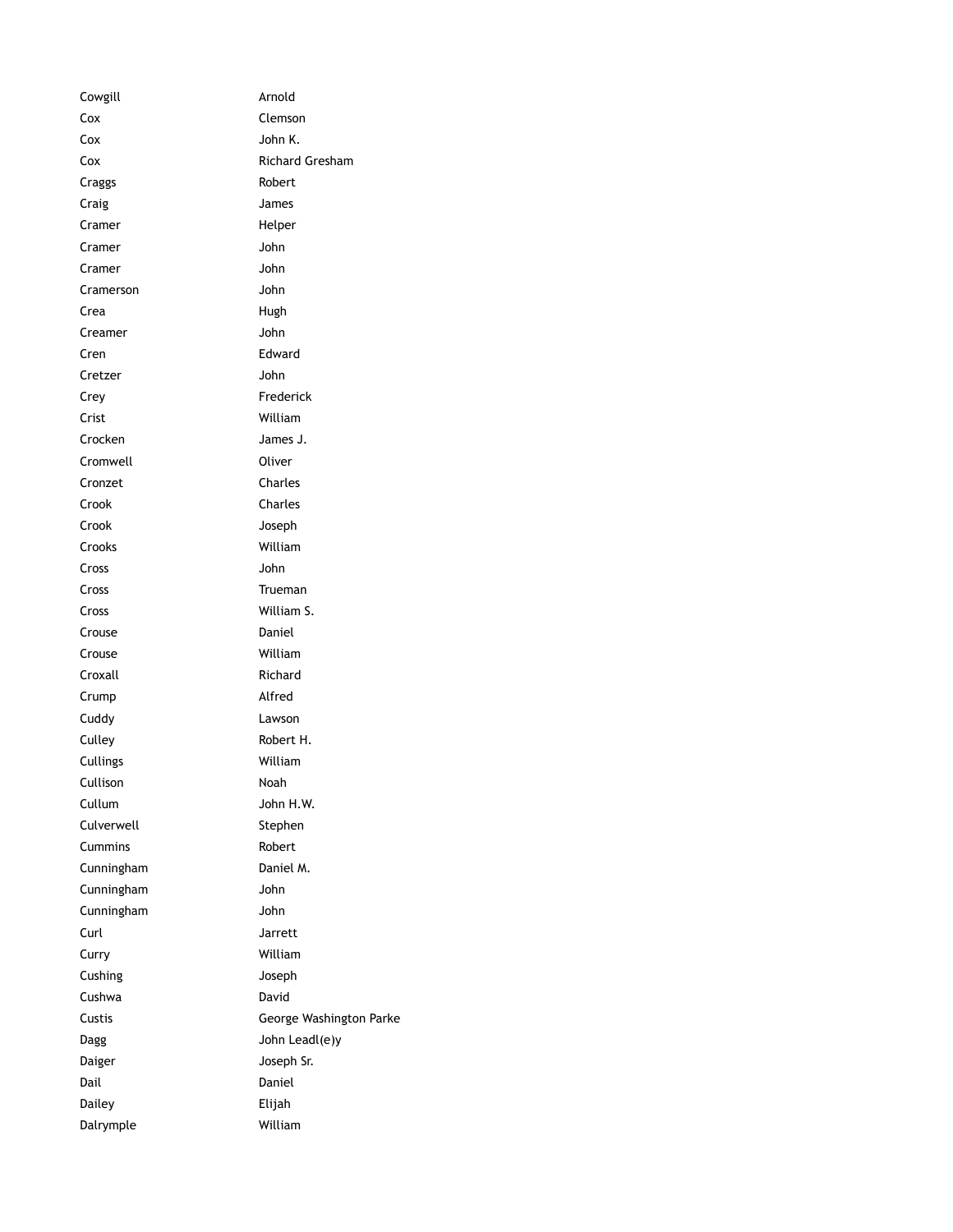| Dames     | Augustus                  |
|-----------|---------------------------|
| Daneker   | John J.                   |
| Dankle    | George                    |
| Darby     | Perry                     |
| Darling   | James                     |
| Dashiell  | Henry                     |
| Daughtery | Neal                      |
| Davey     | Hugh (Carson)             |
| Davids    | John                      |
| Davidson  | James                     |
| Davidson  | Nelson                    |
| Davidson  | Samuel                    |
| Davies    | Jacob G.                  |
| Davis     | Amos                      |
| Davis     | Charles                   |
| Davis     | David                     |
| Davis     | Henry                     |
| Davis     | Levi                      |
| Davis     | Richard Sr.               |
| Davis     | Samuel                    |
| Davy      | William                   |
| Dawes     | James Greenleaf           |
| Dawson    | John                      |
| Dawson    | Samuel                    |
| Day       | Ishmael                   |
| Dayhuff   | Andrew                    |
| Deal      | George                    |
| Dean      | <b>Thomas</b>             |
| Debart    | <b>Francis</b>            |
| Decatur   | Stephen                   |
| Decatur   | Stephen                   |
| Decker    | Jacob Forney              |
| Decker    | James F.                  |
| Deems     | Frederick                 |
| Deems     | Jacob                     |
| Degraft   | Abraham                   |
| Degrange  | John                      |
| Deitch    | Philip                    |
| Delacone  | John                      |
| Delanev   | William                   |
| DeLaRoche | George Henri Frederic     |
| Deloste   | Francis                   |
| Denig     | John                      |
| Denning   | James                     |
| Dennis    | <b>Frederick Columbus</b> |
| DeRoncraz | Charles                   |
| Desk      | Michael                   |
| Despeaux  | Anthony                   |
| Devine    | John                      |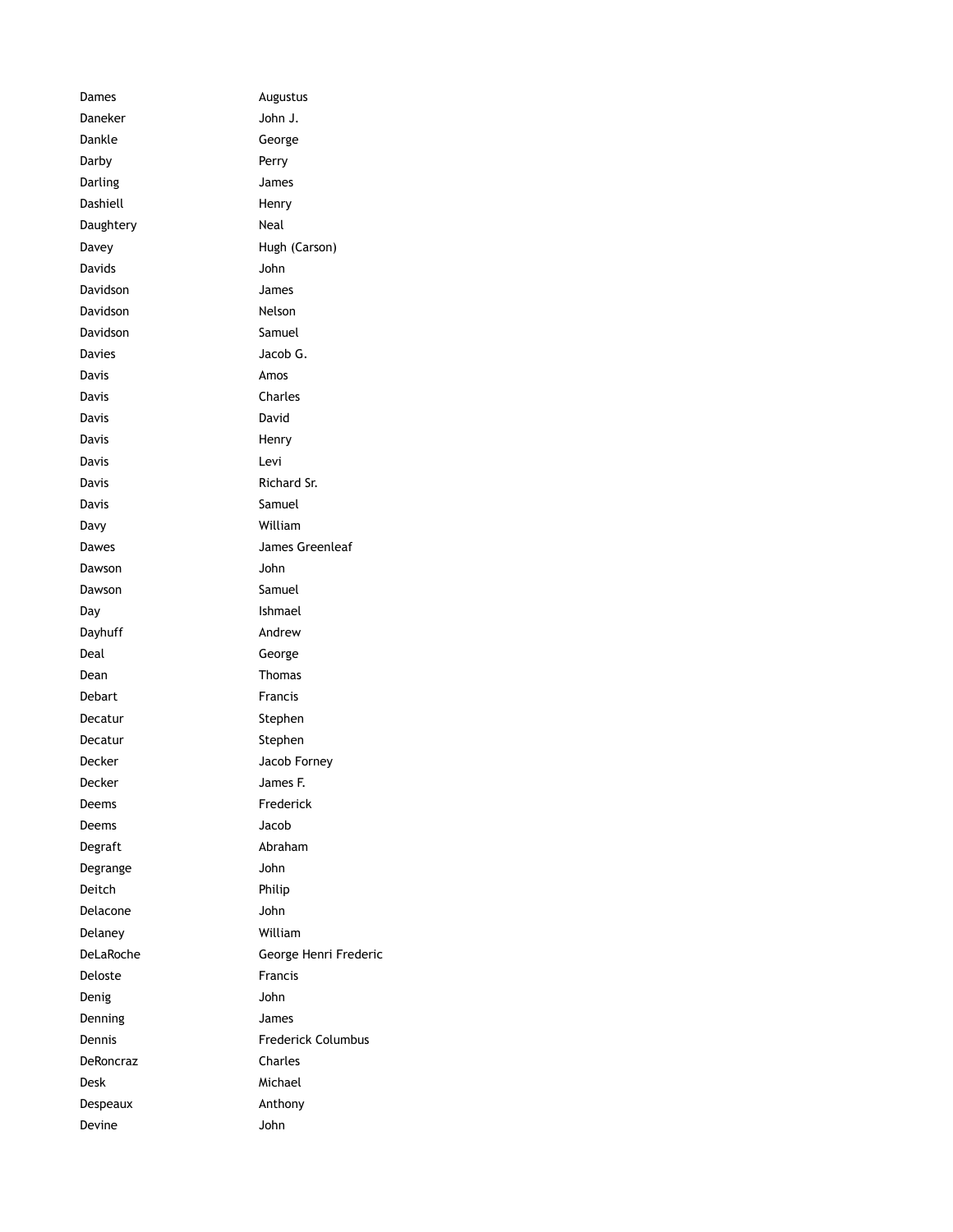| Samuel                 |
|------------------------|
| Samuel                 |
| Joseph                 |
| Isaac                  |
| Michael                |
| Charles                |
| Michael                |
| Richard                |
| Beverly                |
| Joshua                 |
| Adam                   |
| Thomas                 |
| John Sr.               |
| Wesley                 |
| John                   |
| Henry W.               |
| William                |
| George                 |
| George F.              |
| James Lowery           |
| Leonard                |
| Allen                  |
| Andrew                 |
| Edward H(ill)          |
| Henry K.               |
| James I.               |
| John Tolly Worthington |
| Joshua                 |
| Lloyd                  |
| Nicholas               |
| Richard                |
| Richard B.             |
| James                  |
| George                 |
| Edmund                 |
| John                   |
| William B.             |
| Francis T.             |
| John                   |
| Henry C.               |
| Joshua                 |
| Henry Howard           |
| Jeremiah               |
| Charles                |
| Henry                  |
| Jas (James)            |
| Henry Van Arden        |
| Henry                  |
| William                |
|                        |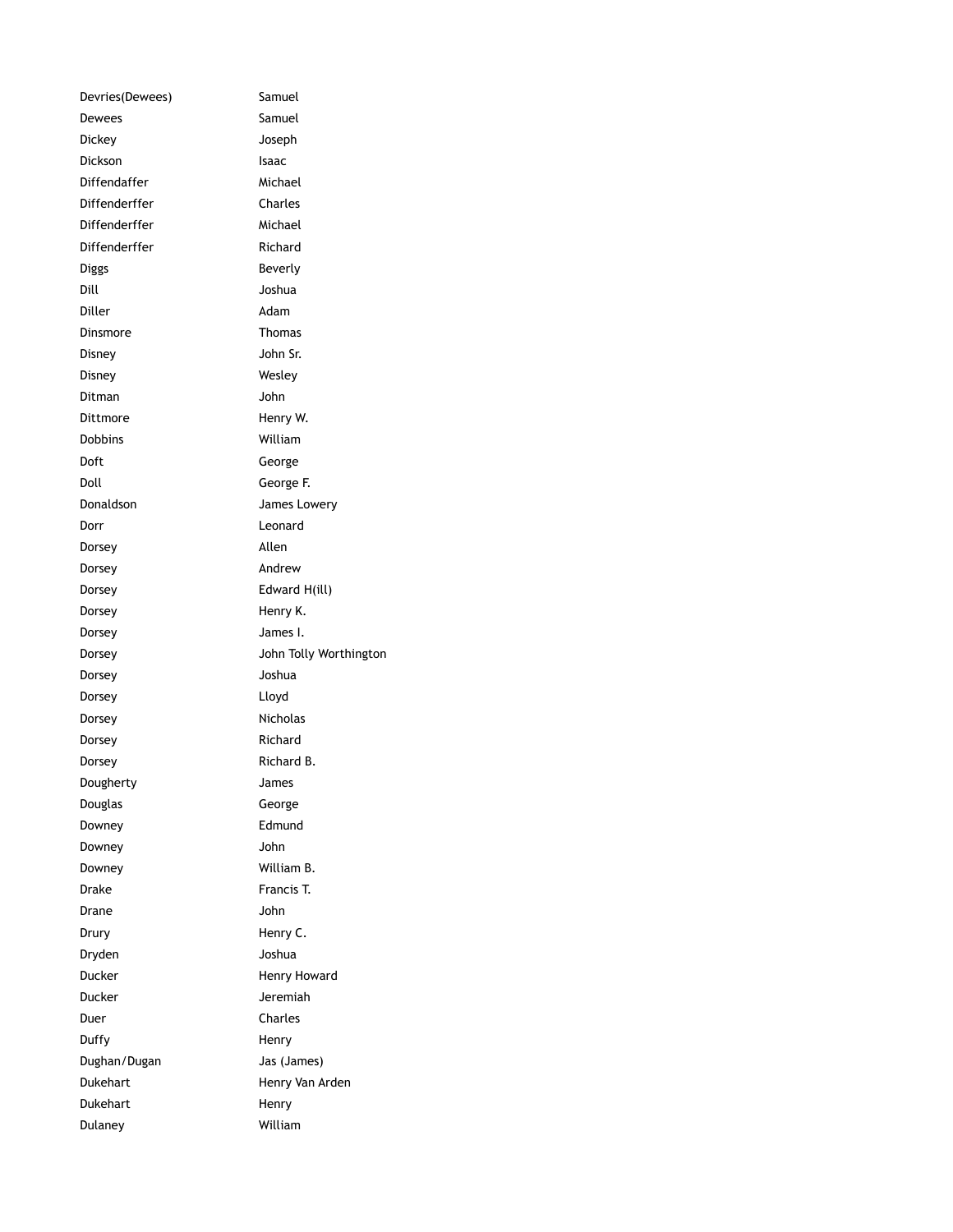Dunawin William Dunbar George Towers Duncan Christian Dunham Jacob Dunkerly Richard P. Dunkle George Dunn Curtis Dunn George Dunn James Dunn John Dunning Samuel Durham John Durst John Felix Dushane Valentine Dustin John R. Dutton John Dutton Robert Duvall Edmund Bryce Duvall Grafton Dyer William B. Dysart Moses A(lexander) Ebaugh Jacob Ebberts Joseph Eberts George Edes **Benjamin** Edmondson Franklin Esq Edmondson John Egerton Charles (Calvert) Eggleston **Benjamin** Eggleston Joseph Sr. Ehler Martin Eichelberger George S. Eichelberger George S. of Jacob Eichelberger William (Oliver) Einwechter William Elder Allen Elder John Elderkin William Ellery **Ellery Example 20** Elliott George Elliott John Elliott Nicholas Elliott Thomas Elliott William F. Elliott William Ellmaker Amos Elmore James Elseroad Francis J. Ely Hugh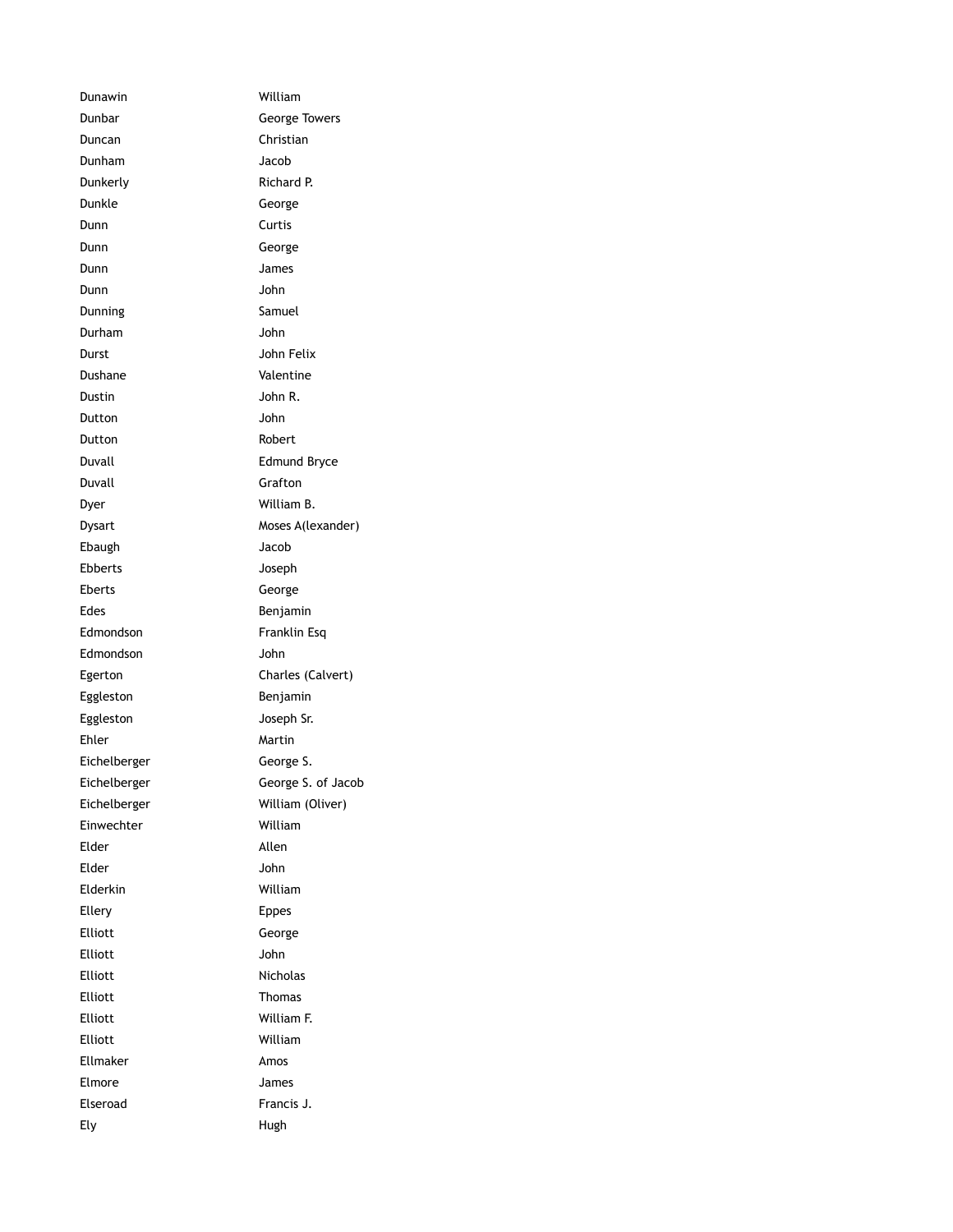| Emmart          | Henry             |
|-----------------|-------------------|
| Emmitt          | Jacob             |
| Emory           | Gideon            |
| England         | Nathan            |
| Ensey           | Lot               |
| Ensor           | Abraham           |
| Ensor           | James             |
| Ensor           | John B.           |
| Entler          | Joseph            |
| Erhard          | George            |
| Etting          | Samuel            |
| Etting          | Solomon           |
| Eulon           | Philip            |
| Evans           | Daniel            |
| Evans           | George            |
| Evans           | John              |
| Evans           | <b>Thomas</b>     |
| Evans           | William           |
| Everest         | Joseph            |
| Everhart        | Jacob             |
| Ewalt           | John Henry        |
| Ewing           | John Sr.          |
| Fahenstock      | Derick            |
| Fahnestock      | Peter             |
| Fahs            | Casper            |
| Fairbank        | William           |
| Falconer        | Jonathan          |
| Falconer        | Peregrine         |
| Fallier         | George            |
| Farnandis       | Walter            |
| Farring         | Augustus H.       |
| Fauble/Faubel   | John              |
| Fechtig         | Christian Charles |
| Fedder/Fetter   | Jacob             |
| Fefel           | Joseph            |
| Feigley/Fiegley | Samuel            |
| Feinour         | William           |
| Fenby           | Peter             |
| Fenwick         | Martin            |
| Ferguson        | George            |
| Ferry           | William           |
| Fields          | James             |
| Filler          | Solomon           |
| Finley          | Thomas Esq.       |
| Finney          | Lewis H.          |
| Fish            | Allen             |
| Fisher          | Abraham           |
| Fisher          | Jacob             |
| Fitch           | Gideon            |
|                 |                   |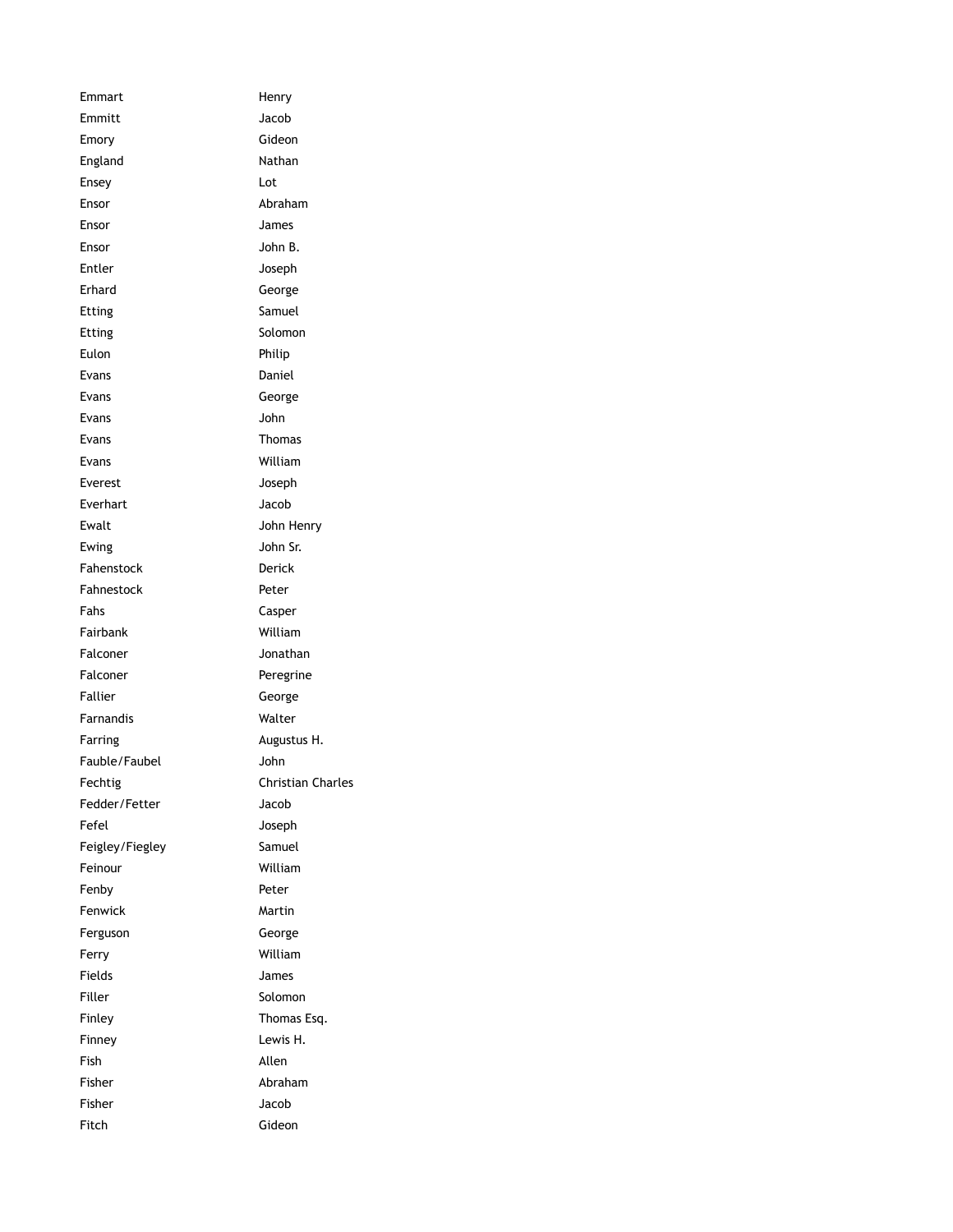Fitch Jonathan Fitzhugh Daniel H. Flannigan Luke Fleck Samuel Fleetwood Benjamin Flemming Frederick A. Sr. Flemming James Flenner Philip Foard Joseph Fontaine Henry of W. Foos John Ford George W. Ford Thomas Ford Walter F. Fordyce John Foreman Elijah Forman Francis Forman Thomas Marsh Forney **Adam** Forest/Forrester Leonard Forster John Forwood William Fossett James Fossett John Fouke/Foulke Jacob Fowble David Fowble **Peter** Fowler **Benjamin** Fowler **Isaac D.** Fowler **John P.** Foy Gregory Foy Peter Frailey Jacob Frailey **Leonard** France Thomas Francies Charles Francis Thomas Sr. Frantz George Frederick Aquila Frederick L(awrence) French Otho Frey Jacob Frick George Frick William Frisby Richard Frizzell George Fryfogle John Fulton William Savin Furlong William Jr.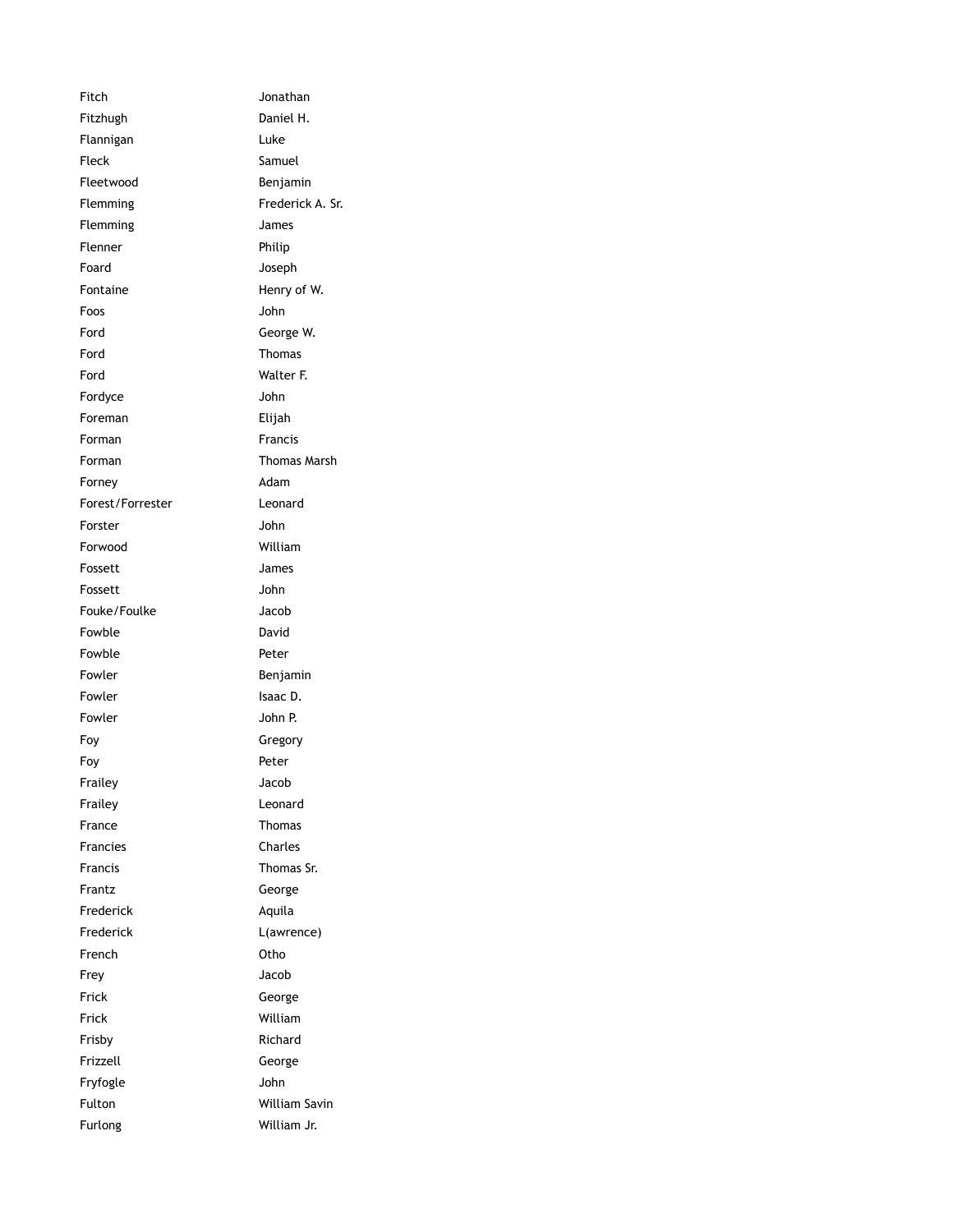| Furlong          | William Sr.      |
|------------------|------------------|
| Furlong          | William          |
| Fuss             | John             |
| Gable            | John             |
| Gallagher        | Leslie           |
| Galloway         | Jehu/John        |
| Gambrall         | John             |
| Gardner/Gartner  | Jacob            |
| Gardner          | William          |
| Garrett          | John             |
| Garrett          | <b>Thomas</b>    |
| Gaul             | Philip           |
| Gees             | George           |
| Geething/Geeting | Jacob            |
| Gehring          | John G.          |
| Geisenderffer    | John             |
| Gent             | William Cole     |
| George           | James Brown      |
| George           | James B(rown)    |
| George           | Joseph           |
| German           | Benjamin         |
| German           | Jonathan         |
| Gettier          | George           |
| Gettier          | Jacob            |
| Gettier          | Peter            |
| Geyer            | Jonas            |
| Gibson           | James Sr.        |
| Gibson           | John             |
| Gideon           | George           |
| Giessner         | Jacob            |
| Gill             | Ezekiel C.       |
| Gill             | Jabez M.         |
| Gill             | Stephen          |
| Gill             | William          |
| Gist             | William          |
| Gittings         | James            |
| Gittings         | Michael D.       |
| Gladding         | Samuel           |
| Gladson          | Michael          |
| Glass            | John             |
| Glenn            | Elijah B(ouldin) |
| Glenn            | Samuel T.        |
| Glenn            | Samuel           |
| Glenn/Glann      | Robert W.        |
| Glenn/Glann      | Robert W.        |
| Glessner         | Jacob            |
| Goddard          | Charles          |
| Godman           | John D.          |
| Gold             | Peter            |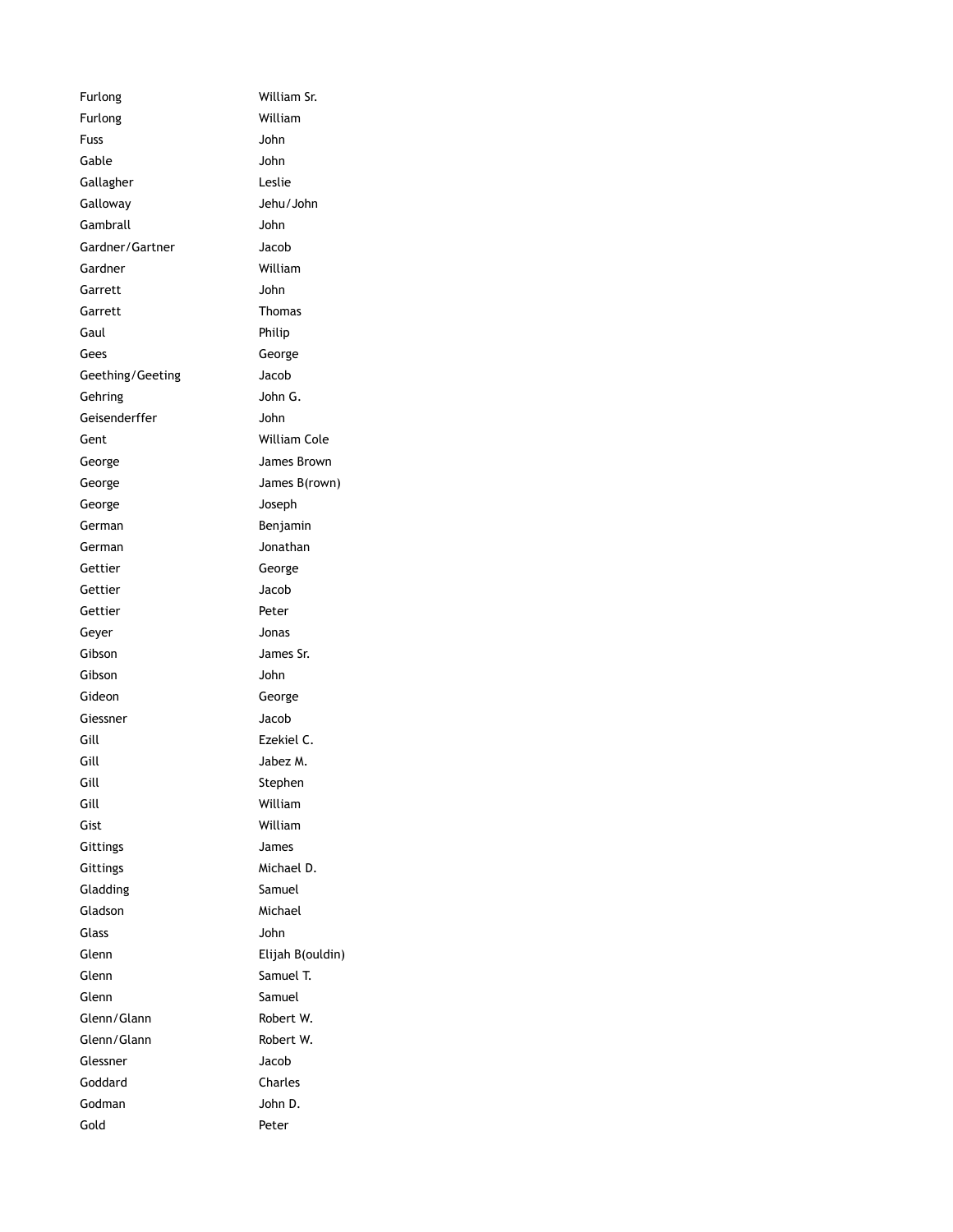Golder **Archibald** Goodwin Caleb D. Goodwin Lyde Gordon James Gordon Joseph Gore George Gorner Jacob Gorsuch Charles Gorsuch George W. Gorsuch John Gorsuch **Thomas** Gorton Wanton Gosnell **L**(emuel) W. Gosnell Lemuel W. Gover Robert Grace Thomas Graff John Grafton William Granger James Granger Nathan Granger Samuel Grant Samuel Graves **Robert** Gray **Henry W**(illiam) Gray Joseph Greaner William Green **Andrew** Green Benedict Green Charles Bosley Green Francis Green Isaac Sr. Green John Jr. Green Jonas Green Josiah Green Josias Green Lewis Green Samuel Green Thomas Green Thomas D. Greer George Greer Isaac Gregg **Abraham** Gregg John Grevry William Griffin George Griffin Martin Griffith Allen Griffith Howard Griffith Steven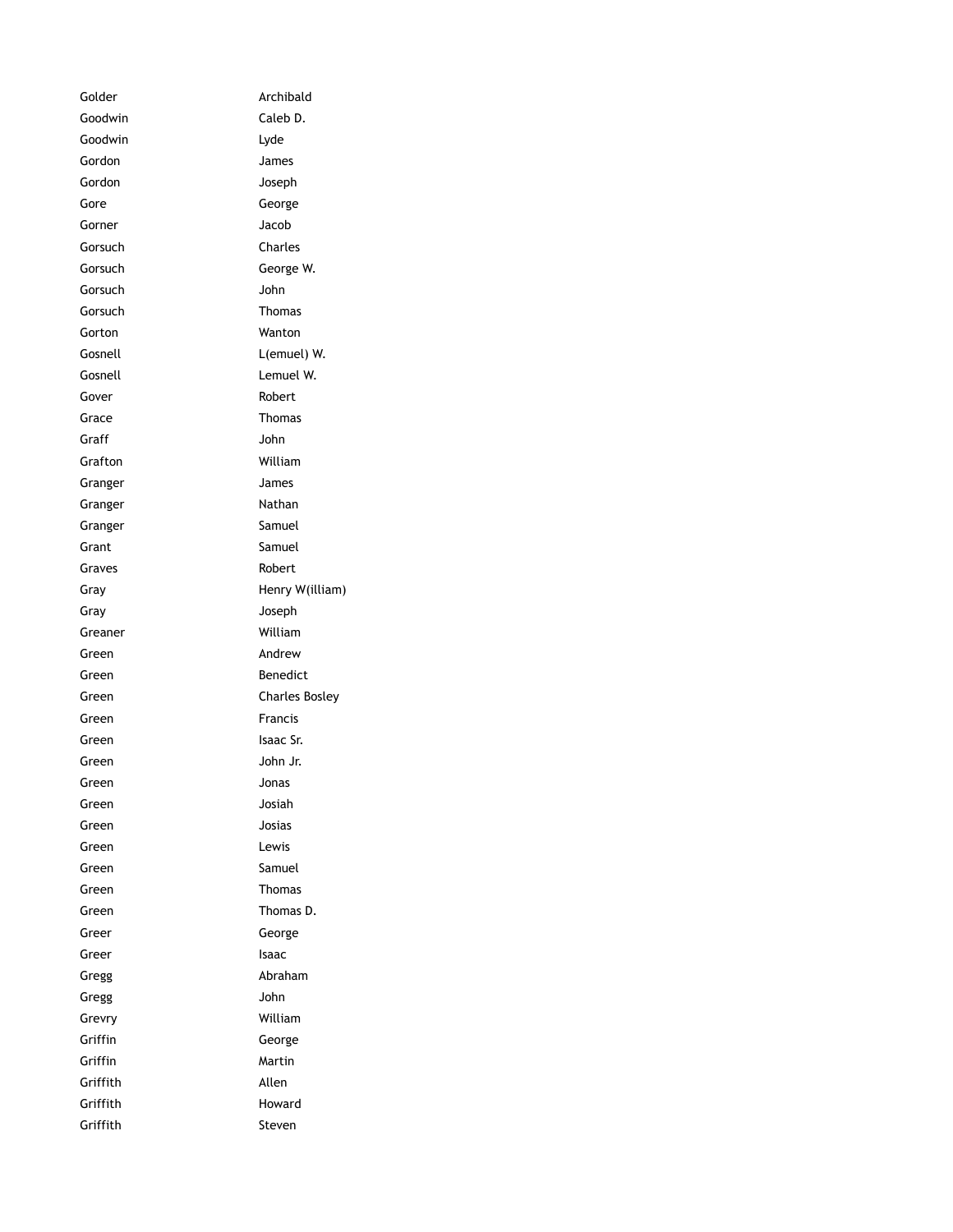Griffith Thomas Grimes **Edward** Grimes James Grimes Stephen Sr. Grimes William M. Groom Edward Groom William Grosh John Gross John I. Gross John J. Gross Michael Grubb William Gunnell James Guy John Guyton Samuel Gwynn William Haggerty Levi Hagner George M. Hagner George Hahn Benjamin Hahn Michael Haines **Benjamin** Hale Walter Tolley Hall Aquila Esq. Hall/Hull Christopher Hall Daniel Hall **Hall** Nicholas Hall Robert L(yon) Hall Richard Wilmot Hall Thomas William Sr. Hall William Wilmot Hambright (Frederick) Hambright Frederick Hamilton **Edward** Hamilton Thomas Hamilton William Hammersley James Hammon Joseph Hance James Hancock Absalom Hane David Hanes Joseph Hanna John Hanna William Hanshew Henry Hanshew John Hanson Nathan Hardesty Charles R. Harding Nicholas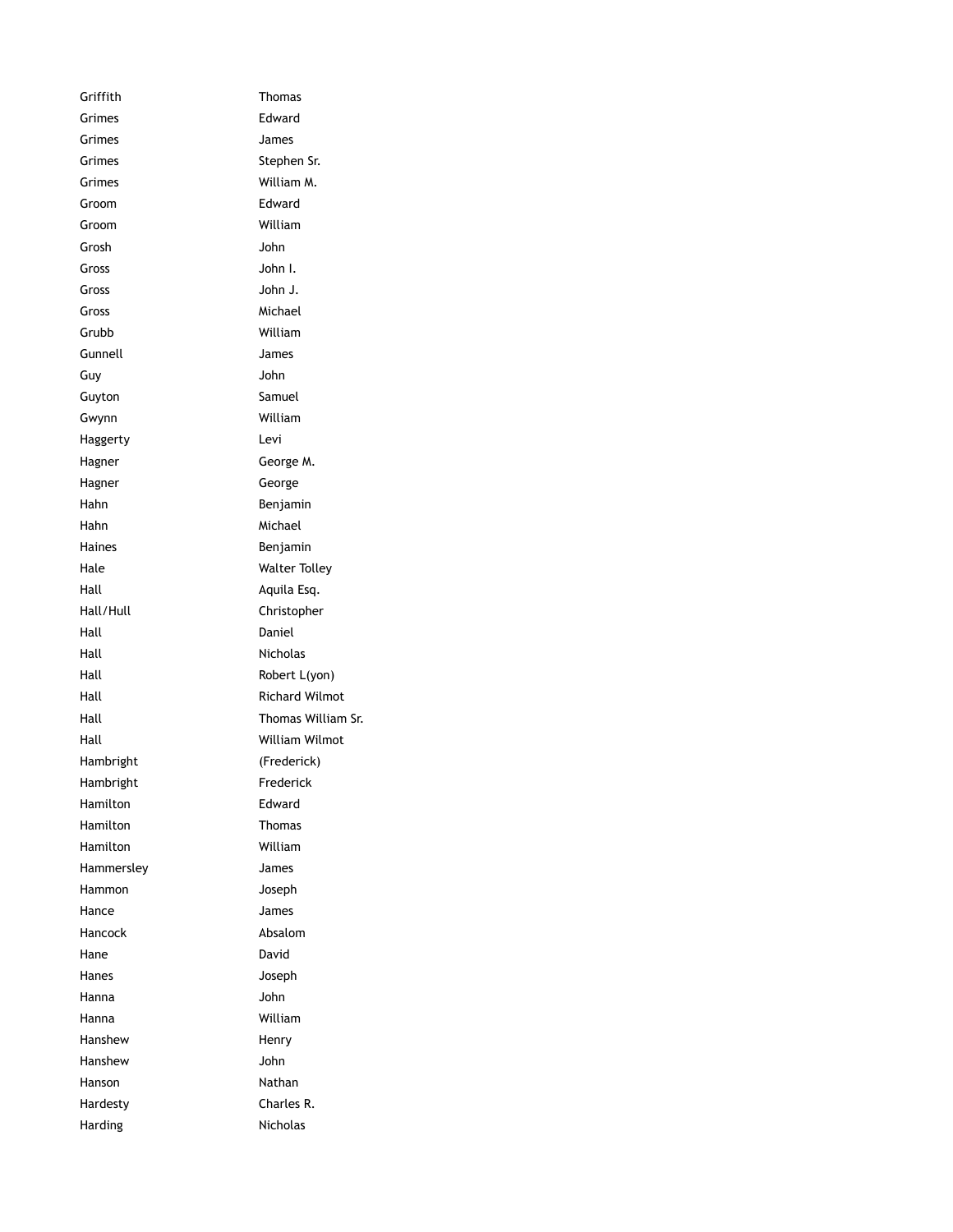Harding Vachel Hare Jacob Hare Jesse Hare Michael Harman Jacob Harman John Harper George Kenton Harper Robert Goodloe Harrington **Richard** Harwood Thomas Harris David Harris **Samuel** Harrison Robert Moore Harrison Stephen Harrison **Thomas** Harrison William H. Harrison William S. Harrison Z(ephariah ?) Harry John Harshew Henry Hart Joseph Harryman George Harvey **Andrew** Haslan/Haslum John Haslett James Hasson John Hatton Caleb Haubert Jacob Haubert Michael Haupt Jacob Haupt Matthias Hauptman Daniel Hause/Hawes Frederick Hause **Peter** Hawk **Richard** Hawkins John H(enry) W(illis) Hawn David Hawman Philip J. Hay John Hay John Hay Peter Hay Samuel Hayden Horace H. Hayes John Sr. Hayes Walter Cody Hays Robert Sr. Hays Thomas Archer Heald William Heap/Heapes/Heaps Archibald W.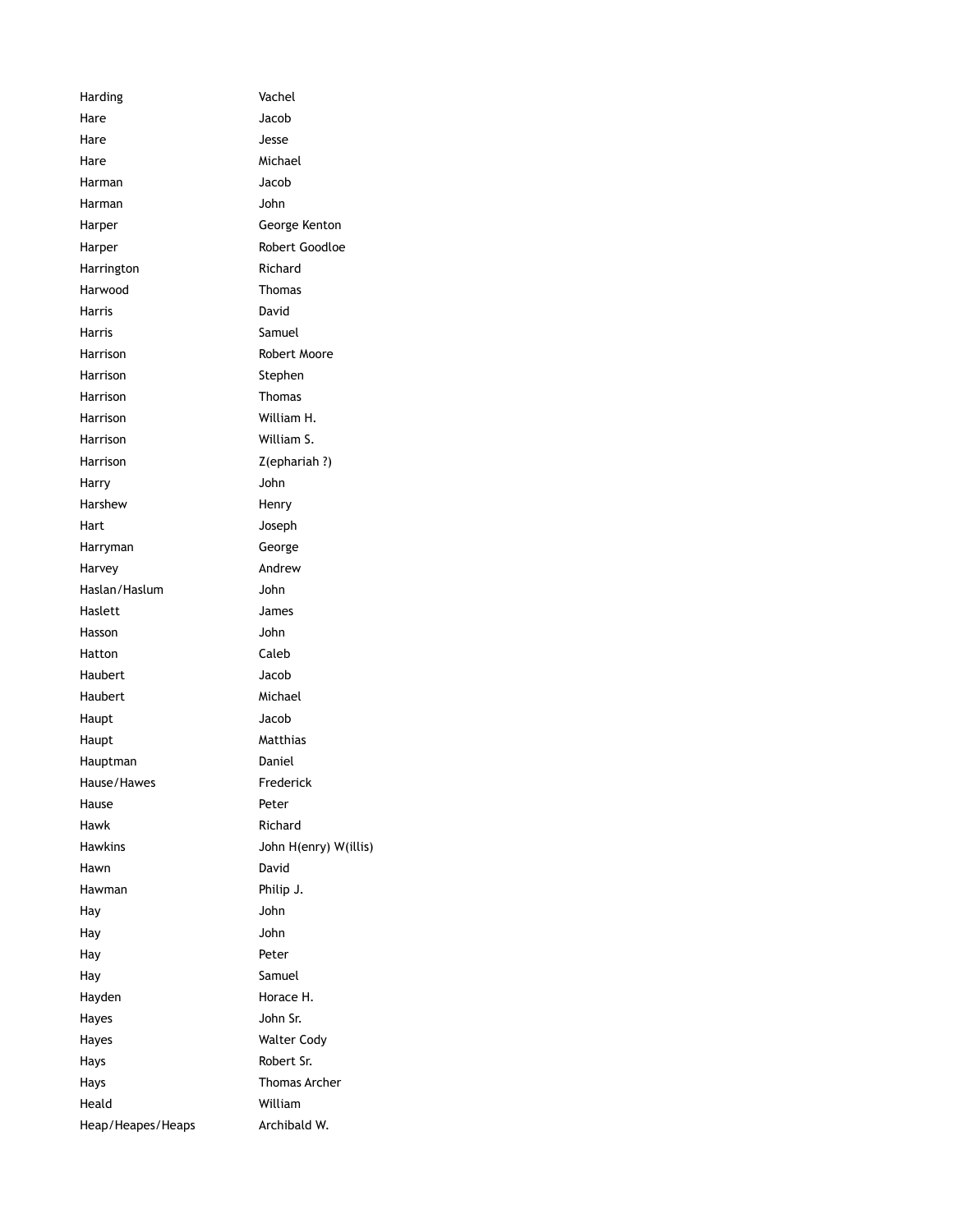Heaps John Heaps William Heard Benedict I. Heard George Heath **Richard Key** Heath Upton S. Heckert Daniel Hedrick William Heffelfinger William Heinecker Frederick Heisley Frederick Augustus Heisley George J. Heisley George Jacob Heisley John Helm Leonard Helmling **Anthony Sr.** Henck Frederick Henderson **Benjamin** Henderson James N. Herbert Stewart Herkins Edward Herkins Giles Hess Jeremiah Hess/Hiss Jesse L. Sr. Hess/Hiss Jesse L(ee) Hesson **Peter** Hewitt Elmer Hewitt **Elmer** Sr. Heyser William Hickman Henry Hickman John Hicks Charles G. Hicks Elijah Hicks Nehemiah Higby Noah Higby Noah Higdon Ralph Hilbert Henry Hildebrand Andrew Hildt John Sr. Hill Thomas Gardiner Hillen John Hillen John Hillen Solomon Sr. Hillen Solomon Hilt Jacob Hilton William W. Hindes James B. Hinkle Alpheus B(eall)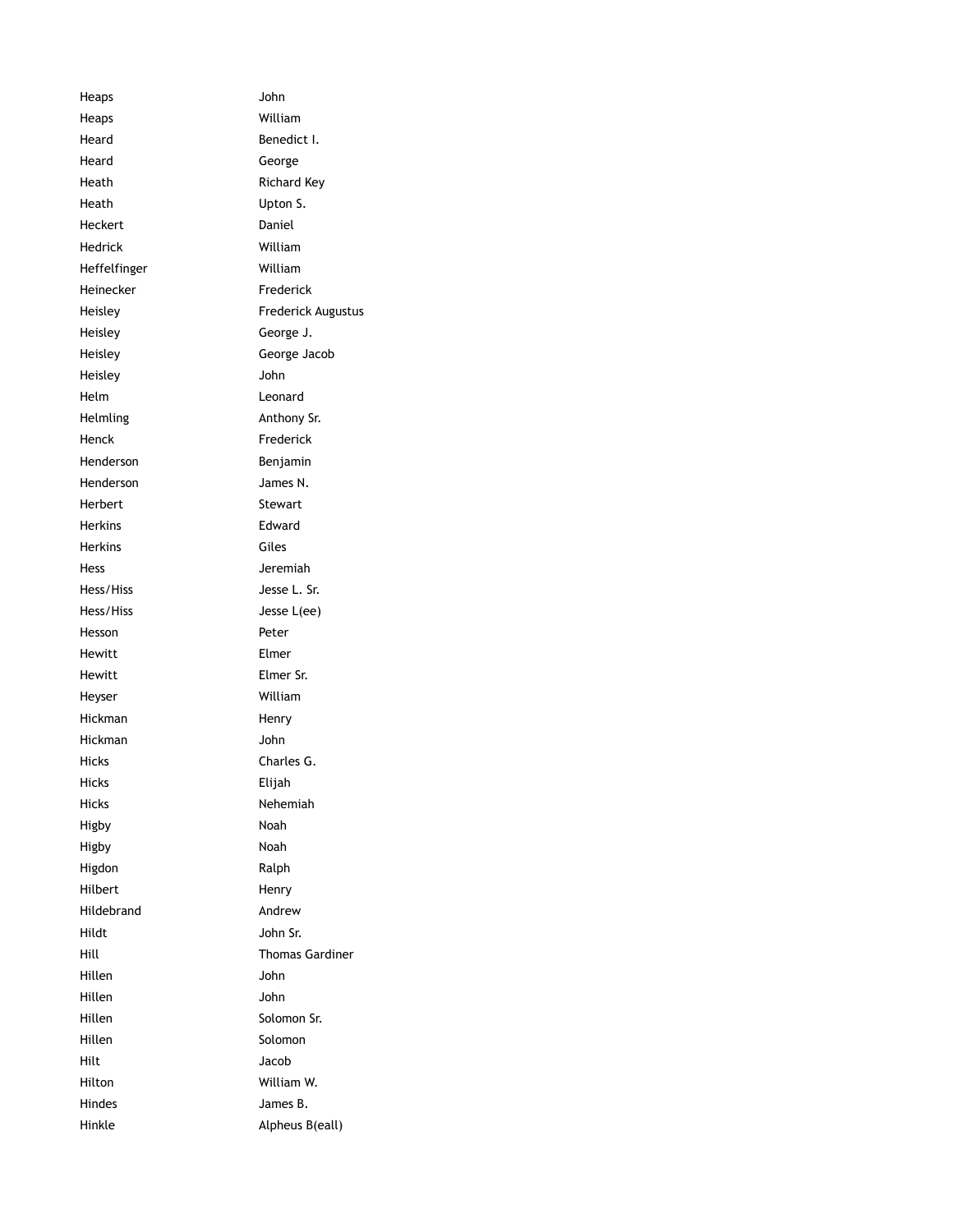Hiss Jacob Jr. Hiss Jesse L. Sr. Hiss Philip Hissey **Archibald** Hitselberger John Hitselberger Mr. Hobbs George W. Hobbs Peregrine Hodges Samuel Hoey John Hoffman David Hoffman George Hoffman Samuel Hoge John Holder George Holl William Holland Archibald Holland James Holland Littleton Holland Robert William Hollenbaugh John Jr. Hollingsworth Levi Hollingsworth Samuel Hollins Jesse Hollins John Hollins John Smith Hollyday **Henry** Holter George Hook James Hook Johnzey Hook Joseph Hook Rezin V. Hook Samuel Hook Thomas Hooker **Amos B.** Hooper/Hopper James Hoopman John Hope Daniel Hope David Hope Thomas Sr. Hopkins Richard Hopkinson **Francis** Horstman Charles Horton James Hose Jacob Hoshall Jesse Sr. Hoshall Jesse Hoshall Jesse 2nd Host **Frederick**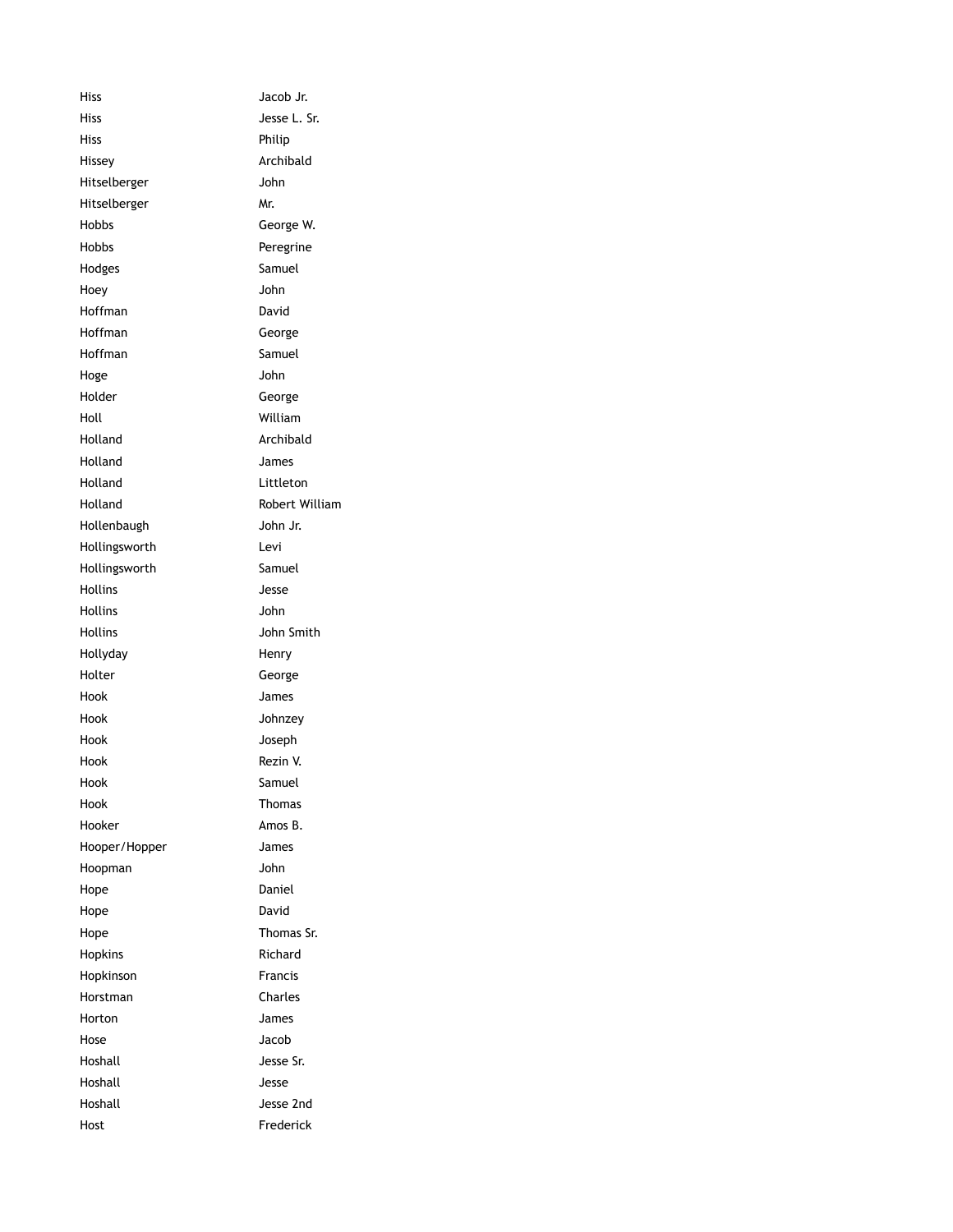Houck Jacob Sr. Houck John House Jesse House John F. Howard **Benjamin Chew** Howard David Howard Edward Aquilla Howard George Howard Henry Howard Jacob Howard **John Beale** Howard Peter Howard William Hubball Ebenezer Hudson David W. Hughes William P. Hull George Hulse John Humrichouse **Frederick** Hunt Jesse Hurdle Robert Hush Samuel C. Sr. Hussey **Asahel of Nathan** Huster **Gotlieb** Huston **Thomas** Hutchins James Hutchins Joshua Hutton Elijah Huzza John Hyde Samuel S. Hyser John Hyson Nicholas Ijams John Inloes William Israel Fielder Jackson A. I. W. Jackson John Jackson William Jamart Michael James Daniel Jameson **Horatio Gates** Jameson William Jamison Caecilius Coudon Jamison John Jamison Joseph Janney/Jenny Jesse Sr. Janvier **Peregrine** Jarrett Asbury Jason John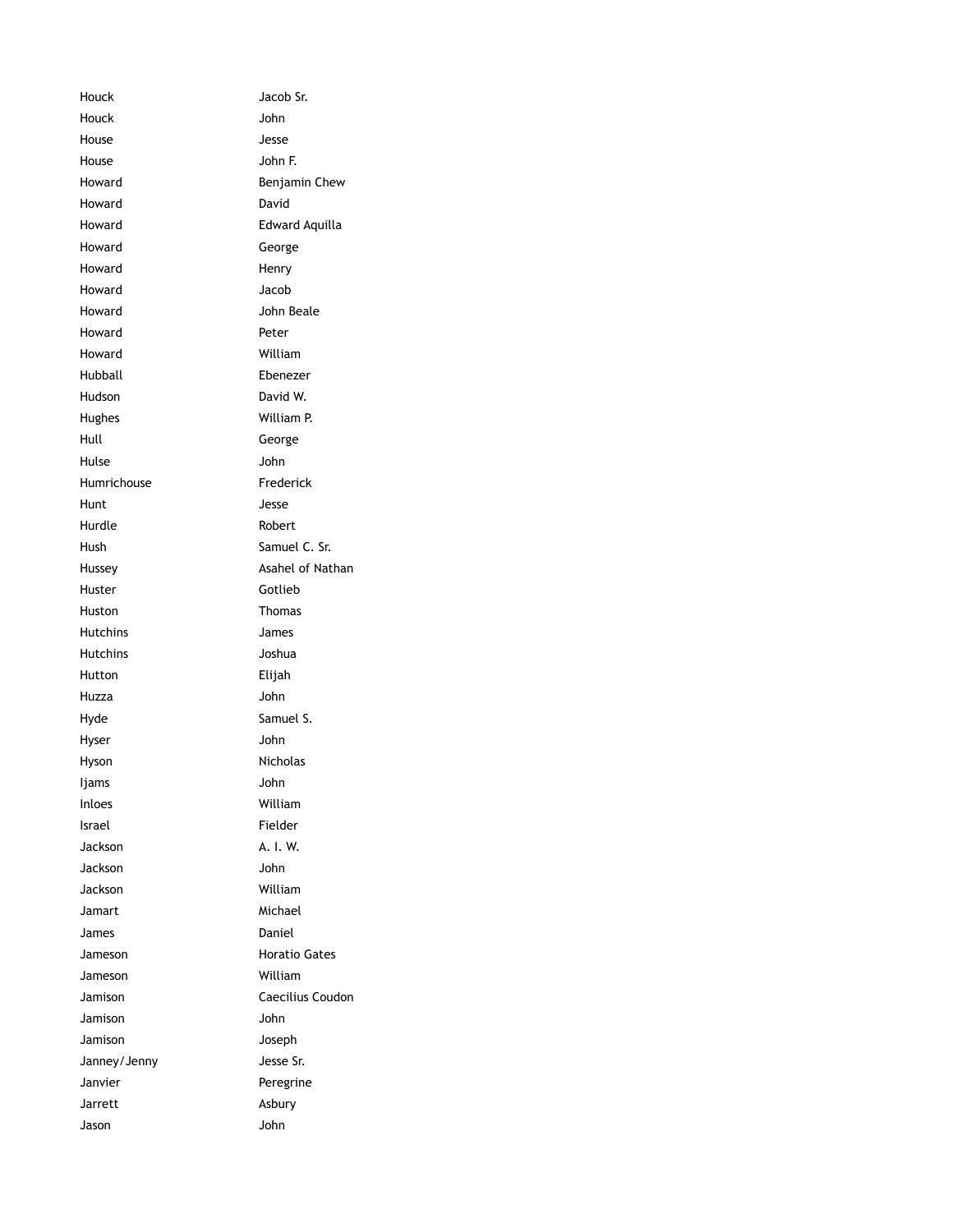Jay Edward Jenkins Edward Jenkins Felix Jenkins Frederick Esq. Jenkins George Jenkins Henry Jenkins Josias Jenkins Michael Jenkins Thomas C. Jenkins Thomas Courtney Jenkins William Jenkins William V. Jennings John Jennings Samuel Jephson John Jessop Charles Jessop Dominick B. Jessop William Johns Richard Johnson Aquilla Johnson Henry Johnson Phillip Johnson Reverdy Johnson Samuel Johnson Thomas Johnson Thomas Johnson William Joines Leonard Jolly Thomas Mayberry Jonas Jacob Jonas James Jones **Barron** Jones Elisha Jones John Jones Joshua Jones Morris Jones Owen D. Jones Philip Jones Richard Jones Talbot Jones Thomas Jones **Thomas Sprigg** Jones Uriah Sr. Jones William Jones William R(obinson) Jordan **Frederick** Joyes Jesse Kalbfus **Daniel** Kane John M.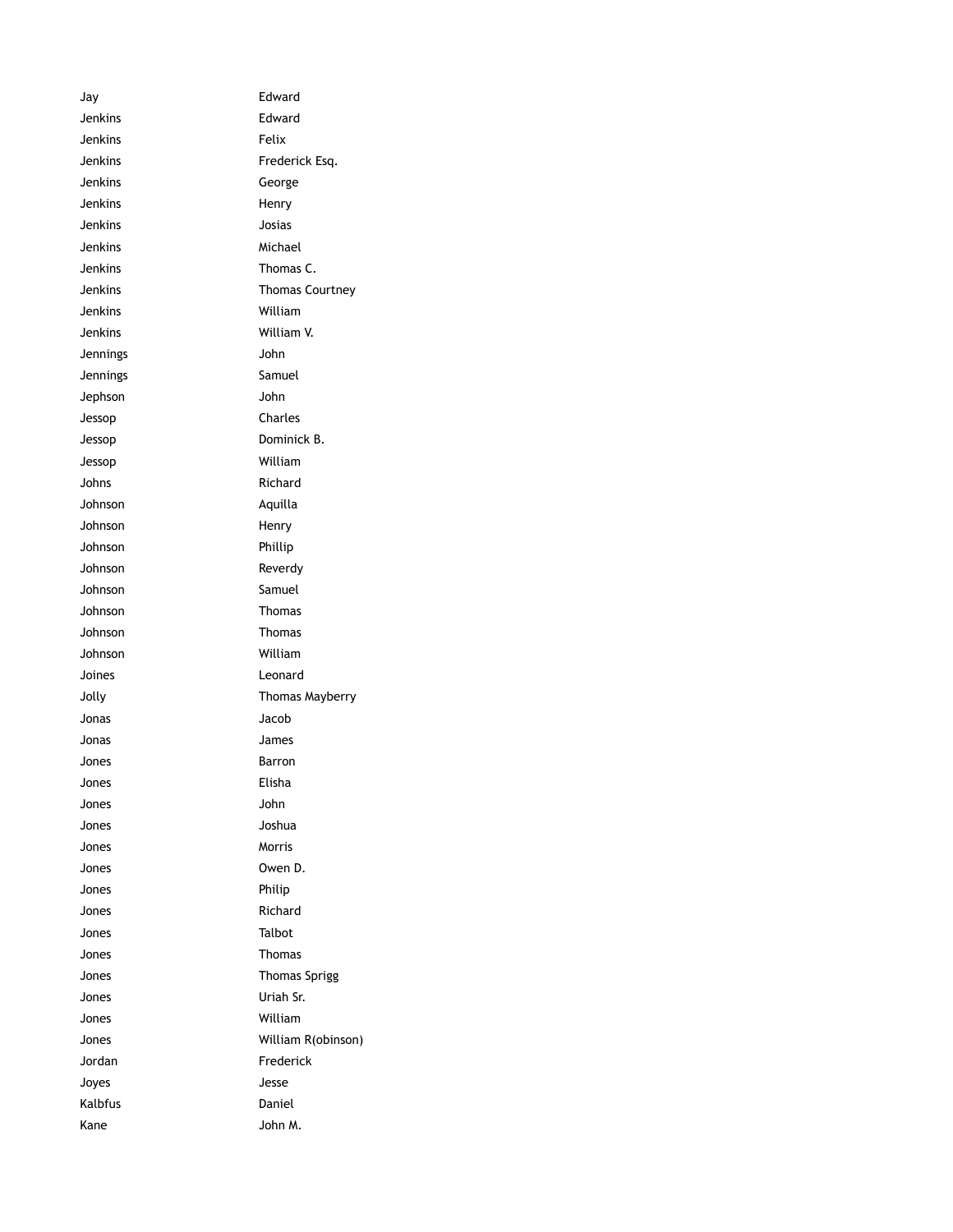Kauffman Daniel Kaylor George Keating George Keen Timothy Keen William Jr. Keenan Charles Keener Christian Keener William C. Keerl John C. Keerl Samuel Keirle Matthew Keirsted Luke Kell **Thomas** Kellar George Keller **Abraham** Keller Conrad Keller William Kelley James Kelley **Nicholas** Kelly **Conrad** Kelly Matthew Kelly **Terence** Kelso John R. Kelso **Thomas** Kemp Joshua Sr. Kemp Shadrack Sr. Kemp Thomas Kenly **Edward** Kennedy Dennis Kennedy John Kennedy John Pendleton Kennedy Mordecia Kent **Emanuel** Kent **Kent** Robert Wheeler Kephart Sr. David Keplinger Michael Kerr **Robert** Keys John Kidd David Kidd Joshua H. Kimberly **Nathaniel** Kimble Sr. **George Washington** Kimmel **Anthony** Kinna James Kiplinger Michael Kirby **Benjamin** Kirby **Cloudsbury** Kirkland Alexander Kitts John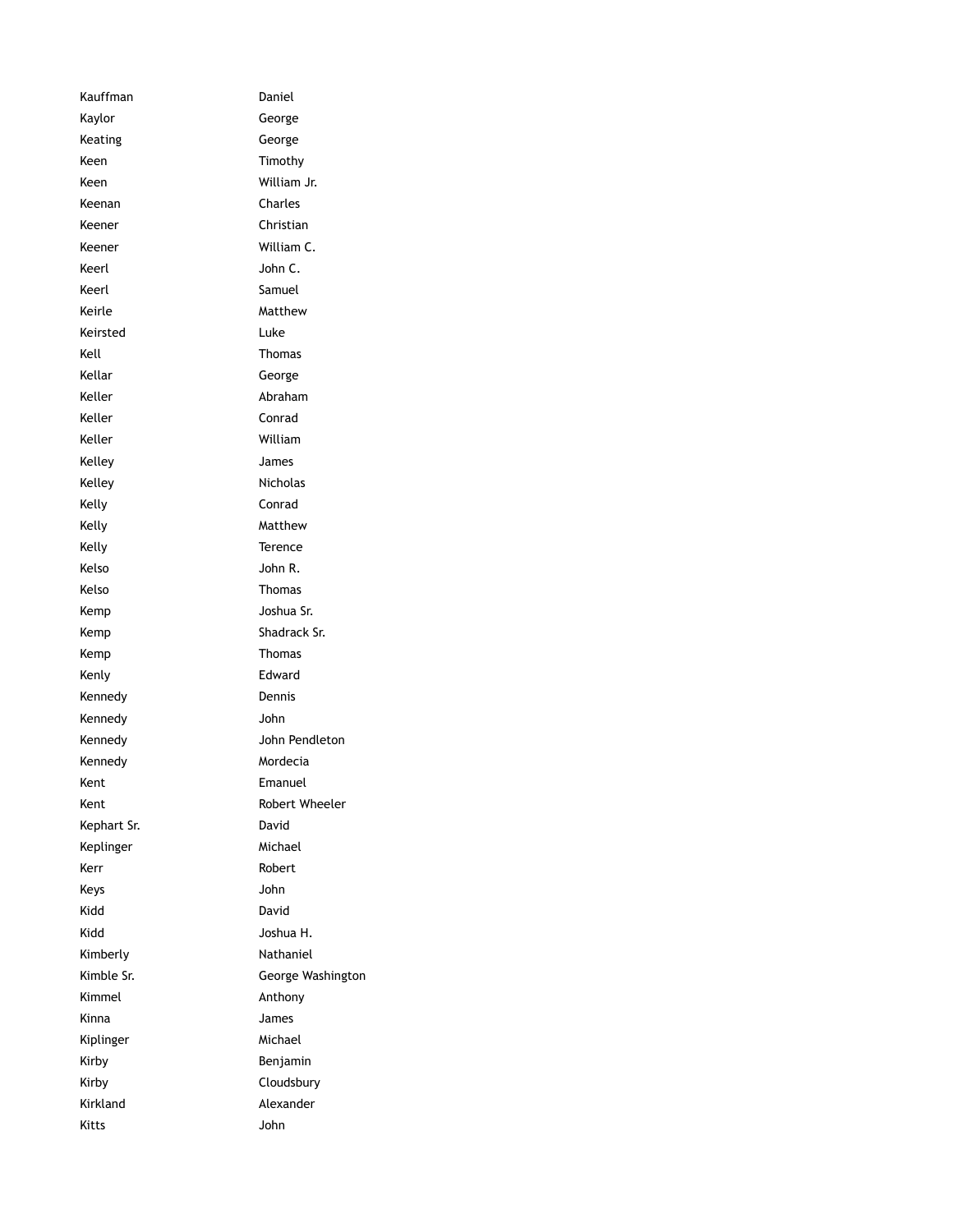| Klassen           | Charles         |
|-------------------|-----------------|
| Klein             | Louis           |
| Kline             | Frederick       |
| Kline             | Peter           |
| Kline             | Peter           |
| Klinefelter       | Michael         |
| Klockgether       | D.              |
| Knight            | Ignatius        |
| Knight            | Jacob           |
| Knight            | John            |
| Knight            | Joseph          |
| Knight            | Peter           |
| Knorr             | William         |
| Knott             | Edward          |
| Koeles            | Jacob           |
| Kohler            | George          |
| Kone              | Daniel          |
| Konig             | George          |
| Koons             | Henry           |
| Koontz            | John            |
| Krause            | David J.        |
| Kreamer           | Jacob           |
| Kreig             | Frederick L.    |
| Kroh              | Philip D. Sr.   |
| Kuhn              | Augustus J.     |
| Kuntz             | John            |
| Kurtz             | Charles         |
| Kurtz             | Charles A.      |
| Kyle              | Adam B.         |
| LaBarrer          | Nicholas        |
| Labroquere        | Bernard T(eton) |
| Lamb              | George          |
| Lamb              | John            |
| Lambright         | George          |
| Lammot            | Moses           |
| Lamotte           | John            |
| Lancaster         | Aaron           |
| Landstreet        | John            |
| Lane              | Peter           |
| Lane              | Thomas A.       |
| Lansdale          | William Moylen  |
| Laroque           | John M.         |
| Latimer           | James B.        |
| Latty             | John J.         |
| Laurence/Lawrence | John M.         |
| Lawrence          | George          |
| Lawrenson         | James           |
| Lawson            | Robert          |
| Lawson            | Robert Sr.      |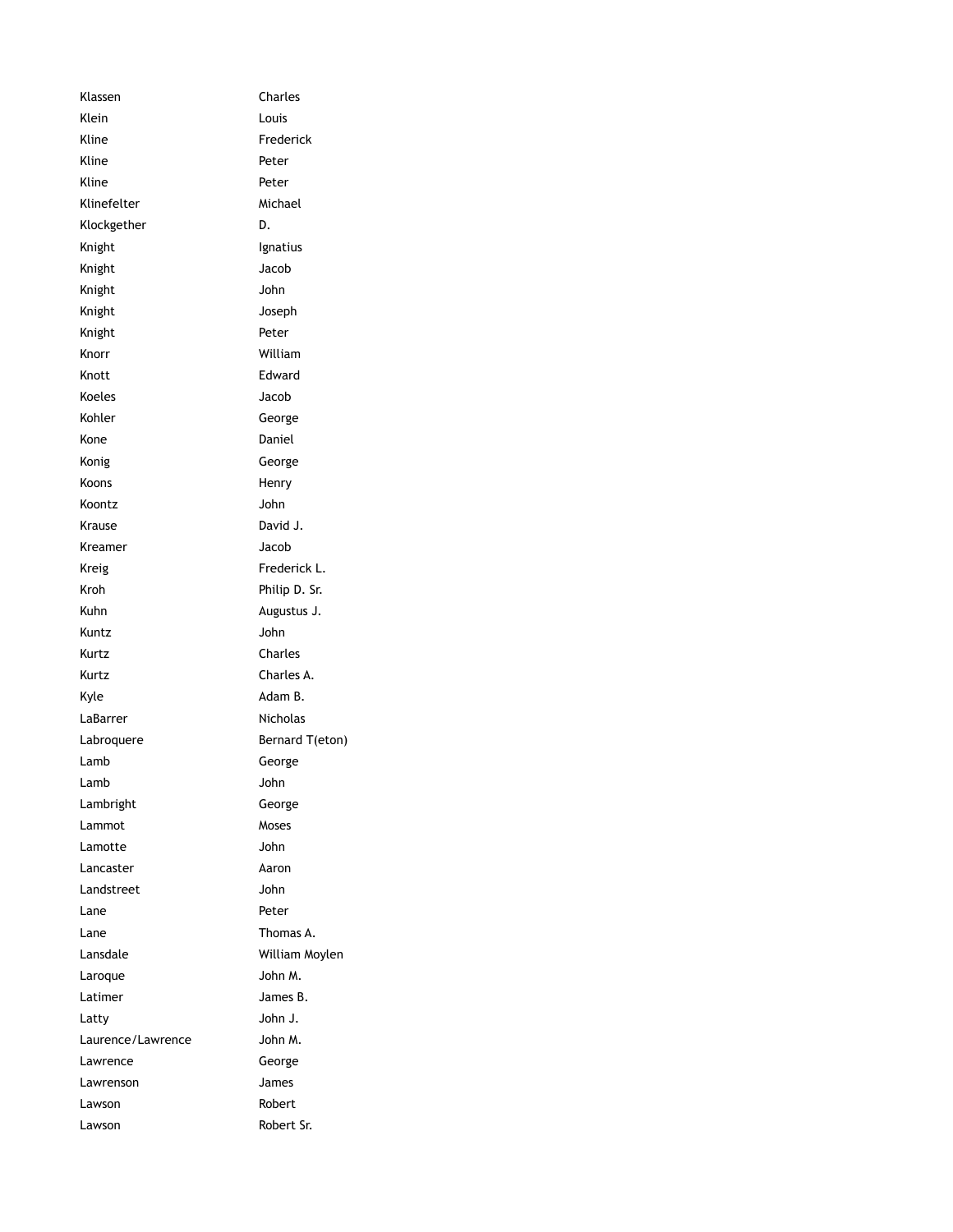League James M. Leakin Sheppard Church Lee James H. Lee John Lee John Riddle Lee Joshua Lee William Dallam Legrand Samuel D. Lehman Jacob Lehman Nicholas Leib John Lemmon George Lemmon William P. Leseure John Leslie John Lesourd Joseph Lester Shipley Esq Levering **Aaron R.** Levering **Jesse** Levering John Levy Thomas P. Lewis James Lewis **Samuel W.** Lewis Willoughby/Willaby Lightner Henry Lightner **Isaac** Lindsay **Andrew** Lineberger William Ling Peter Linn Moses Linn William Linthicum Abner, Sr. Lipp Joseph Little **Peter** Litzinger John Lloyd Edward Loar George Locke **Thomas M.** Lockwood Aquilla Logue James Lomax James Loney John Long (Levy) Flenry Long Kennedy Long Robert Cary Sr. Lorman Alexander Lorman William Loudenslagle Philip Lowe George

/

/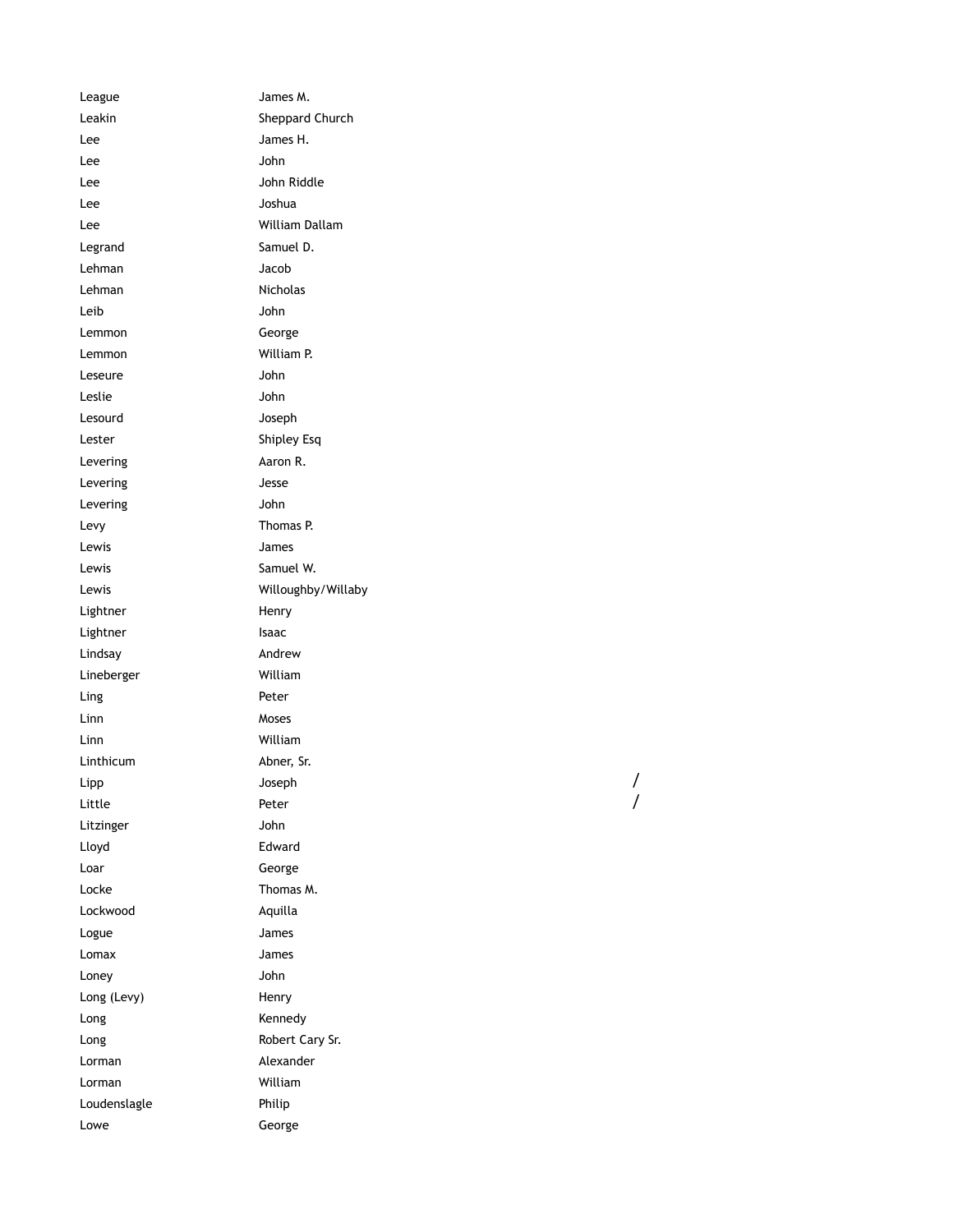Lowe John Lowe Nicholas Lucabaugh **Peter** Lucas James Lucas Peter B. Lucas **Robert** Lugenbeel John Lugenbeel Moses Lumberson John Lusby **Henry** Lutz **John Coleman** Lyeth Samuel Lyles Dennis M. Lynch John B(arton) Lynch Patrick Lyon Charles G. Lyon **Joseph Swan** Lyon Robert (Jr.) Maccubbin Moses Macgill **Macgill** Macgill **Thomas** Mackenzie Colin Mackenzie Thomas MacKubin Moses Magill **Magill** Samuel Magson John M. Mallonee John Mallonee Lewis Malloy **Patrick** Manly John Manning Jesse Manroe James C. Marean **Thomas** Mark William Marshall Markell Jacob Marlow Hanson Marr William Marriott Elisha Marriott James H. Marriott William H.(ammond) Marrow **Isaac** Marshall John W(ilkens) Marshall Thomas Marteny/Marteney John Martiacq John Esquire Martin Abraham Martin David Jr. Martin James Martin John B. Martin Luther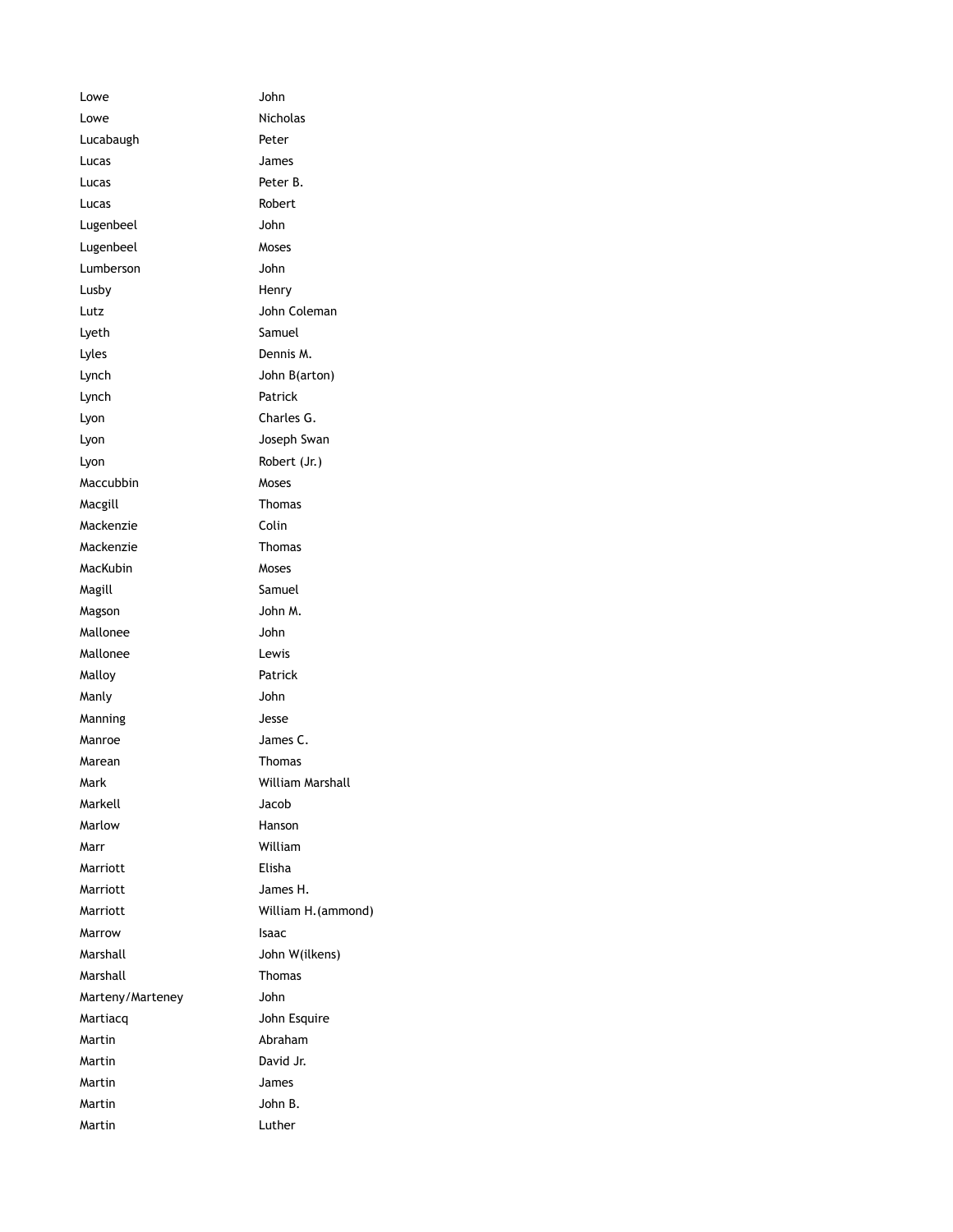Martin **Martin** Richard Martin Samuel B. Martz **George** (Daniel) Marvin Clare Masemore Theodore/Theodorus Mask John Jackson Mask Wm. Marshall Mass Samuel Mathews **Patrick** Mayer **Charles Frederick** Mayer **Lewis** Mayes Jeremiah Maynard **Foster** McAllier/McAlear Hugh McAllister Robert McCafferty William McCann Mr. McCanna/McKanna Patrick McCay James (McDowell) McClellan Andrew McClellan Samuel McComas Barnet McComas Charles Sr. McComas Henry Gough McComas Nicholas D. McComas William McConkey **Andrew** McConkey James McConkey William McCoy James McCoy Stephen McCrobie/McRobie John William McCulloch James H. Jr. McCurdy John McCurley **Ethan** McCurley Felix Sr. McCutchan George McDevitt Charles McDonald Alexander McDonald James McDonald John McDonald Robert McDonald William McDonnell Mr. McDonnell Patrick McDowell Maxwell McElderry Hugh McElwee Samuel McFerran John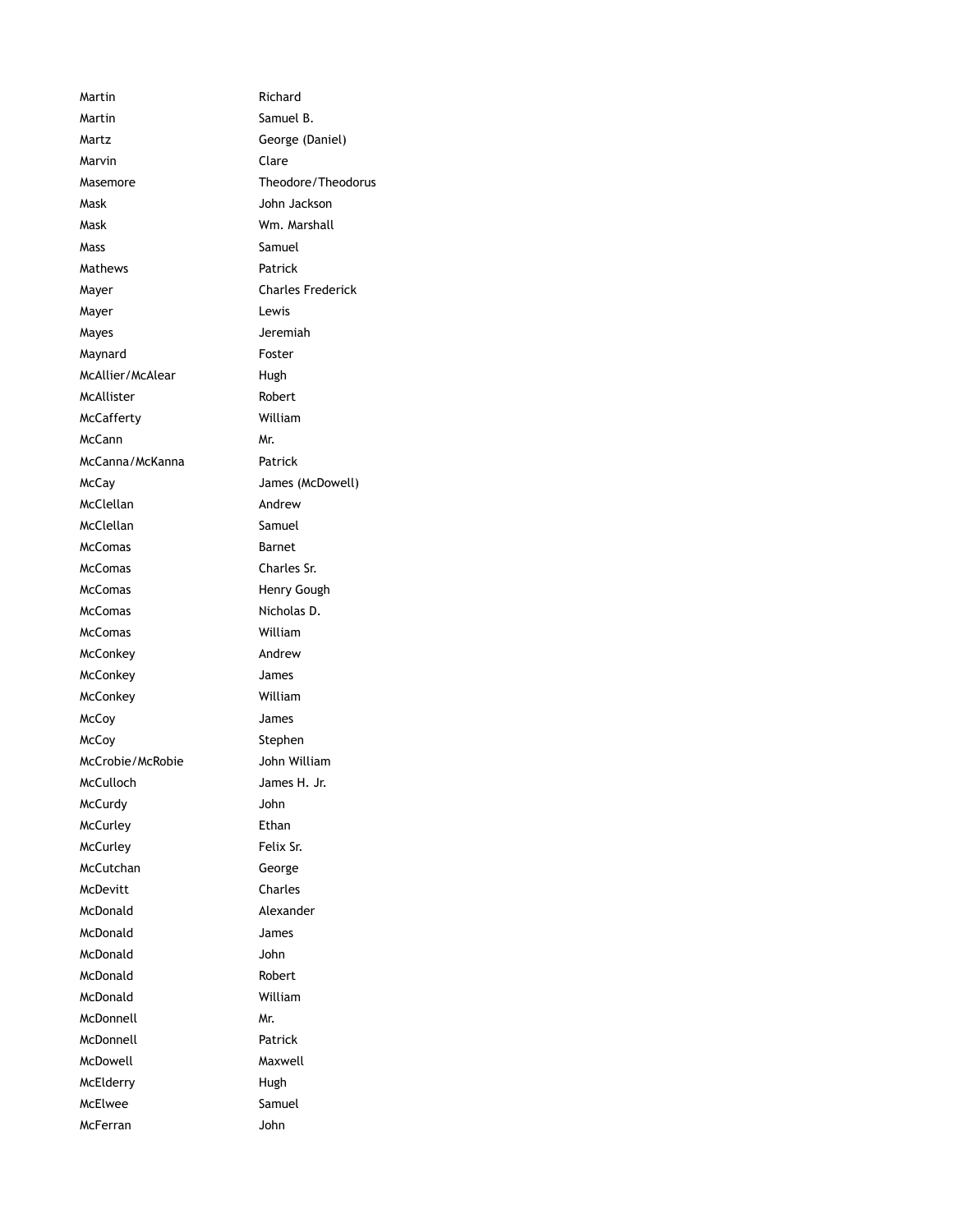| McGuire           | John        |
|-------------------|-------------|
| McHenry           | Francis D.  |
| McHenry           | John        |
| McKay             | John        |
| McKenzie          | James       |
| McKim             | Isaac       |
| McKinley          | Thomas      |
| McKnight          | George      |
| McKnight          | Hayden      |
| McLachlan         | James       |
| McLane            | Louis       |
| McLaughlin        | William     |
| McLean            | Charles G.  |
| McLean            | John        |
| McLeane           | Charles     |
| McMeacham/Meacham | Charles     |
| McMullen          | John        |
| <b>McMurray</b>   | Samuel      |
| McNay             | James       |
| McNeal            | James       |
| McNeal/McNeil     | James Jr.   |
| McNeal            | James Sr.   |
| McNeeley/McNeely  | Hugh        |
| McNeir            | John Sr.    |
| McNier            | George      |
| McPherson         | William     |
| McPherson         | William S.  |
| Mead(e)           | James       |
| Meads             | Daniel      |
| Mearis            | Jacob       |
| Meckley           | Daniel      |
| Medcalfe          | William M.  |
| Mediary           | John        |
| Medtart           | Joshua      |
| Meeks             | William     |
| Meredith          | B.R.        |
| Meredith          | Jonathan D. |
| Meredith          | Samuel      |
| Merriken          | James       |
| Merriken          | Jacob       |
| Merryman          | Levi        |
| Merryman          | Micajah Sr. |
| Merryman          | Moses       |
| Merryman          | Nicholas    |
| Messenger         | Charles     |
| Metler            | John E.     |
| Mettee            | Martin      |
| Metzgar           | F(rederick) |
| Meyer             | Andrew      |
|                   |             |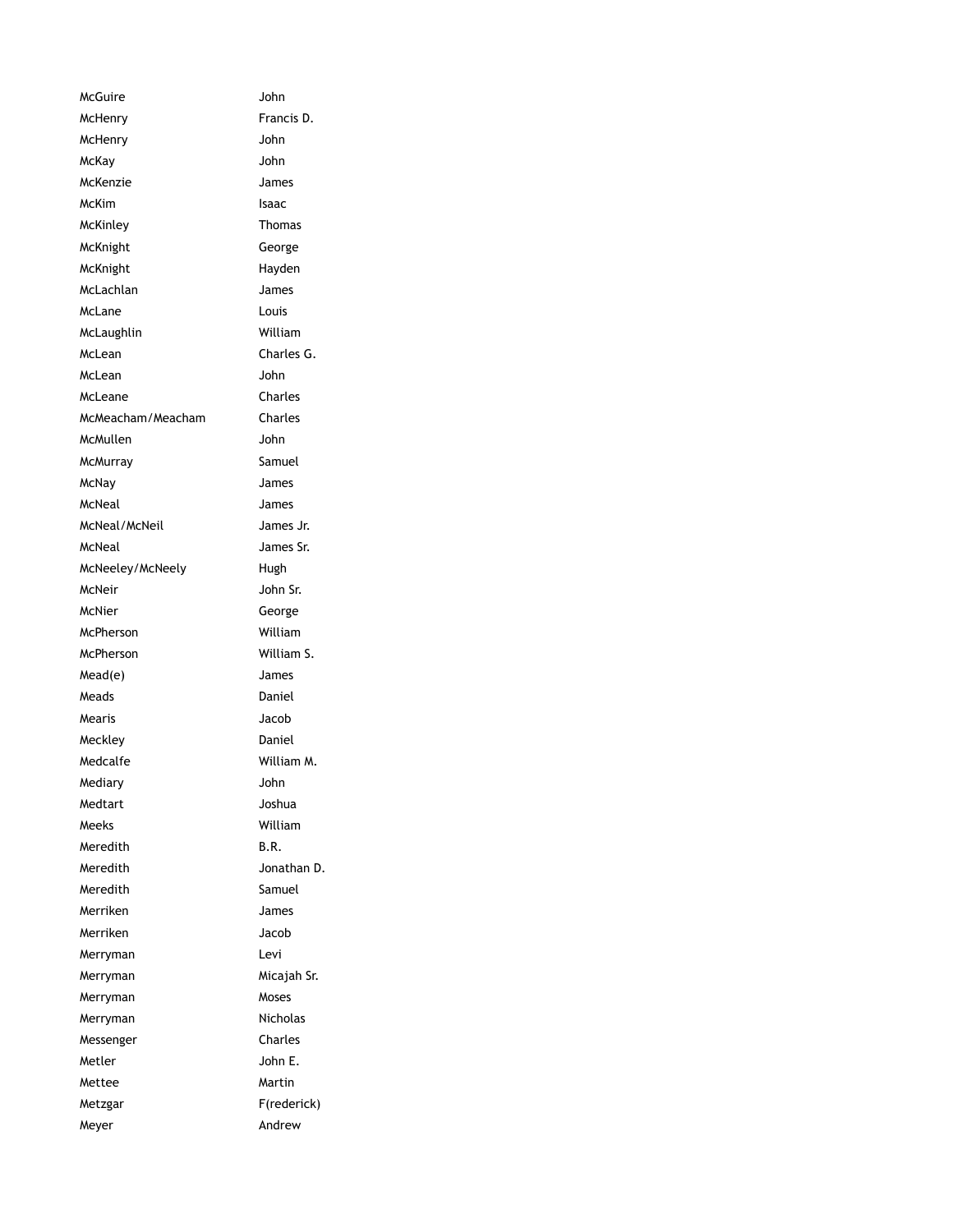Meyer Godfrey Esq. Mezick Baptist Michael **Daniel** Michael Henry Michael Jacob Mickley Daniel Middleton James Middleton Richard Milburn Samuel Milholland Robert D. Miller **Adam** Miller Charles J. Miller Christopher Miller **Edward** Miller George Miller George W. Miller Godfrey Miller **James** Miller James M. Miller John Miller **Miller** Joseph Miller Matthew Miller Michael Miller **Thomas Craig** Millholland Robert Douglas Mills Ezekiel Sr. Mills **Mills** Richard Mills William P. Miltenberger **Anthony F.W.** Minnich Michael Minnick Charles G. Minnick John Mitchell **Arthur** Mitchell John Moale Randle/Randall H. Moale Samuel Moale Samuel Monmonier Francis Monroe/Munroe Alvin/Alvan Monroe Isaac Monroe John H. Montgomery James Montgomery John Moody **Isaac Esq.** Moore John Moore Micholas Ruxton Moore Samuel Mopps Frederick Morehead Turner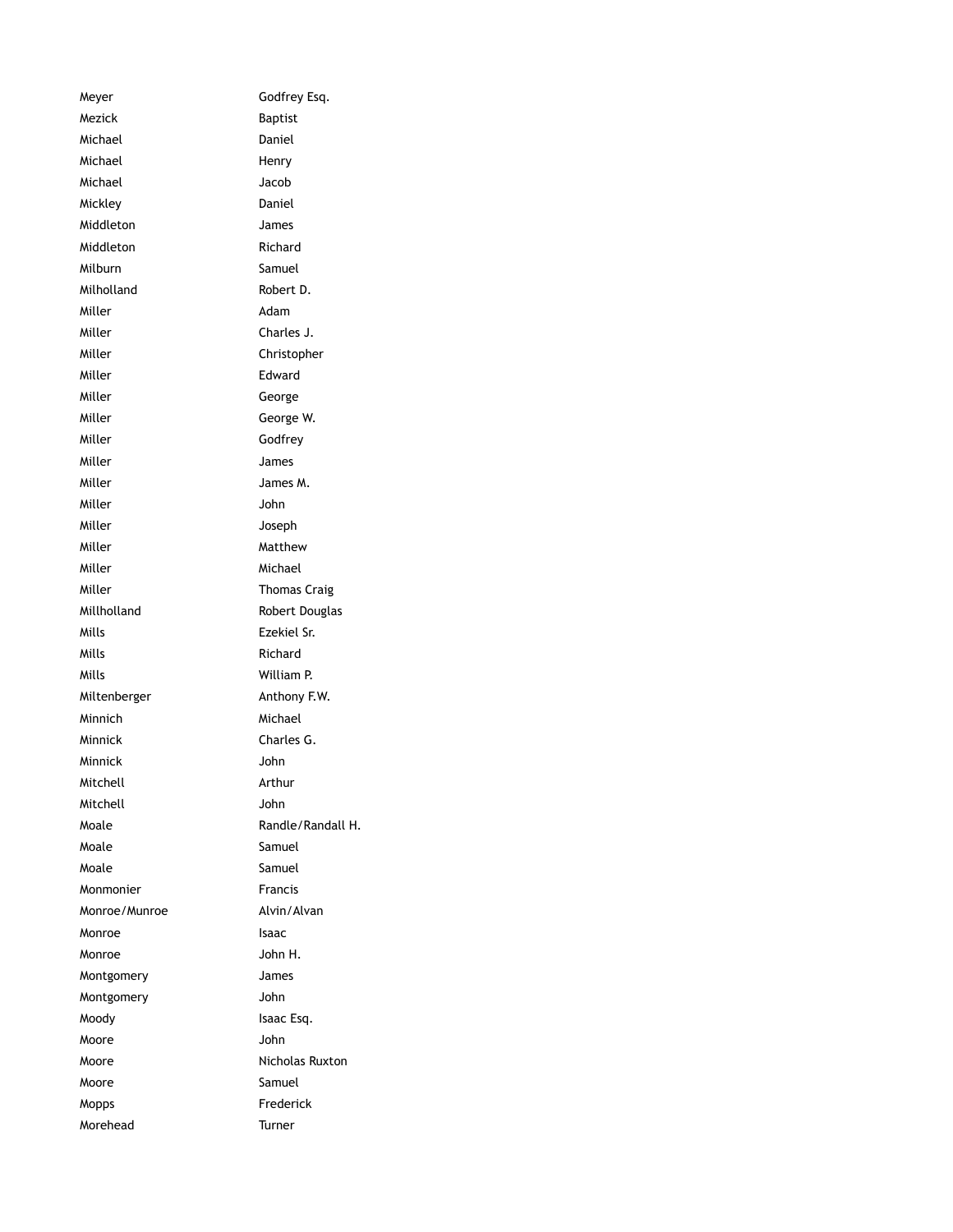| Morford     | James Chamberlain      |
|-------------|------------------------|
| Morningstar | John                   |
| Morris      | Jesse                  |
| Morris      | John                   |
| Morris      | Morris                 |
| Morris      | Samuel                 |
| Morris      | Thomas                 |
| Morrison    | Arthur                 |
| Morrow      | Isaac                  |
| Morse       | Richard                |
| Morton      | Robert                 |
| Mosher      | James                  |
| Mosher      | William                |
| Moss        | Robert B.              |
| Moszer      | John A.                |
| Mott        | William                |
| Mowbray     | James                  |
| Mowton      | John                   |
| Moyer       | Henry                  |
| Muller      | Louis Conrad           |
| Mullikin    | <b>Richard Duckett</b> |
| Mumma       | John                   |
| Mundorf     | Henry                  |
| Munroe      | Isaac                  |
| Munroe      | Nathaniel              |
| Munroe      | Richmond               |
| Murker      | John                   |
| Murphy      | Thomas L.              |
| Murray      | James C.               |
| Murray      | Matthew H.             |
| Murray      | Thomas                 |
| Murray      | William                |
| Myerly      | David                  |
| Myerly      | Solomon                |
| Myers       | Henry                  |
| Myers       | Jacob                  |
| Myers       | John H.                |
| Myers       | Samuel                 |
| M'Lellan    | William                |
| Nagle       | Anthony                |
| Nash        | Ephraim                |
| Neal        | Abner                  |
| Neal        | Abner                  |
| Neale       | Benjamin               |
| Neale       | Samuel A.              |
| Needham     | Asa                    |
| Neff        | John                   |
| Neilson     | Oliver H.              |
| Neilson     | Robert                 |
|             |                        |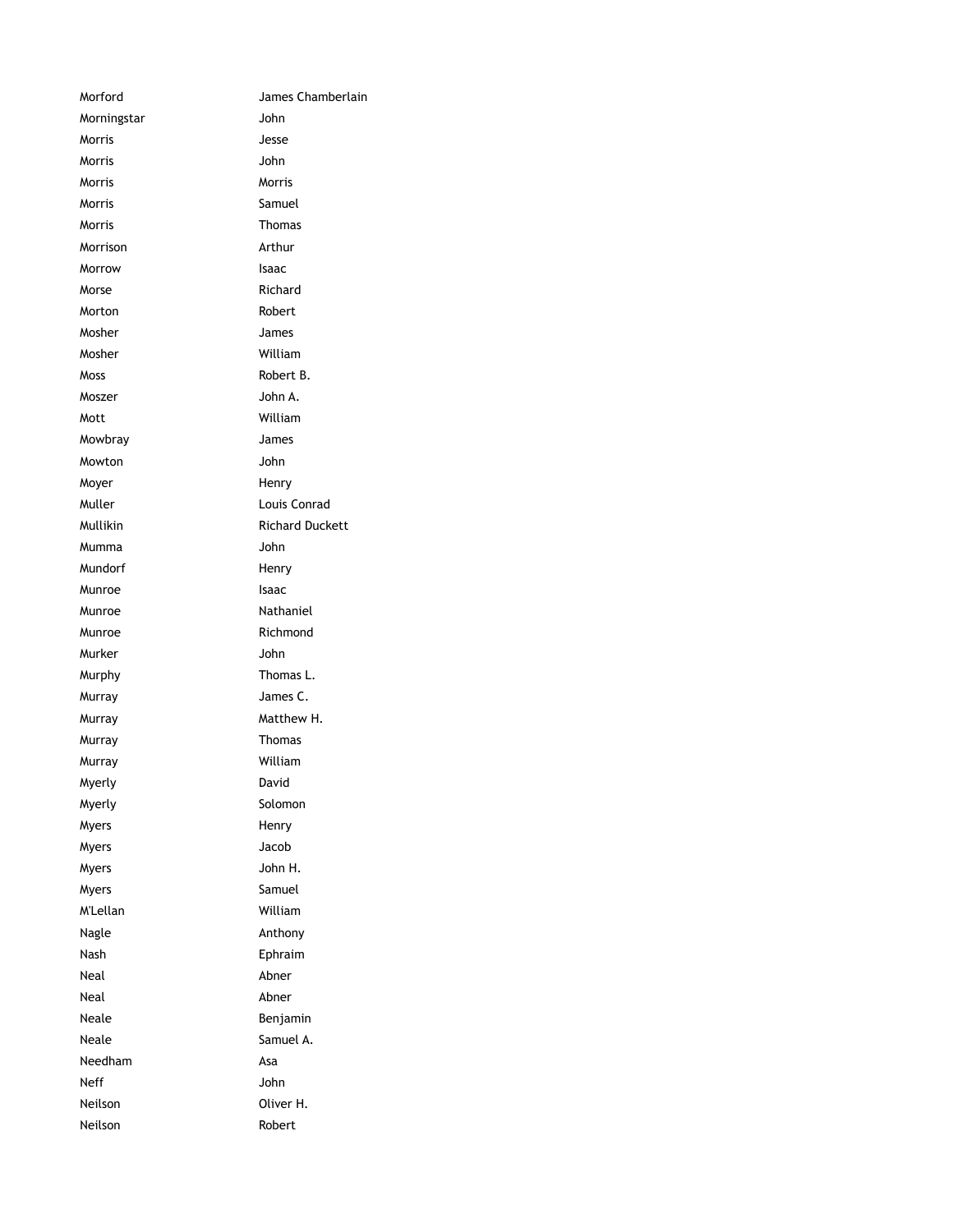Neilson Thomas N. Nelson John Nelson Joseph Nes William Nesbit Nathaniel Newcomb Henry S. Nichols **Richard** Nicholson Christopher Nicholson Joseph Hopper Nicholson William R. Nicoll William Nichols Jacob Niles Hezekiah Nixdorff Henry Esq. Nizer/Nozer Thomas Noell Jacob Norris B(enjamin) B(radford) Norris Edward Sr. Norris Jesse Norris John Norris Richard Norris William Norris William G. Norwood Edward Norwood John O'Donnell Barney O'Donnell Columbus O'Ferrall John Obold Sebastian Ogg John Ohr Henry Olcott Joel White Oler George Oliver John Onion Thomas Bond Opperman George Lewis Orem Cooper Orr Nevin Orrick James Osborn William Ott Michael Ott Peter Oursler Stephen Owen John Owens **Joseph** Owings Henry Sr. Owings **Thomas** Palmer **Edward** Palmer Joel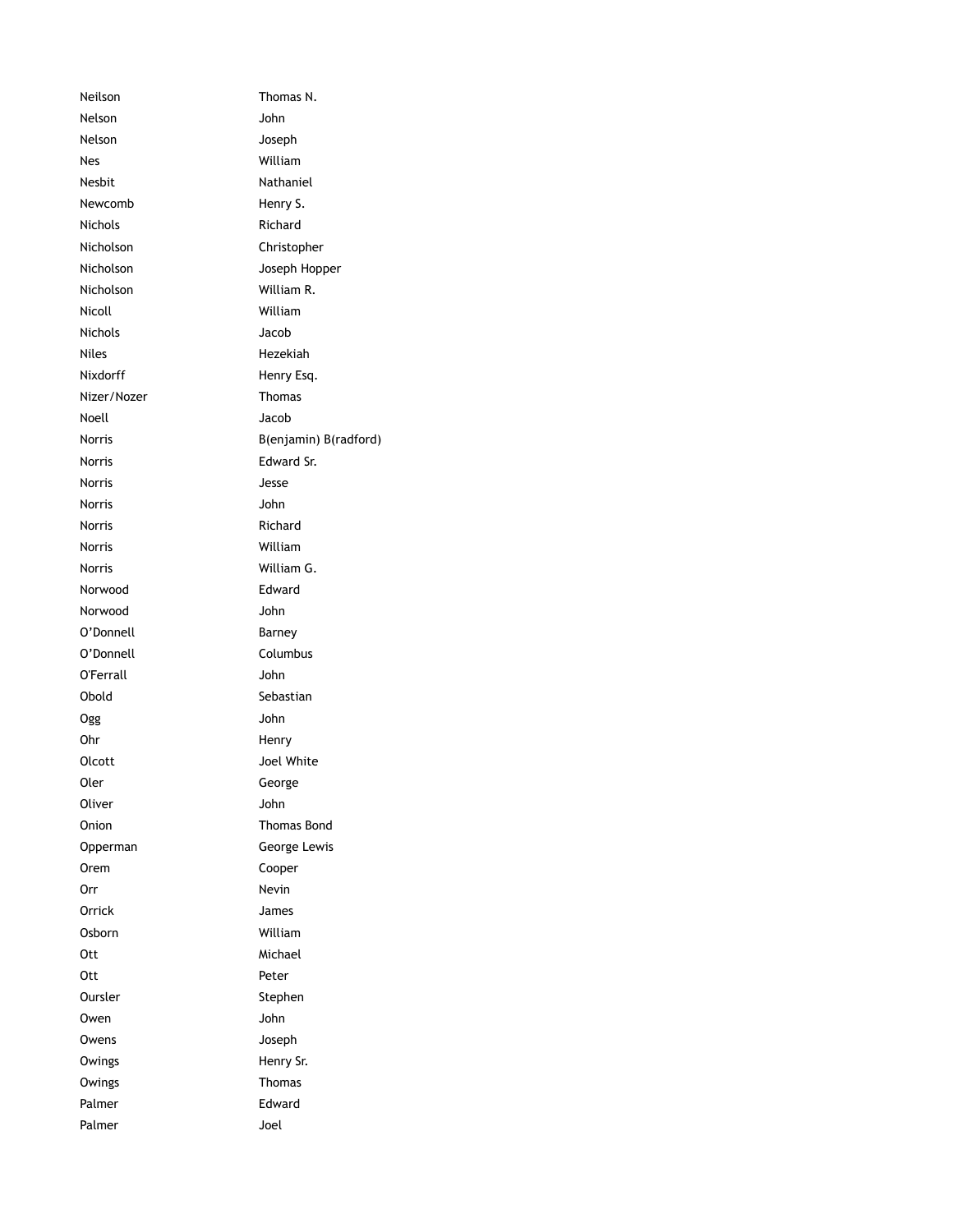Palmer John Palmore David Papyon/Papeon John Parks **Abraham** Parks **Joshua** Parr David Sr. Parrish Thomas Parrish Zebediah Parson/Parsons Thomas Pascault **Louis** Pastorius Samuel Patterson **Edward** Patterson John Patterson Joseph Wilson Patterson Robert Patterson William Pawley **James** Payson **Henry** Peacock Samuel Peal John Pearce Joseph Pearce Joseph S. Pearce Thomas Pechin William Peck Henry Peerce **William Ferguson** Peirce Israel Pendleton Daniel Pennington Charles Pennington James Pennington Josias Pentz Daniel Pentz Henry Pentz John J(oseph) Pentz **John Joseph** Pentz **Joseph** Pentz Philip Hy. Perce/Pierce Emanuel Peregoy **Benjamin** Peregoy Caleb Peregoy **James C.** Peregoy Jehu Peregoy **South Disk Replace Service Service Service Service Service Service Service Service Service Service Se** Peregoy **Nathan W.** Perine David M. Perkins James Perrigo Daniel Perrigo Joseph Perry **Defeating Perry Accompany** Jeremiah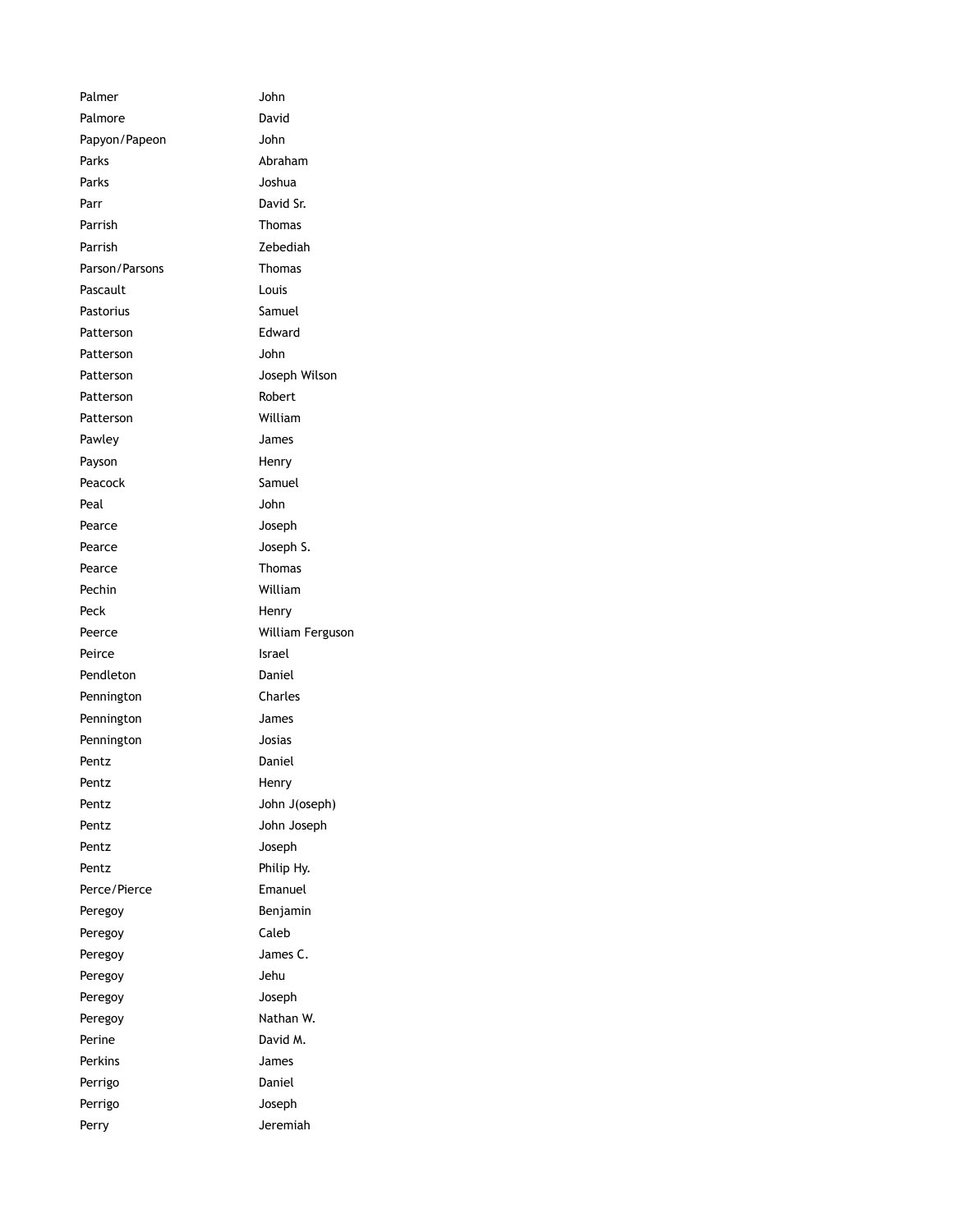| Peter           | George                 |
|-----------------|------------------------|
| Peters          | Adam                   |
| Peters          | C.G.                   |
| Peters          | Christian G. (ottleib) |
| Peters          | Henry C.               |
| Peters          | Samuel                 |
| Peters          | William                |
| Petticord       | John                   |
| Petticord       | W.B.                   |
| Petticord       | William B.             |
| Phelps          | Elijah                 |
| Phelps          | Gardner                |
| Phelps          | William C.             |
| Phoebus         | James                  |
| Pidgeon/Padgeon | John                   |
| Pierce          | William H.             |
| Piese           | Christopher            |
| Piet            | John B.                |
| Pindell         | Lewis                  |
| Pinkney         | Ninian                 |
| Pinkney         | William                |
| Piper           | Alexander M.           |
| Piper           | James                  |
| Piper           | Philip                 |
| Plowman         | Nicholas               |
| Plowman         | Richard                |
| Plummer         | Nottley/Notley         |
| Pocock          | John                   |
| Poe             | David                  |
| Poe             | James                  |
| Polkinhorn      | Richard W.             |
| Pollard         | Seth                   |
| Pollitt         | John E.                |
| Ponder/Pouder   | George                 |
| Poole           | James                  |
| Poole           | William                |
| Porter          | John A.                |
| Porter          | John M. "Squire Jack"  |
| Porter          | Nathan                 |
| Porter          | Robert L.              |
| Porter          | Thomas                 |
| Porter          | William                |
| Potter          | David                  |
| Potter          | Samuel                 |
| Potter          | William                |
| Powder          | Jacob                  |
| Powell          | Mr.                    |
| Powell          | William                |
| Prentiss        | John M.                |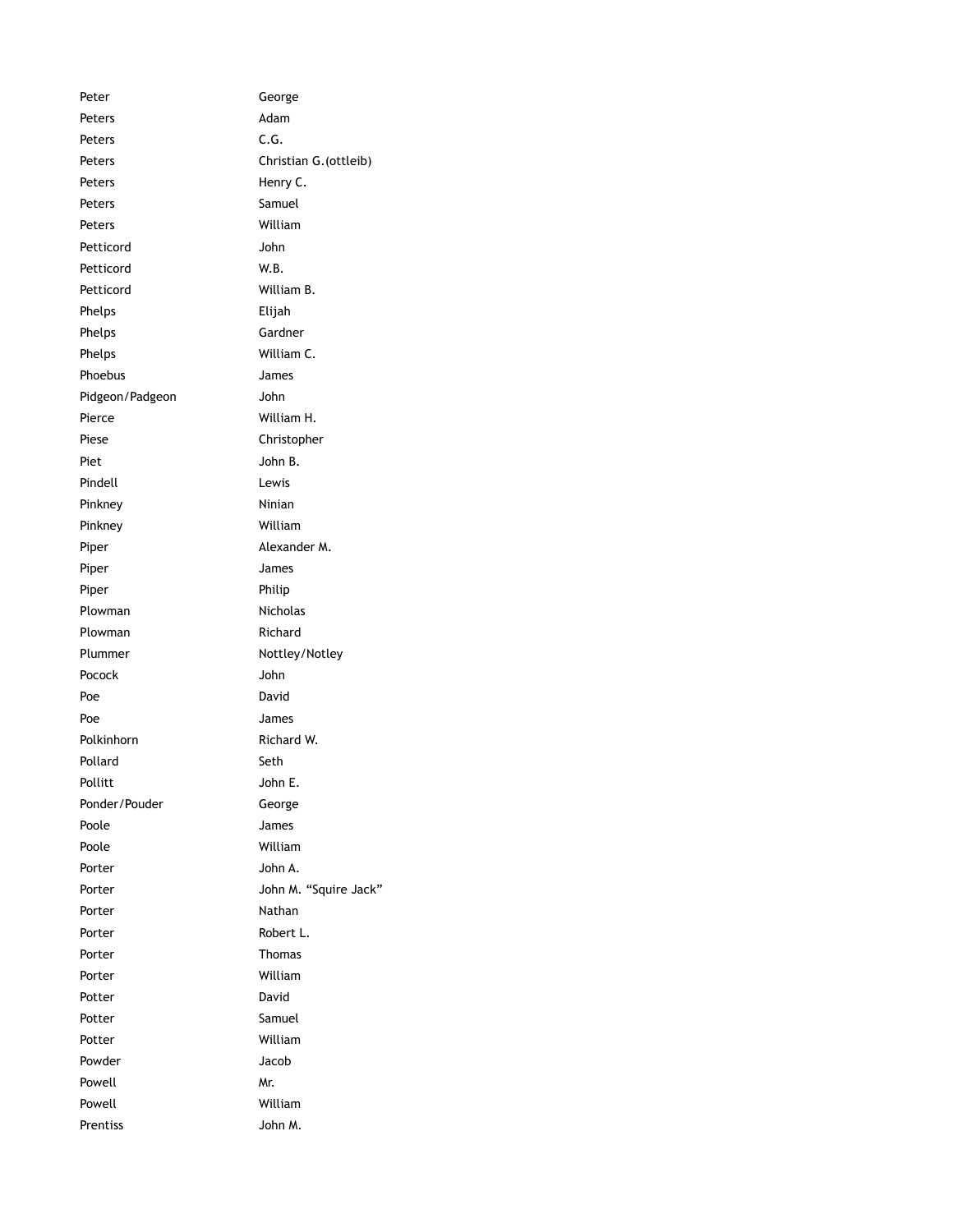Preston Thomas M. Prettyman David G. Prettyman Thomas G. Price Emanuel Price John H. Price Josiah C. Price Skelton R. Price Walter Pringle Mark Proctor Robert S. Proebsting Theodore C. Prosper (Prosser) Uriah Proud William T(ower) Pugh David Pumphrey Ebenezer Purviance Robert Sr. Pyfer Philip Pyke/Pike Abraham Pyle Nicholas Quantrill Thomas Queen William Raborg **Christopher** Raborg **Samuel** Rains Lewis Rampley James Ramsburg **Israel** Ramsey James Randall **Aquilla (Howard)** Randall **Beale** Randall Elisha Randall Enoch Randall William Rau John C. Rayner William Razer **Jacob** Ready John Ready **Samuel** Redgrave Samuel H. Redgrave William Reed George Reed John Reed John Sr. Reeder Charles Sr. Reese Henry Reese John Esq Reese John Reigart **Emanuel** Reigart Philip Reilly **Patrick**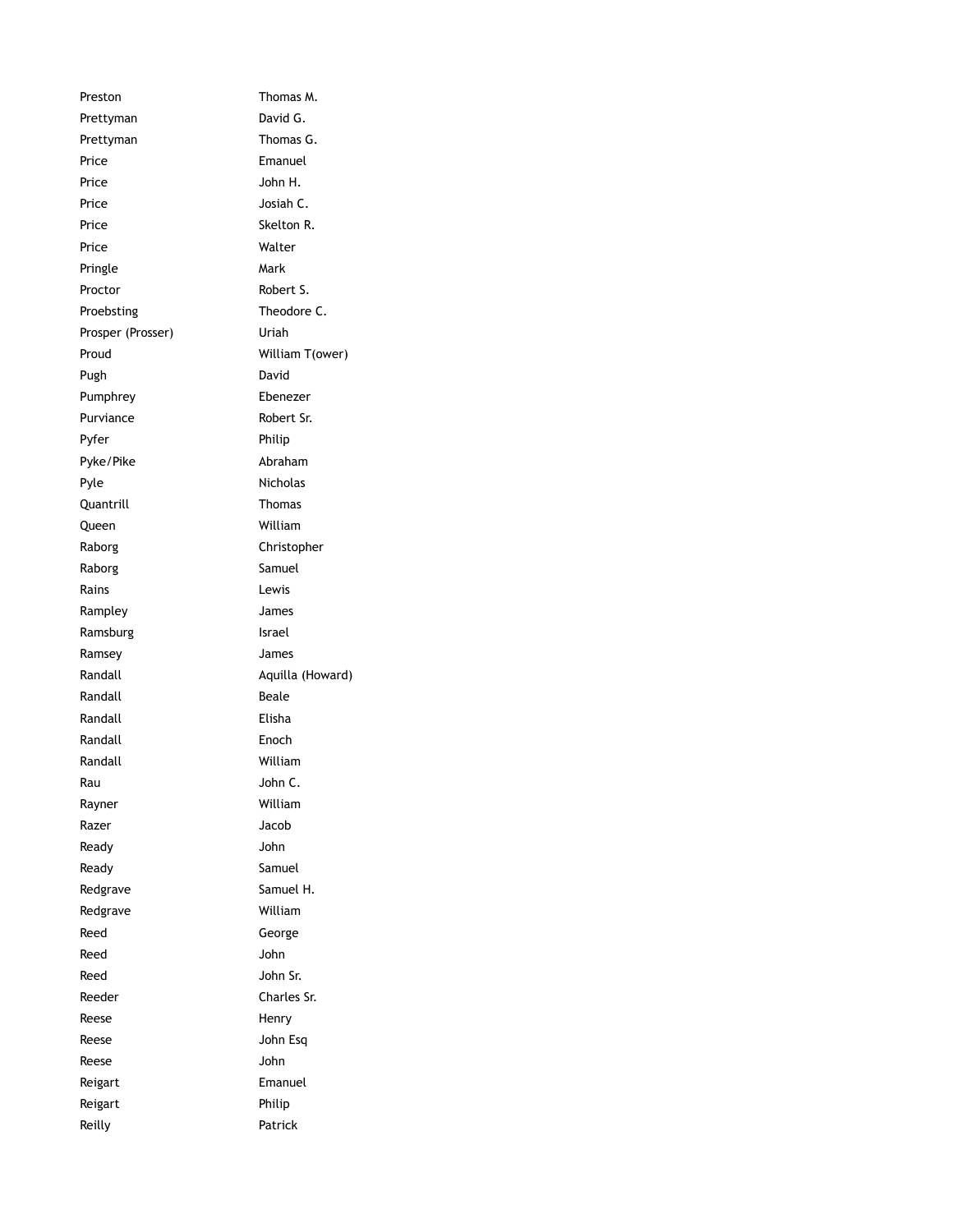| Reip              | Henry               |
|-------------------|---------------------|
| Reisinger         | Jacob               |
| Reister           | Peter               |
| Reitzel           | George              |
| Reitzel           | John                |
| Rennous           | John A.             |
| Renshaw           | William Sr.         |
| Reppert/Reppart   | George L(ewis)      |
| Retallack/Retalic | Simon               |
| Reynolds          | В.                  |
| Reynolds          | James               |
| Reynolds          | John                |
| Rheim             | Josiah              |
| Rhodes            | John H.             |
| Rhodes            | Zachariah B.        |
| Ricaud            | Benjamin            |
| Ricaud            | Thomas P.           |
| Richardson        | James               |
| Richter           | John Sr.            |
| Ricketts          | David Sr.           |
| Ricketts          | Levering            |
| Ricketts          | William             |
| Riddle            | John                |
| Rider             | Frederick           |
| Ridgate           | Benjamin C(ornick)  |
| Ridgely           | John W.             |
| Rieman            | Henry               |
| Riggs             | George              |
| Riley             | Edward              |
| Riley             | P.W.                |
| Riley             | Valerious           |
| Ringgold          | Samuel              |
| Ringrose          | John W.             |
| Roberts           | Edward P./B.        |
| Roberts           | George              |
| Robertson         | Jesse               |
| Robertson         | John T. Sr.         |
| Robinson          | Caleb               |
| Robinson          | Charles             |
| Robinson          | George              |
| Robinson          | James S.            |
| Robinson          | John                |
| Robinson          | Joseph              |
| Robinson          | Thomas              |
| Robinson          | William             |
| Roche             | James               |
| Rockhill          | Thomas C(adwalader) |
| Rockhold          | Elijah              |
| Rockhold          | <b>Francis</b>      |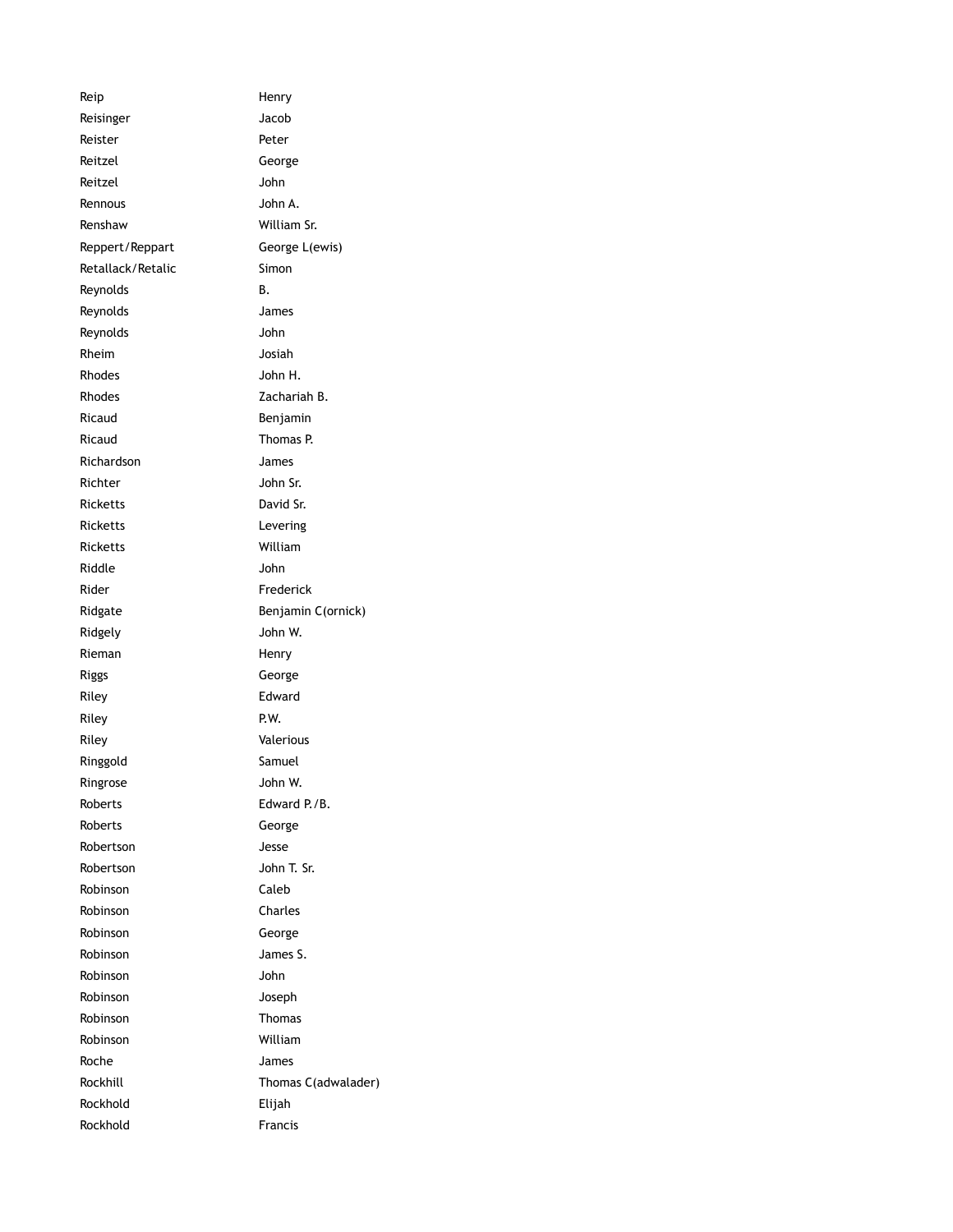| Rockwell/Rockhold | Talbert/Tolbert      |
|-------------------|----------------------|
| Rodenmayer        | George               |
| Rodgers           | John                 |
| Roesner           | John                 |
| Rogers            | George               |
| Rogers            | John H.              |
| Rogers            | Lloyd Nicholas       |
| Rogers            | Nathaniel            |
| Rogers            | Nathaniel Jr.        |
| Rogers            | Thomas Jones         |
| Rogge             | Charles M.           |
| Rohrer            | David                |
| <b>Rokess</b>     | John M.              |
| Roney             | William              |
| Root              | Daniel               |
| Roschen           | Barnum               |
| Rosier            | John                 |
| Ross              | Benjamin C.          |
| Ross              | David                |
| Ross              | Reuben               |
| Rouse             | Benjamin             |
| Roussey           | <b>Peter Francis</b> |
| Rowe              | Jacob                |
| Rowe              | John K.              |
| Rowles            | Isaac C.             |
| Royston           | John                 |
| Royston           | Robert               |
| Ruckle            | Thomas C.            |
| Rumberger         | Peter                |
| Ruppert           | Abraham              |
| Rush              | William              |
| Rusk              | George               |
| Rusk              | John                 |
| Rusk              | William              |
| Russell           | Robert               |
| Rust              | Charles              |
| Rust              | Paul                 |
| Rust              | Samuel               |
| Rutledge          | Abraham              |
| Rutlege           | Edward               |
| Rutter            | Josias (Josiah)      |
| Rutter            | Josiah               |
| Rutter            | Solomon              |
| Rutter            | Thomas G.            |
| Sadtler           | Philip B.            |
| Salmon            | George               |
| Salzwedel         | John J.              |
| Sanders           | Joseph               |
| Sands             | Elizabeth            |
|                   |                      |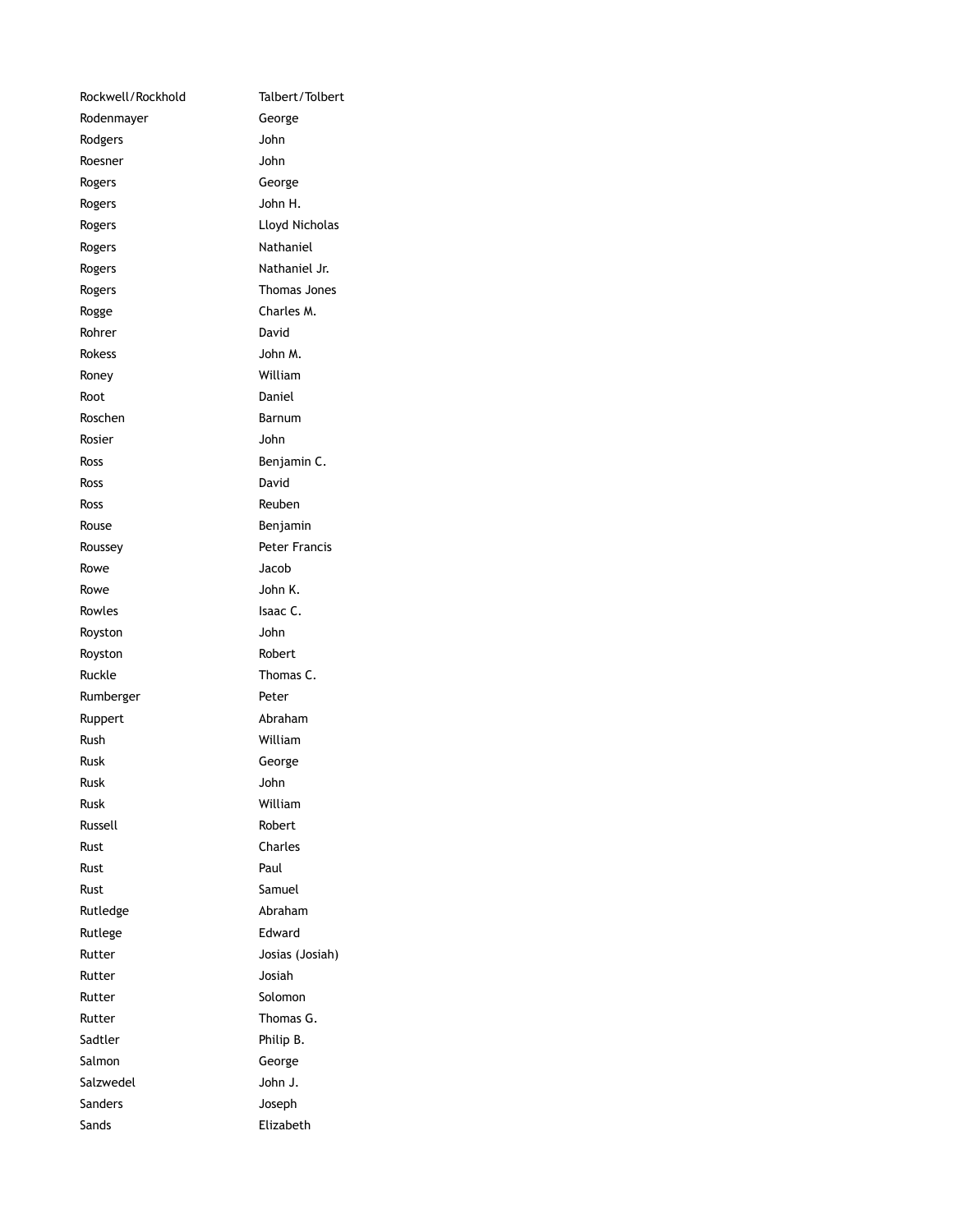Sands John Sands Samuel Sansbury Edward Sapp Daniel Sr. Sappington John K(entucky) Sardo Michael Saulsberry **Andrew** Scarborough Samuel Schaeffer Wm.A. Esq. Schaeffer William Schaffner Jacob Schall Joseph Scharf William Scharf William Jr. Schaub Jacob Schleigh John G. Schley Henry Schley Jacob Schley John G. Schley/Schleigh William Schliecker Peter J. Schissler John Schminke George Schope George B. Schroeder John Schuchtz John H. Schultz/Shultz Henry Schwartzauer **Daniel** Scott Abraham Scott James Scott James W. Scott **Otho** Scott Samuel Scott Thomas M. Scroggs John Searight George Seche Joseph Seesnop Adam Seever Daniel Sr. Selby William Sellers John Seltzer Jacob Sewall James Sewell **Charles S.** Sewell **Sewell** Josiah Seyler **Frederick** Shade John Shafer **Jonathan** Shaffer Daniel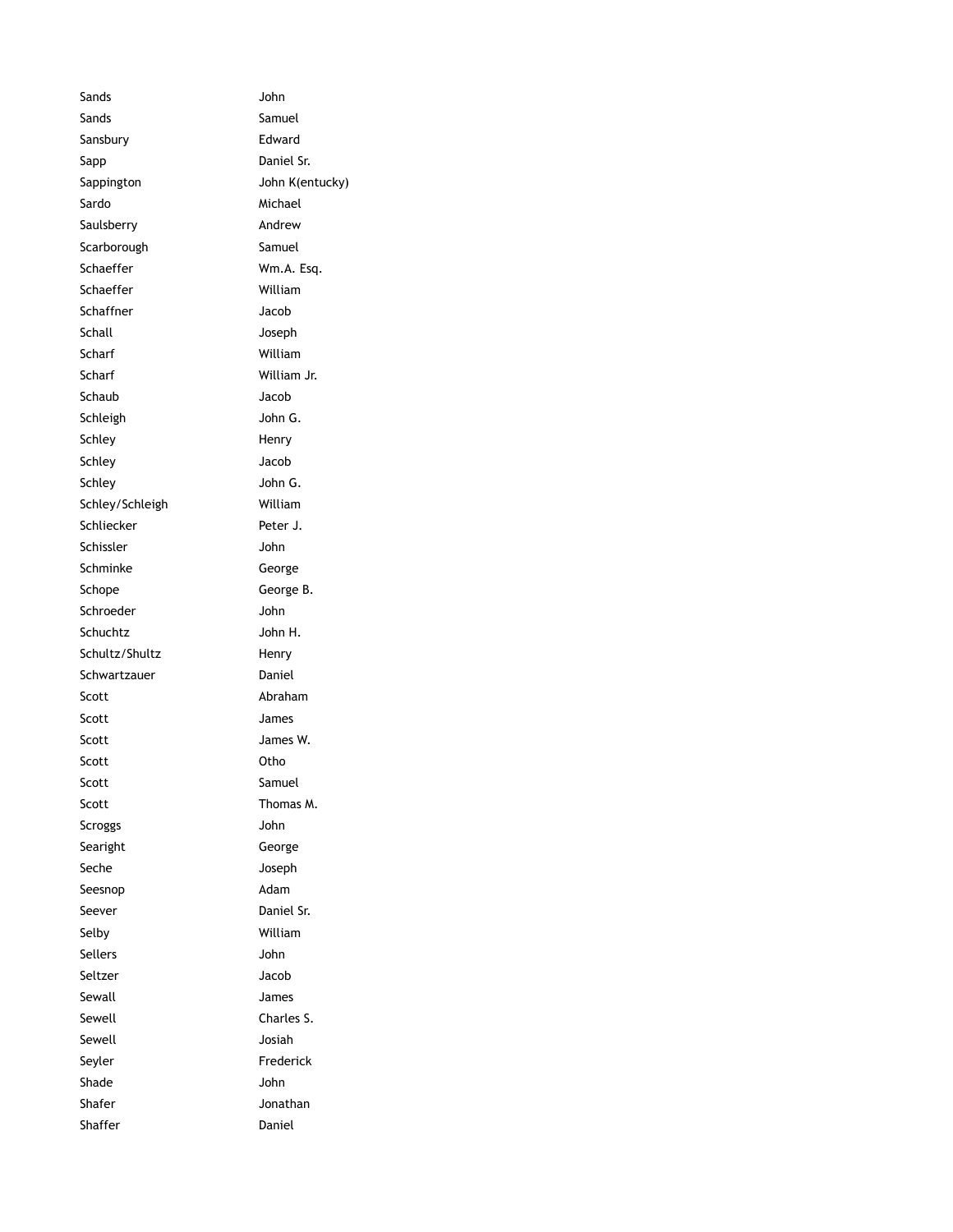Shane Daniel Shane (Unknown) Shaul Shaul Samuel Shaw Isaiah L. Sr. Shaw Richard Shaw Samuel H. Shaw William Shaw William C. Shawbaker George Shawl Shawl Samuel Sheakley William Sheeler Christopher Sheeley **Andrew** Sheldon James Sheldon John Sheppard Thomas Sherwood Horace Sherwood Philip Shipley **Amon/Amos** Shipley **George** Shipley John (Raphel) Shipley John Shipley Joshua Shipley **Lewis/Louis** Shippen Henry Shock Samuel Shoemaker George Shrim John Shriver John S(hultz) Shriver **John Shultz** Shriver Thomas Shuck George Shull Michael Shunk Francis Rawn Shuster Jacob Siers Peter Silver **Benjamin** Simmons James Simms Andrew Simms Edward Simms John Simonson John Simpson Achilles Simpson Andrew Simpson Rezin Burgess Sindall Joshua Singer George Sinn John Sinners Elijah Sr.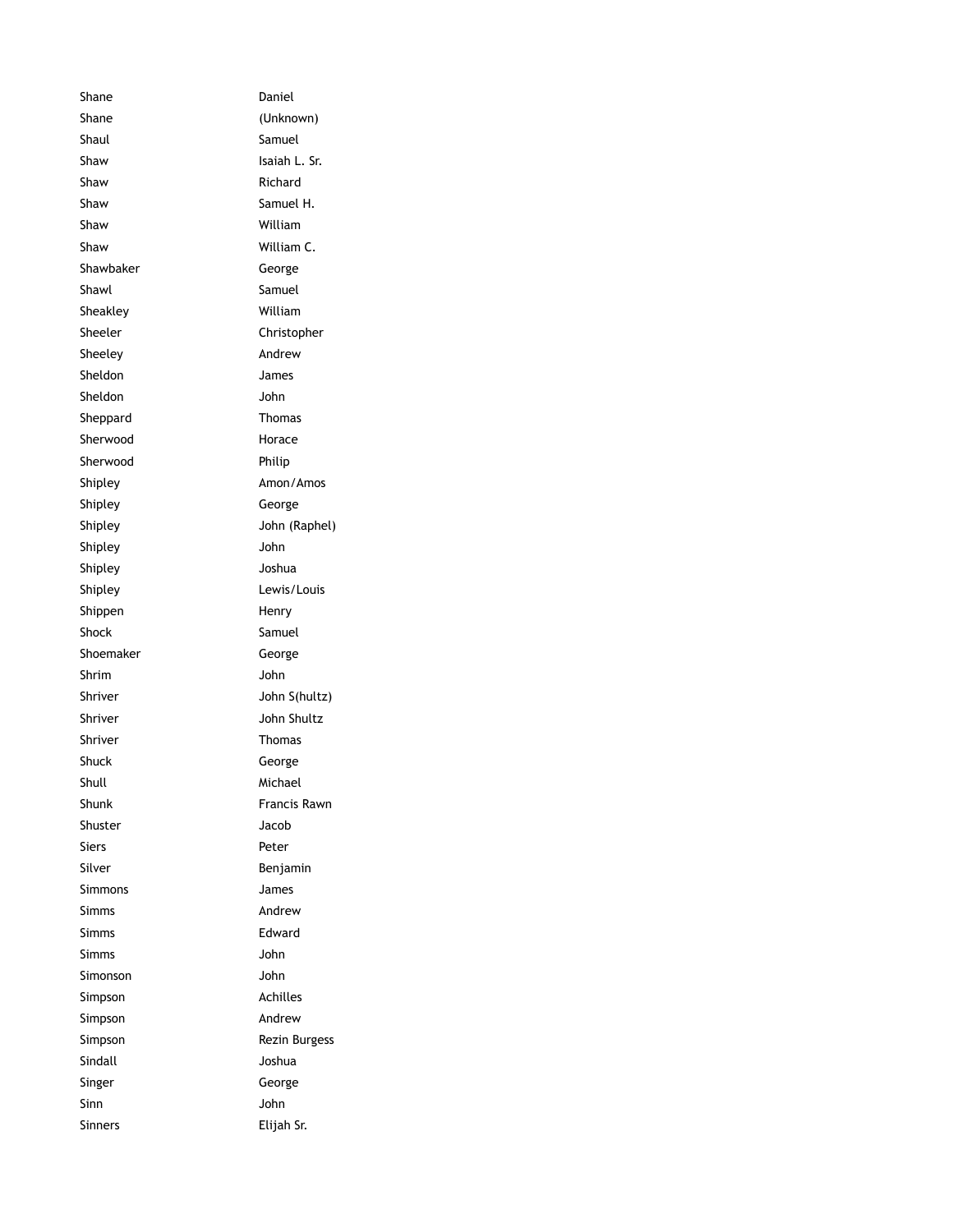Sipes **John** Skinner **John Stuart** Skipper John Slack Charles Slater James Sleegar Henry Slemmer Christian Slicer Andrew Slingluff Jesse Small Daniel Small Jacob Smith Andrew Smith **Benjamin** Smith Cyrus Smith Elijah Smith Job (J.) Smith John Smith John Spear Smith Nicholas Smith Peter Smith Samuel Smith Samuel P. Smithson Gabriel C. Smithson John Smull David B. Smyser Adam Smyser George Snook John Snow Freeman Snowden Henry Snyder George D. Soladay Lawrence Southcomb Carey Sr. Spangler George W. Spangler Michael H. Sparks Francis Sparks Josias Sparks Laban Sparks Matthew Speaker Andrew Esq Spears William Spedden **Edward** Spicknall William H. Sprecher George Sprigg Daniel Sproston George S. Spurrier Greenbury Squier/Squire Jacob Stair **Jacob Sr.**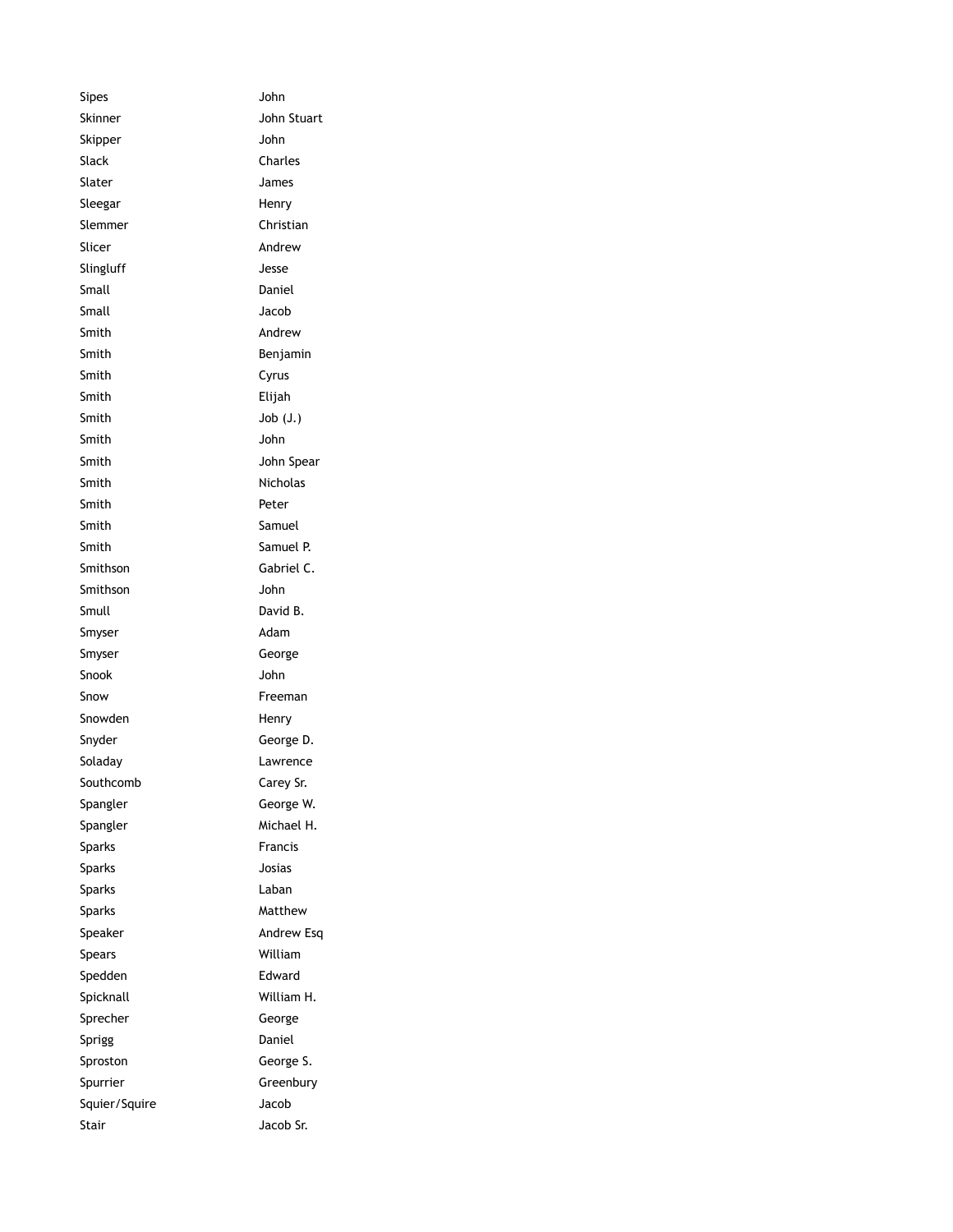Staley **Peter** Stalker John (Key) Stall David Standiford Claudius Standiford Clement Standiford Joshua Standiford Joshua Stansbury **Augustus M.** Stansbury Darius Stansbury Dixon Stansbury Elijah Stansbury **Isaac** Stansbury Jared Stansbury James B. Stansbury Richardson Stansbury Tobias E. Stansbury William Stapleton Joseph K. Esq Starr William Staub Jacob Staylor **Henry Sr.** Staylor **John** Stayton David Steel John R. Steever George Steffey Henry Steiger Jacob Steigner George Stein John Steine John Steiner Henry Steinmetz/Stinemetz Solomon Stembler John Stephenson Alexander Sterett Joseph Sterett Samuel Sterling Travis Sterrett James Sterrett Joseph Sterrett Robert Sterrett William Steuart George (Hume) Steuart Richard Sprigg Steuart/Stewart Robert St. John Steuart William Stevens Timothy Stevenson Alexander Stevenson George P. Stevenson Joshua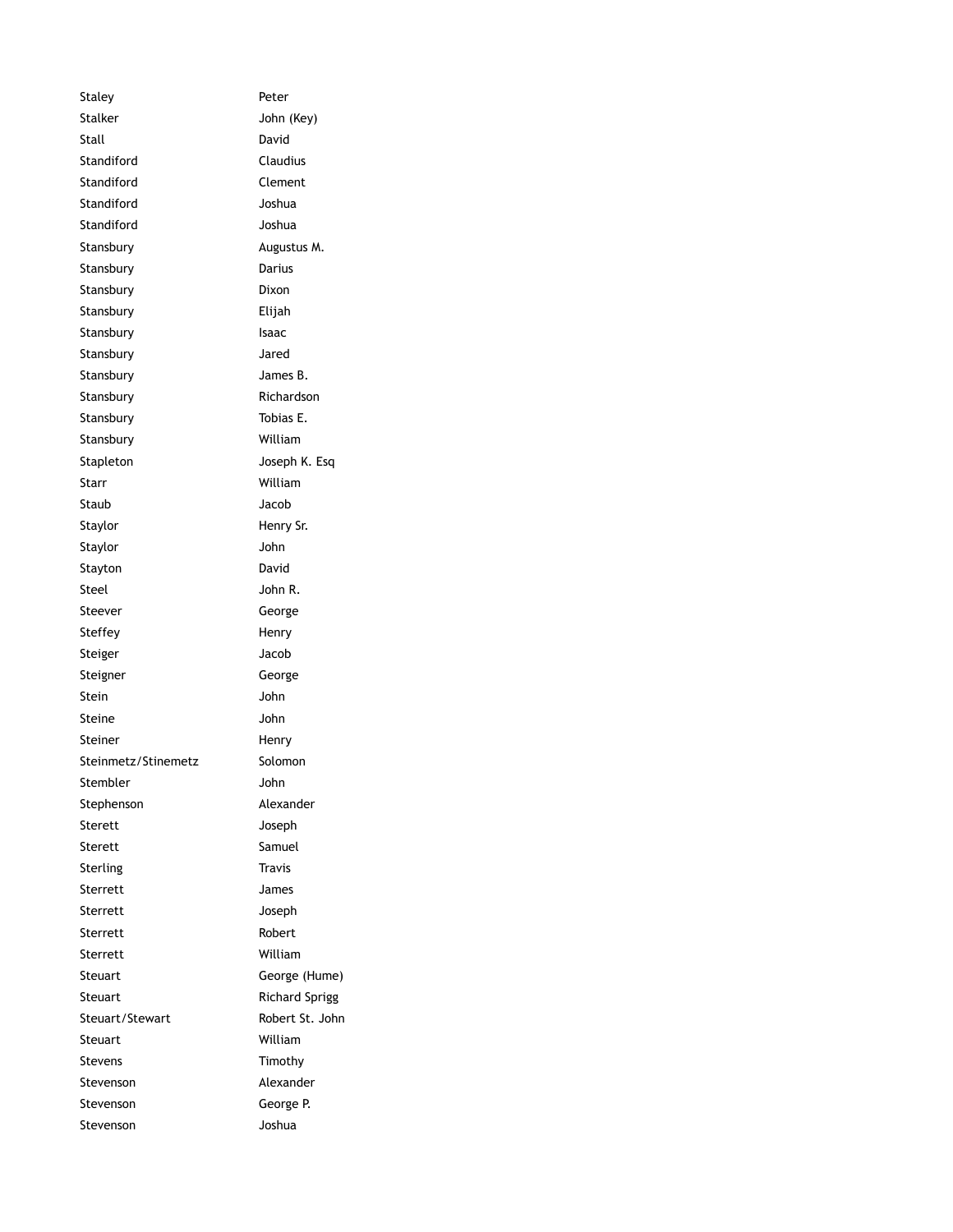Stewart **Thomas** Stickney **Henry** Stiffler John Stiles George Stiles John C. Stiles/Stites William Stinchcomb Alexander Stocksdale Aaron Stocksdale Thomas E. Stockton John Stockton Richard (Cumming) Stockton Robert Field Stoever **William** Stone Jacob Stone Samuel Stonebraker Jacob Storm Peter Storms George Street St.Clair Streett John Streett Shadrach Stricker John Strickland Henry Stricklin Joshua Strider John Strobel John Peter Strother **John** Stuart James Stuck Charles Stull Jacob Stump John W(ilson) Sultzer Sebastian Sumner Henry P. Sumner Henry P(ayson) Sumwalt George B. Sumwalt John T. Sunderland Benjamin Super John Suter Henry Sutton Mordecai Sutton Samuel Swan William Sweetser Samuel Sykes James Tagert Morton Talbott Edward Talbott Mr. (Edward) Tall Elijah Tate (William)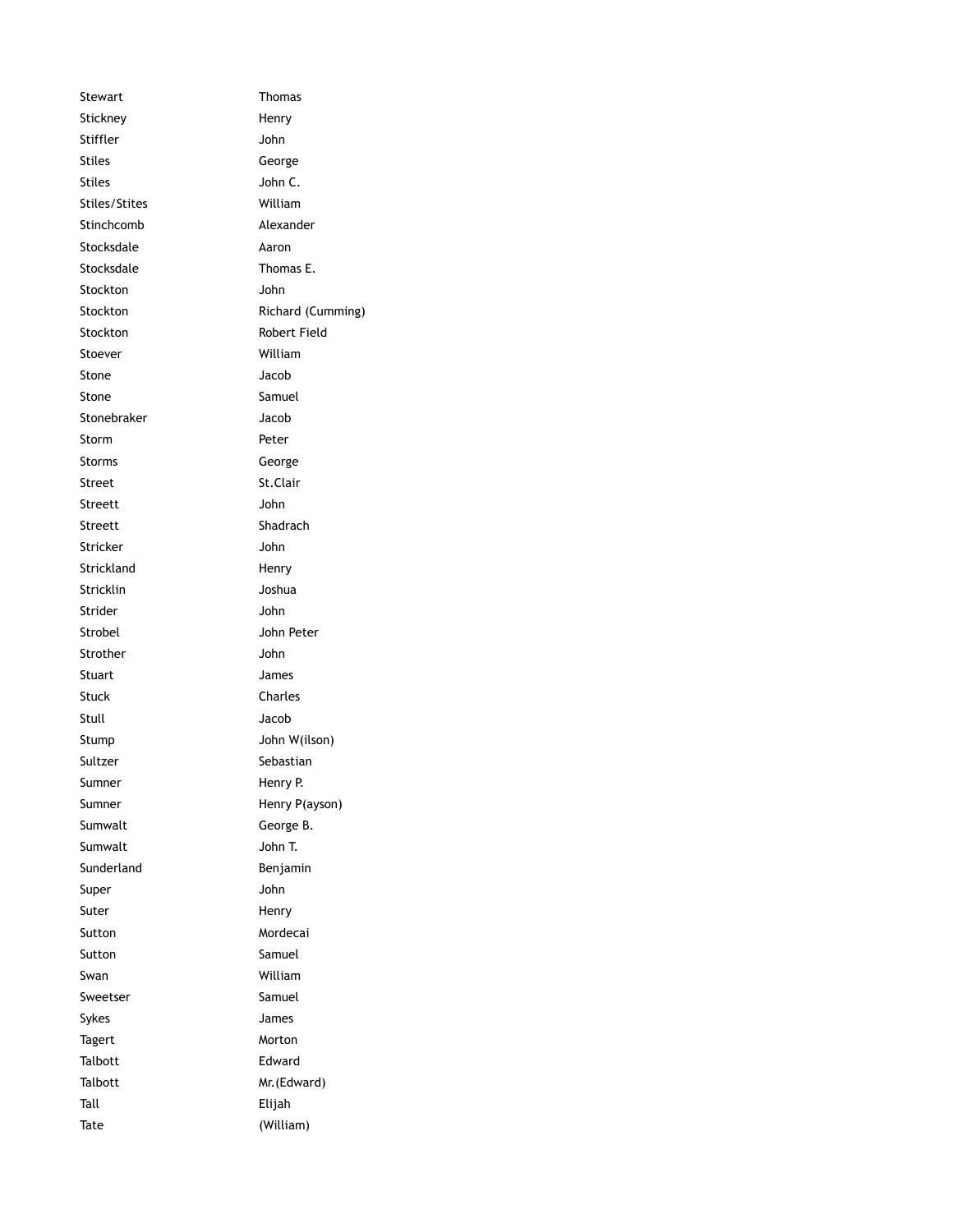Tatham Daniel Taylor David Taylor Elijah Taylor **Isaac Sr.** Isaac Sr. Taylor John Taylor **Jos. W.** Taylor Joseph W. Taylor **Lemuel Greenberry** Taylor **Levi** Taylor **Robert** Teal **Archibald** Tenant Thomas Thomas Allen Thomas Conrad Thomas Henry Thomas Isaac Thomas James H. Thomas John Thomas Richard Thomas Sterling Thomas Sterling Sr. Thomas William Thomas William B. Thompson **Edward** Thompson Enoch Thompson Henry Thompson James Thompson John H. Thompson William Thornton Joseph Thrush Nicholas Tiernan Michael Tilghman Frisby Tilghman Jacob Timanus Charles Timanus George Timanus Henry Timanus Jacob Timanus Jesse Timanus John Timmons John Sr. Tims Benjamin Tipton Ephraim Tipton Jarrett Tipton Solomon Tipton Stephen Tipton William Sr. Tittle **Jeremiah** Tittle **Jeremiah**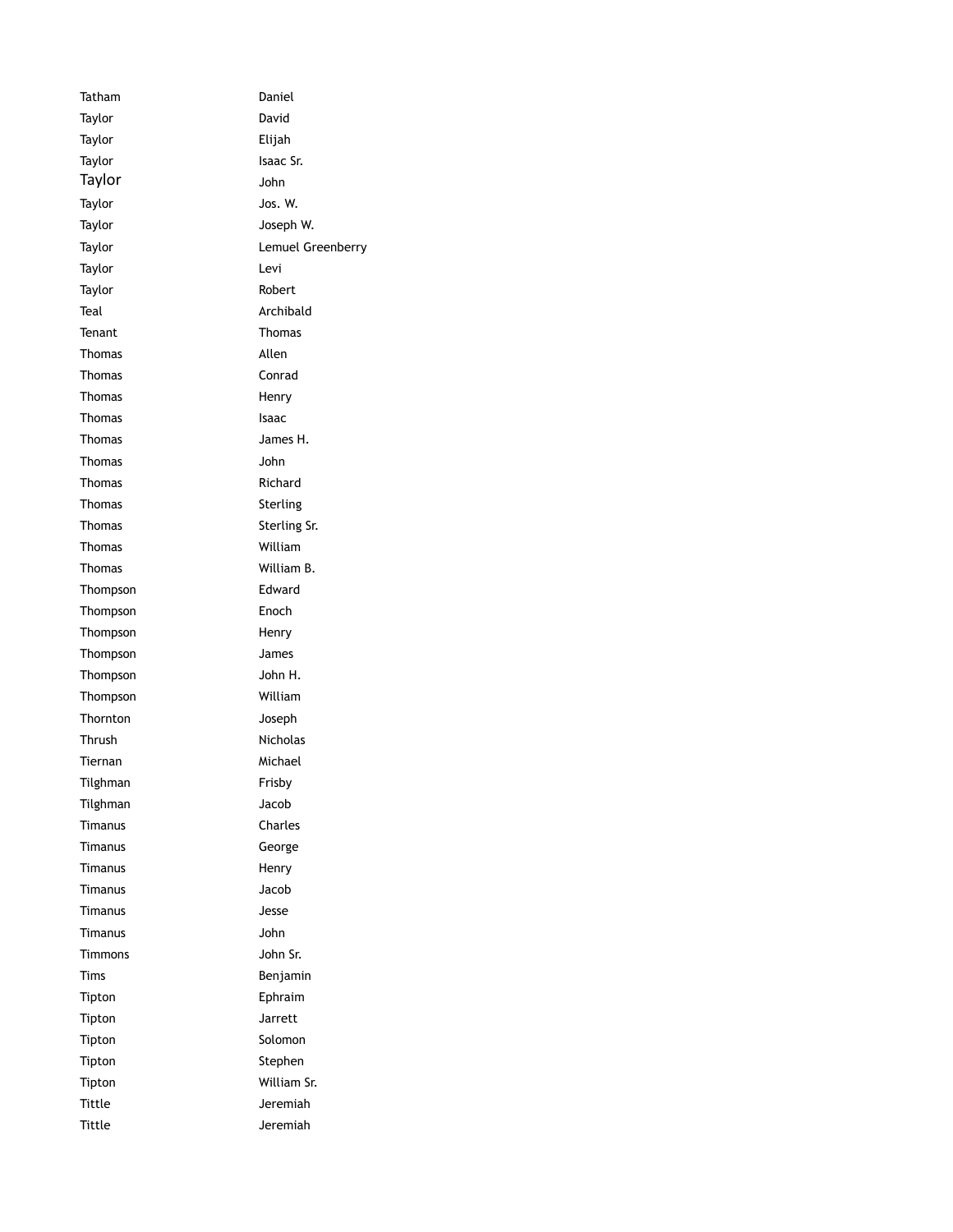Tittle **Jeremiah** Todd Christopher Toland Aquila Torrance Charles Jr. Touvell **Caleb** Townsend Perry R. Towson **Thomas** Toy Isaac N(icholas) Toy John D. Tracey **Isaiah** Tracey John Tracey Joshua Treadway Thomas Treadwell **Stephenson** Trimble David Triplett Willis F. Trowbridge Reuben Trox(w)ell Abraham Troxell **Abram** Trusil John B. Tschudi Samuel Tschudy David Tucker **Henry St. George** Tucker James Tucker Joseph Tudor John Tumbleson William Tumblinson William Sr. Turner Andrew Turner Charles H. Turner James Turner Joseph Turner Nathan Twigg **Thomas** Uhler Andrew Uhler John Uhler Philip Underwood William Sr. Updegraff Daniel Upperco Jacob Vance Thomas Vance William Vanhorn Fielding Van Wick (Wynck) Stedman Varden Robert B. Veazey Thomas Ward Veitch John Vickers Joel Voyce Thomas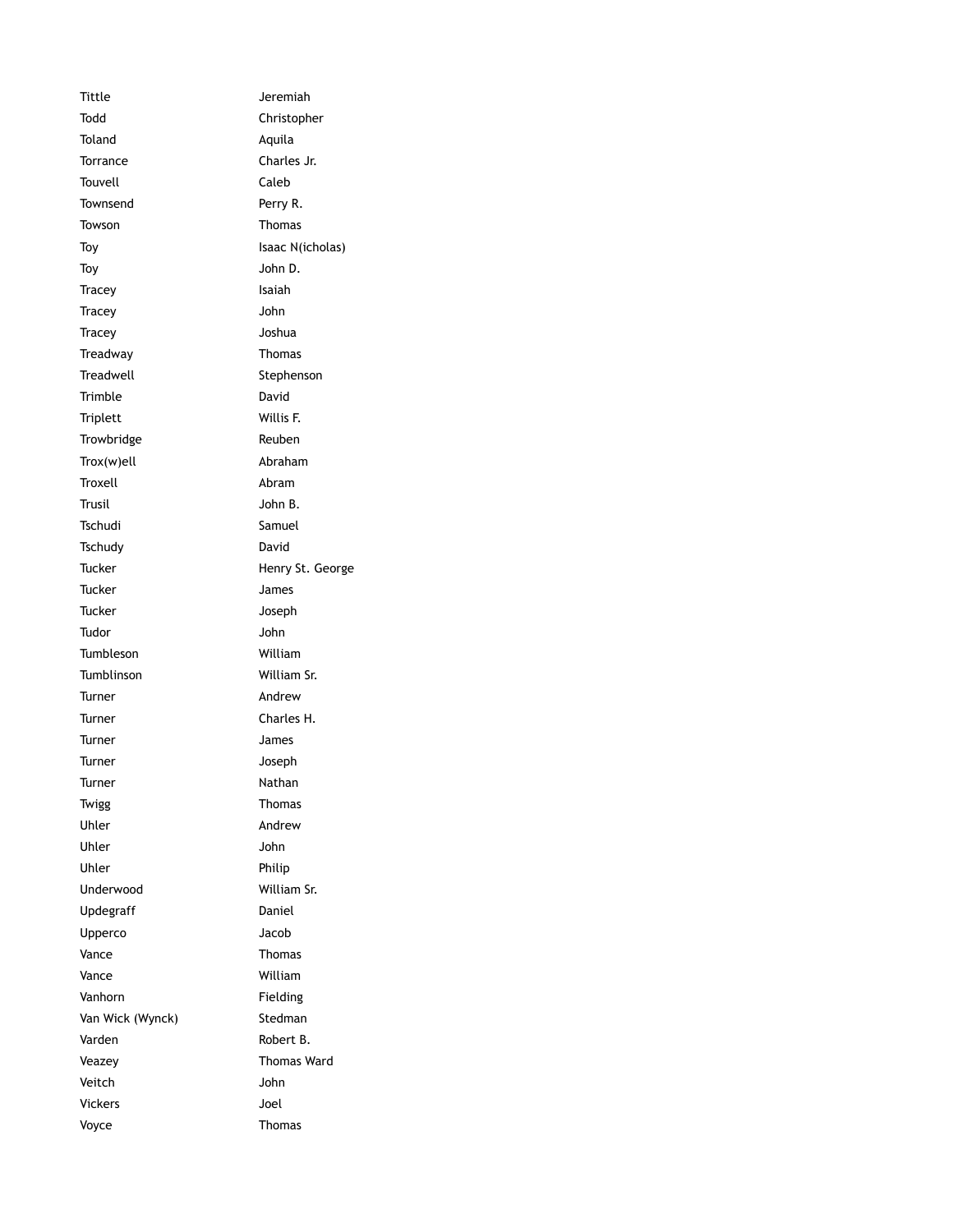Wade Larkin Wagers **Luke Jr.** Waggner George Sr. Wagoner **Jacob** Walker **Francis** Walker **Henry** Walker **Isaac** Walker **John George** Walker **Joseph** Walker **Peter** Walker S.T. Walker Sater Thomas Walker **Thomas Cradock** Walker William Wallace James Wallace Solomon Wallace William M. Walmsley **Isaac** Walsh William Waltemeyer **Adam** Walter Jacob Walter **John** Wampler **Lewis** Wann Jacob Wann William Ward Samuel Ward Samuel Wardell Samuel Warfield Beale Warfield David Warfield **Philemon** Warfield Warner Washington Wark/Work Andrew Warner A(lfred) L. Warner **Andrew Ellicott** Warner Henry Warner **Mathematic Strutter** John Warner **Warner** John S. Warner **Warner** John Smith Warner Michael Warner **Thomas** Warner William Warvel **Daniel** Waters **Amos** Waters Asa Waters **Waters** Joseph G. Waters **Richard** Waters William D. Waters **Zebulon**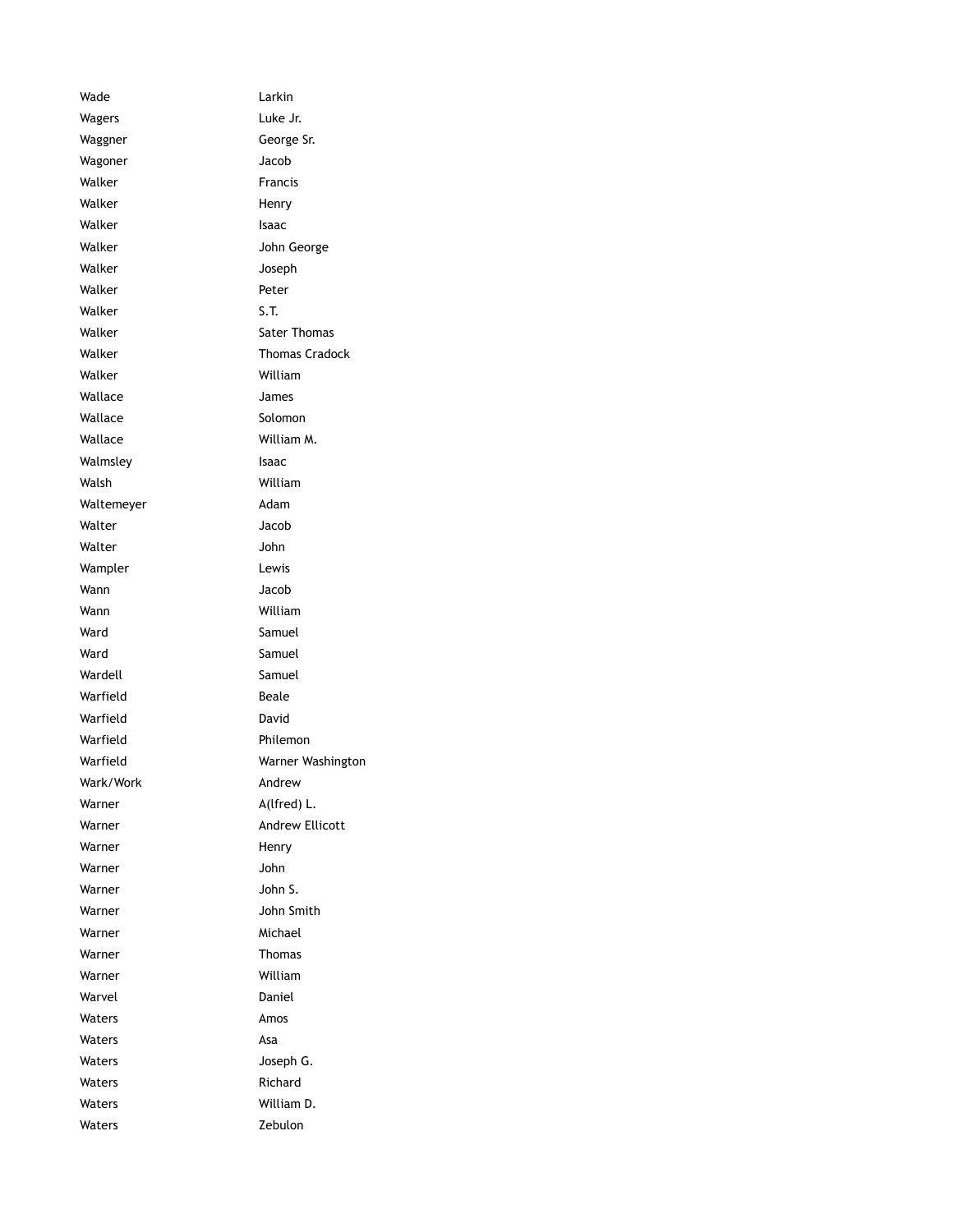Watkins **Archibald (Washington)** Watkins **Thomas** Watson **Thomas A.** Watts Dixon P. Watts **Nathaniel** Watts Thomas B Ways William Weaver **Daniel** Weaver **Manual** John Webb Abner Webster **Manufather** John Adams Weems George Wells **Daniel** Wells George Welsh William Werdebaugh John West Thomas Westcott James Whalen John Wheeler Mr. Wheeler **Benjamin** Wheeler Benjamin R. Wheeler **Darius** Wheeler **James** Whelan Thomas Whilmot John Whitaker (?) White **State State State State State State** John Esq. Whiteford David Whitelock Charles Whitmarsh John Sr. Whitson **Burt** Whitson David Wilburn Walter Wiley William Wilkinson Samuel Williams **Amos A.** Williams Benjamin Williams **Colmore** Williams James Williams John J. Williams Nathaniel Williams Nathaniel Williams Osborn/Osburn Williams Thomas S. Sr. Williard/Willard Julius Willingham James Wills **Francis M.** Willson Greenberry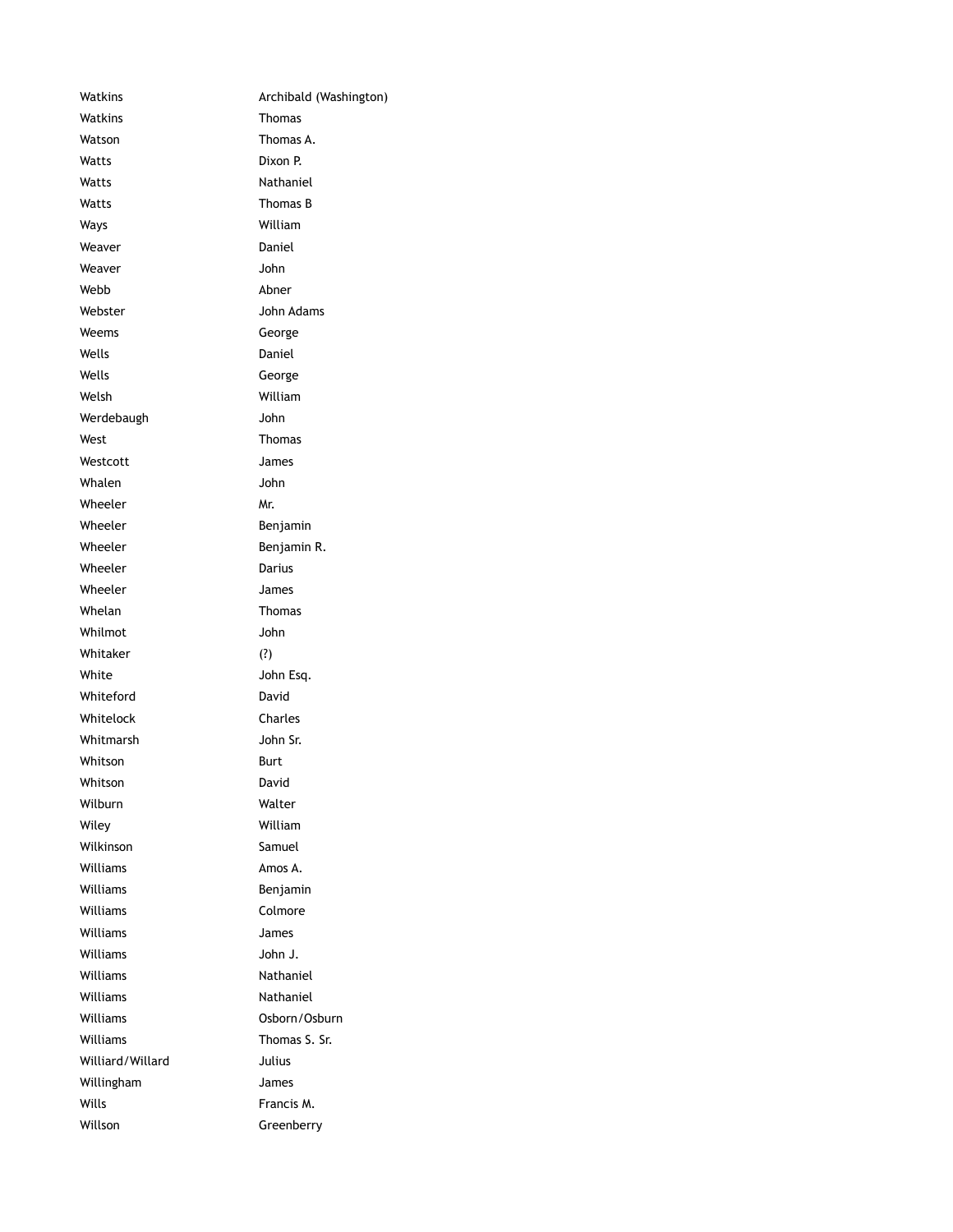Wilmot John Wilson **Frederick** Wilson James Wilson James F. Wilson John Wilson **John Sanford Sr.** Wilson Joseph Wilson **Robert** Wilson **Thomas** Wilson W.T. Winchell James F. Winchell **Levin** Winckelman Martin Winder **Abraham** Winder **Levin** Winder William Henry Wise Samuel Wisebraught John Wisebraught Martin Wisner **John** Wonn **Horatio** Wood John Wood Nathaniel L. Wood Nicholas L. Wood Samuel Wood William Woodward **Abraham** Woodward **Isaac** Woody **Thomas** Woolf **Woolf** Joseph Woolford Thomas Worley John Worthington John Worthington Nicholas D. Worthington Rezin Hammond Wright John Wright **Samuel** Wright **Stephen** Wroe(Wise) W. Wryan **With Communist Communist Communist Communist Communist Communist Communist Communist Communist Communist Communist Communist Communist Communist Communist Communist Communist Communist Communist Communist Communist** Wryan W. Wyant John Wyant **William Communist University** John George Wynn Christopher Wynn **Thomas** Wysham David Wysham John Yingling **David** Yingling John